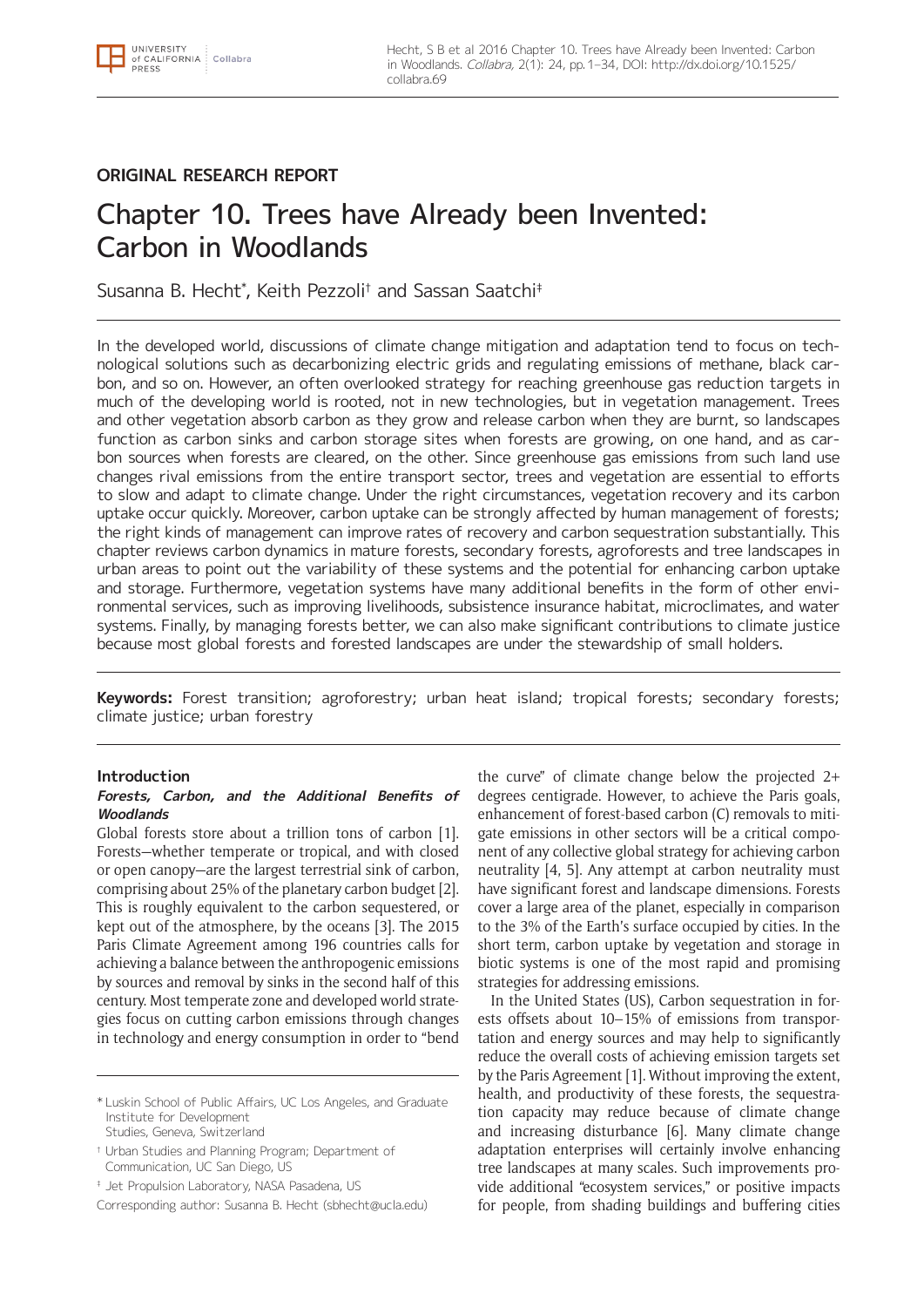against storms to making agricultural and grazing landscapes more productive.

With the recent prominence of Reduced Emissions from Deforestation and Degradation (REDD+), more than sixty, mostly tropical, countries place forests at the center of their climate strategies as part of the 2015 Paris Climate Accords, which make special provision "to conserve and enhance sinks and reservoirs of greenhouse gases through results based payments"—which is more generally known as REDD+. While many discussions of climate solutions focus on technological change, energy demand, and reactivating energy resources such as nuclear power, there are significant and rapid carbon uptake gains to be made through managing landscape systems. Changes in landscape management are generally more decentralized than changes in technology and energy, especially in the tropics where most of this sequestration and storage takes place [7, 8, 9]. We also emphasize that there are gains to be made "at the margins" through improvement of secondary, agricultural, and urban forests with positive mitigation and adaptation outcomes.

Many technological solutions to climate change define the benefits by human gains and goals. These approaches usually require rarified knowledge systems and complex technologies such as electric cars and solar panels; they have narrowly specified outcomes and are often highly monetized. In contrast, forest and landscape improvement provides many additional benefits for humans, nonhumans, and biophysical processes with relatively low entry and management costs. These co-benefits—or environmental services—improve the health of the biosphere as well as the hydrological and microclimatic systems that play an important role in the maintaining the carbon sequestration capacity of the Earth. This "broad spectrum" quite direct enhancement, in addition to GHG uptake and storage, is unmatched by any other intervention to avoid climate disruption.

We frame this paper by exploring the multifunctionality of arboreal systems, including their carbon uptake (or sequestration) and storage. We emphasize the importance not only of dense tropical forests, but also of inhabited landscapes shaped by people—such as secondary forests, mixed agricultural systems, and cities and their environs—and discuss where such landscapes fit in climate policy and practices. We begin by introducing the ideas of multifunctionality and climate justice, but then move to specific contributions to carbon uptake in a range of forest types, including "agroforests," or forests people use to grow food, as well as urban and peri-urban forests. We conclude with the question of GHG uptake in urban areas and how researchers are rethinking the greenhouse gas footprint of cities, including urban waste. We emphasize that "bending the curve" of climate change below 2+ degrees centigrade is not simply a technical issue of planting more trees, although that is part of it. "Bending the curve" also involves reassessing our relationship to nature and creating political economies, institutions, and practices that support biotic processes as one of the central responses to climate change.

#### **Forest Multifunctionality**

Woodlands ranging from the high biomass forests of the humid tropics to the peri-urban and urban arborizations, especially in the developing world, all provide ecosystem services that go well beyond carbon. Many of these are summarized in the **Table 1**.

This impressive list of additional benefits provided by tree systems helps explain why between 800,000 and 1.4 billion people on the planet are at least periodically dependent on forest resources for their livelihoods, labor markets, agricultural inputs, building and artisanal materials, subsistence, and survival "insurance" in difficult times [20, 21, 22, 23, 24, 25, 26]. North American mainstream views of the environment that strongly segment land uses have difficulty "seeing" such heterogeneous systems in part because of the conceptual construction (and constriction) of "types" of nature into wild, agricultural, and urban systems which are assumed to have little overlap. This perception is far less prevalent in the developing world, but these separations, which have a venerable history, have led to many policy distortions [27]. The fact that human use of woodlands can be periodic, seasonal, dispersed, or indirect further obscures the importance of forested landscapes.

Forests reflect biotic, social, and symbolic systems. Forests occur in wild landscapes, in inhabited and working landscapes of varying forms and intensities, and in highly "unnatural landscapes" like cities. The ubiquity and extent of forests also contributes to their invisibility. Woodlands are culturally complex; they have rich social and ecological capacities as well as social and ecological vulnerabilities. Forests embody ideologies, knowledge regimes, institutional approaches to land control and land access, human symbolic meaning, sensitivity to economic signals, and diverse power relations among local, national, and international stakeholders. While woodlands and pastures are generally viewed as parts of wild or distant nature, in this chapter we emphasize the pervasive arboreal nature of even urban areas as critical sites of woody and other biota-based "carbon plus" environmental services. Just as an example, in a survey of over a thousand *urban* households in South Africa, non-timber forests products contributed 20% of household income [28, 29, 30], a finding hardly unique to South Africa [25, 31, 32, 33]. Animal production is also often a considerable part of urban food production in cities, both in the developing world and the US [34, 35, 36].

Peri-urban areas—or areas surrounding cities—are also increasingly important in this regard as intersections between wildlands, agricultural lands, and cities. Periurban areas often host complex agronomic systems with tree components on the urban fringes, in landscapes through which people migrate to the city [35, 37, 38, 39, 40, 41, 42, 43].

Far more than any other climate mitigation or adaptation "technology," forest systems of multiple types engage large portions of the planet's residents. People of many cultures, backgrounds, and material capacities are, in fact, already taking part in global woodland dynamics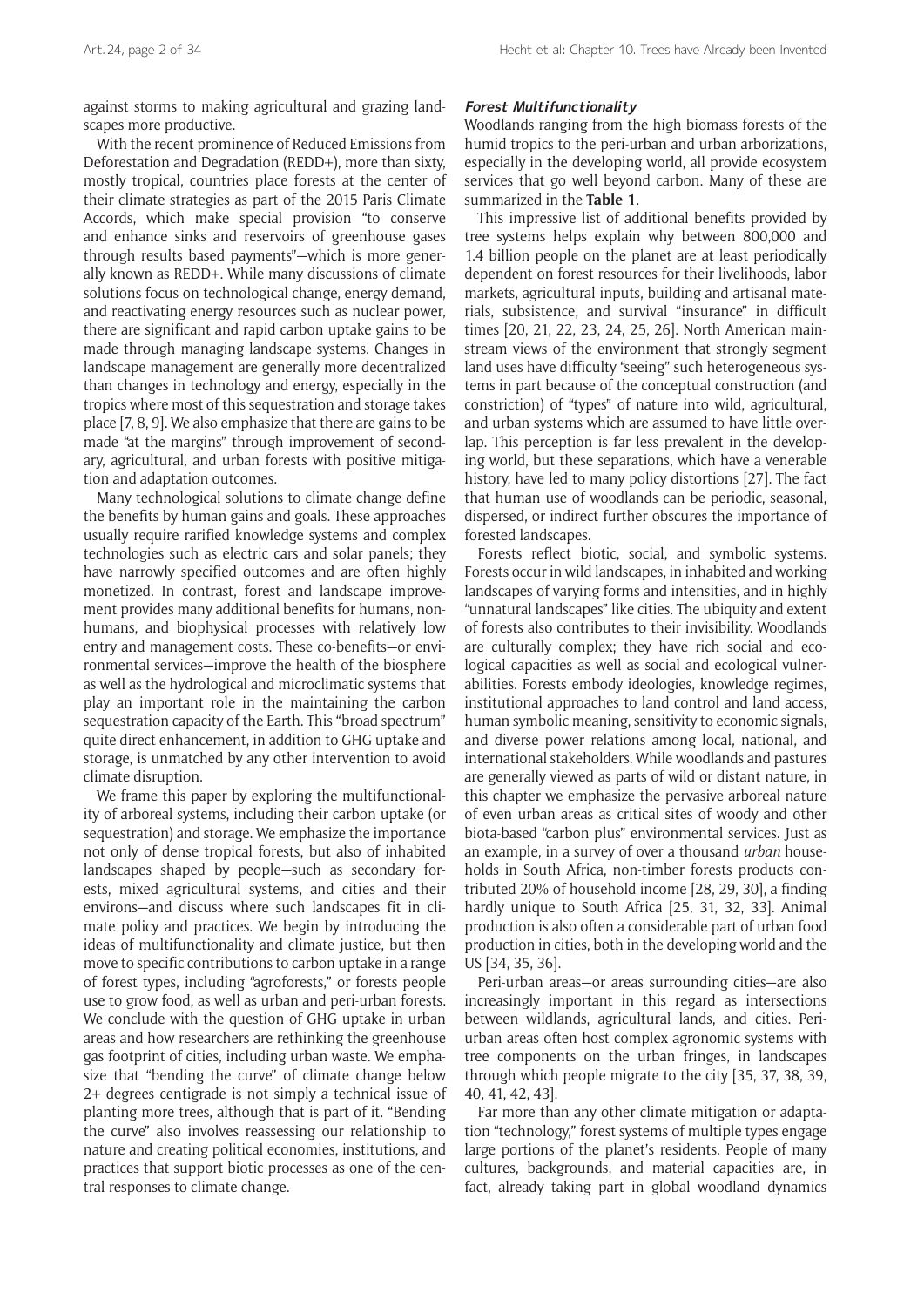Forests have many functions, and the practices of preserving forests and planting trees have many benefits besides carbon uptake and storage. Forests and other tree landscapes provide:

- 1) Biodiversity benefits, including
	- a) habitat for many species;
	- b) ecological architecture;
	- c) ecological and habitat connectivity;
	- d) ecological services such as pollination, commensal support, predation, seed distribution, and food supply.
- 2) Agricultural benefits, including
	- a) pollination;
	- b) pest predation;
	- c) alternative hosts [10, 11, 12, 13, 14, 15];
	- d) soil fertility improvements in some cases;
	- e) erosion control.
- 3) Soil benefits, including
	- a) enhanced soil drainage;
	- b) soil moisture storage;
	- c) increasing organic matter in the soil and improving soil structure.
- 4) Water benefits, such as
	- a) buffering the impacts of rainfall;
	- b) transpiration (taking up moisture through the roots and releasing it through the leaves);
	- c) recharging the moisture in the soil;
	- d) moderating the flow of streams;
	- e) erosion control.
- 5) Microclimate improvements, especially for
	- a) moderating urban heat island effects [16, 17, 18];
	- b) reduction of heat stress in agroforestry and silvo-pastoral systems [16, 19];
	- c) evaporative cooling;
	- d) wind breaks.
- 6) Local weather defense, including
	- a) windbreaks;
	- b) shoreline protection via mangroves;
	- c) shade.
- 7) Economic benefits, such as
	- a) producing food;
	- b) producing timber and posts;
	- c) producing non-timber products, such as resins, latexes, medicines, oil seeds, and stimulants like coffee and teas;
	- d) producing commercial commodities, such as coffee, tea, cacao, and so on;
	- e) artisanal inputs;
	- f) potential REDD derivatives or other offset initiatives pertaining to carbon.
- 8) Subsistence benefits, such as
	- a) providing food to people who live in or near forests;
	- b) providing fuel;
	- c) artisanal inputs;
	- d) providing fodder for livestock;
	- e) providing construction materials;
	- f) providing medicinals.
- 9) Survival benefits and complex livelihood "insurance," such as
	- a) medicinals,
	- b) "hunger crops";
	- c) bush meat;
	- d) periodic extraction.
- 10) Human symbolic meaning, including
	- a) demarcation;
	- b) place making;
	- c) totems;
	- d) sacred groves;
	- e) aesthetics.

**Table 1:** The Multifunctionality and Co-Benefits of Woodlands.

as part of formal and informal systems of management and access, as well as through consumption of forest products, economic activity, and aesthetic and symbolic practices. Landscape systems are by far the most inclusive forms of intervention for "bending the curve" of climate change below 2+ degrees centrigrade. This helps explain why wooded landscapes from wildlands to urban regions produce faster results for GHG uptake and at larger scales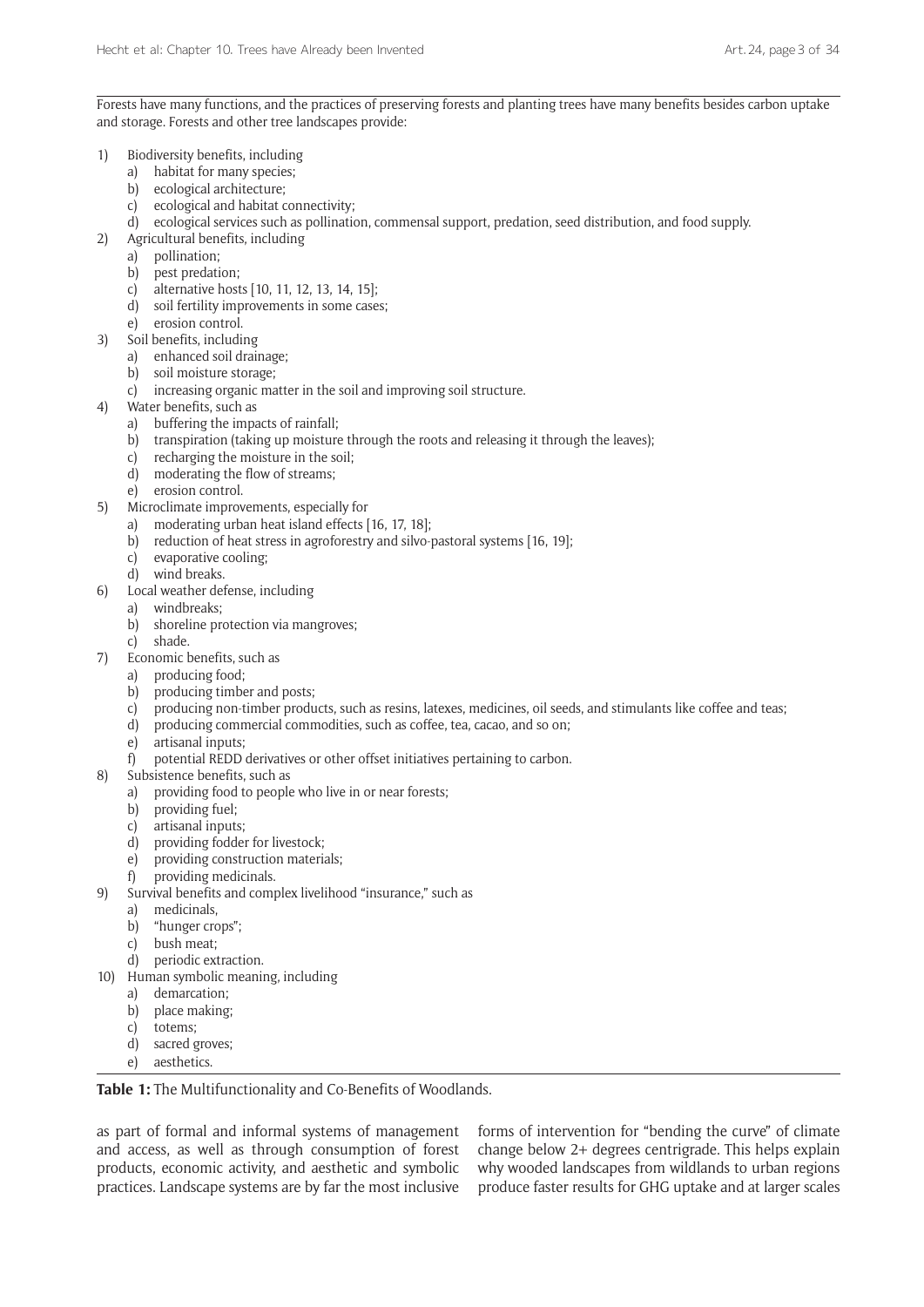than most other technological interventions in carbon mitigation, as we will show later in this paper.

Our own Western enchantment with technology blinds us to the importance of living landscapes and the contributions of their "soft technologies." In part, this is because the management and stewardship of woodlands is imbricated in a vast set of social relations, institutions, socio-political forces, economic imperatives, and global pressures that are not especially amenable to reductionist analysis, uniform scales, or even necessarily classic forms of scientific inquiry. Further, these systems are ubiquitous, although very under-appreciated, and for this reason, some of the urban and peri-urban dynamics of woodlands and their "footprints" remain almost invisible [23, 42, 44, 45, 46, 47]. These kinds of "invisibilities" have occluded attention to secondary forests and extensive home gardens for decades [48].

#### **Climate Justice**

The term climate justice, when used in a restricted sense for policy purposes, means addressing the economic disparity between those societies that now generate and have historically generated most GHGs, on one hand, and those that have borne the brunt of the effects of climate change, on the other. Climate justice involves not only compensating those who suffer the consequences of climate instabilities [49, 50], but also, some argue, allowing them to participate in developing policies with climate consequences that affect them (such as policies about mining, REDD, the siting of pipelines and processing plants, and so on). A definition of climate justice that goes beyond economics (including a normative call for intergenerational equity, resources transfers, and sustainable development) can be found in chapter 8 of this report.

The decentralized nature of the problem of climate justice, the question of intentionality, and the difficulty of taking collective action to address climate injustice present serious ethical and practical challenges. These challenges involve problems of scale, unforeseen impacts, interactive outcomes among agents, power relations, and diffuse consequences that dramatically transform the vulnerabilities of populations whose carbon footprint and historic responsibility for planetary carbon loads and other GHGs are minimal. These indirect effects are compounded by globally divergent consumption patterns, limited capacities for resilience of states and communities, and augmented vulnerabilities [51]. The current explosive fires in the American west, continuing "record" flooding in the Mississippi and Missouri valleys, and hyper severe tornedo seasons highlight that climate justice and climate vulnerability is a class issue in environmental justice in developed countries as well.

The means of compensation so far have mainly taken the form of fiscal transfers, provisioning of social services, and in some cases infrastructure improvement. Broader approaches could include support for rural livelihoods, improvement of urban and peri-urban biotic amenities, jobs, compensation for environmental services (such as but not limited to REDD), adaptation investments and programs that focus on reducing vulnerabilities of

regions and populations most at risk from climate change. Economic support for carbon absorptive production systems like agroforestry, urban community arborization, conservation investments within inhabited landscapes, and new institutions and ideologies that support such approaches can enact a wide number of interventions, seeking input from local populations and capitalizing on local innovations [52, 53,54, 55].

REDD might usefully focus on secondary and agroforests, but so far most carbon offsets have emphasized standing old growth forests with conservation support, such as Noel Kempff Mercado National Park in Bolivia and the Juma Reserve in Amazonas [53, 55, 56, 57, 58]. Brazil's "Bolsa Florestal" program and Ecuador's "Socio-Bosque" program provide a modest subsidy to forest dwellers to conserve forests and alleviate poverty. Such REDD+ programs have raised many questions about tenurial arrangements (who owns and who has rights to occupy and use the land and other resources), distribution of economic benefits, inclusion, competition among governance strategies and institutions, and compliance and monitoring. All of these questions have significant climate justice implications [58, 59, 60]. While many actors are trying to build flexibility into the programs, REDD runs the risk of being excessively overarching and falling prey to the vice of becoming a "development fad," abandoned and reviled a few years later. Given the problems that currently plague the carbon cap and trade markets, this is a real risk for REDD programs specifically and to addressing problems at the "transnational level" in general. Global policies may be unable to deal with resistance on the ground; in part, this results from the importance of forest goods in people's livelihoods and to their wellbeing. Article Five of the Paris Accords helped draw global attention to forests, but most of the language revolves around "wildlands," rather than working landscapes, and many complexities remain [58, 61, 62]. Such working woodland areas are crucial for livelihoods and livelihood supplements in rural and urban economies throughout the world, where an estimated billion people are forest-dependent to some degree [33, 63, 64, 65, 66]. In a recent transnational set of studies in rural areas, about 30% of the livelihood products—including food, forage, fuel, building materials, and so on—were derived from forest ecosystems [67, 68, 69, 70].

#### **Smaller Scale, Bigger Impact?**

Many subnational approaches, such as the 100 Resilient Cities initiative, seem to have more traction on climate justice concerns. As international REDD programs wait to get off the ground, national governments increasingly look to regional forests to offset their own emissions. This actually puts forest questions at the heart of climate justice issues, since most rural development policy increasingly focuses on a few global and regional markets and high-input commodities. While forest policy has garnered increased visibility, attention to it has revolved strongly around conservation and climate. Development policies focused on forest-based rural livelihoods have received less attention, in spite of the best efforts of international organizations such as the Center for International Forestry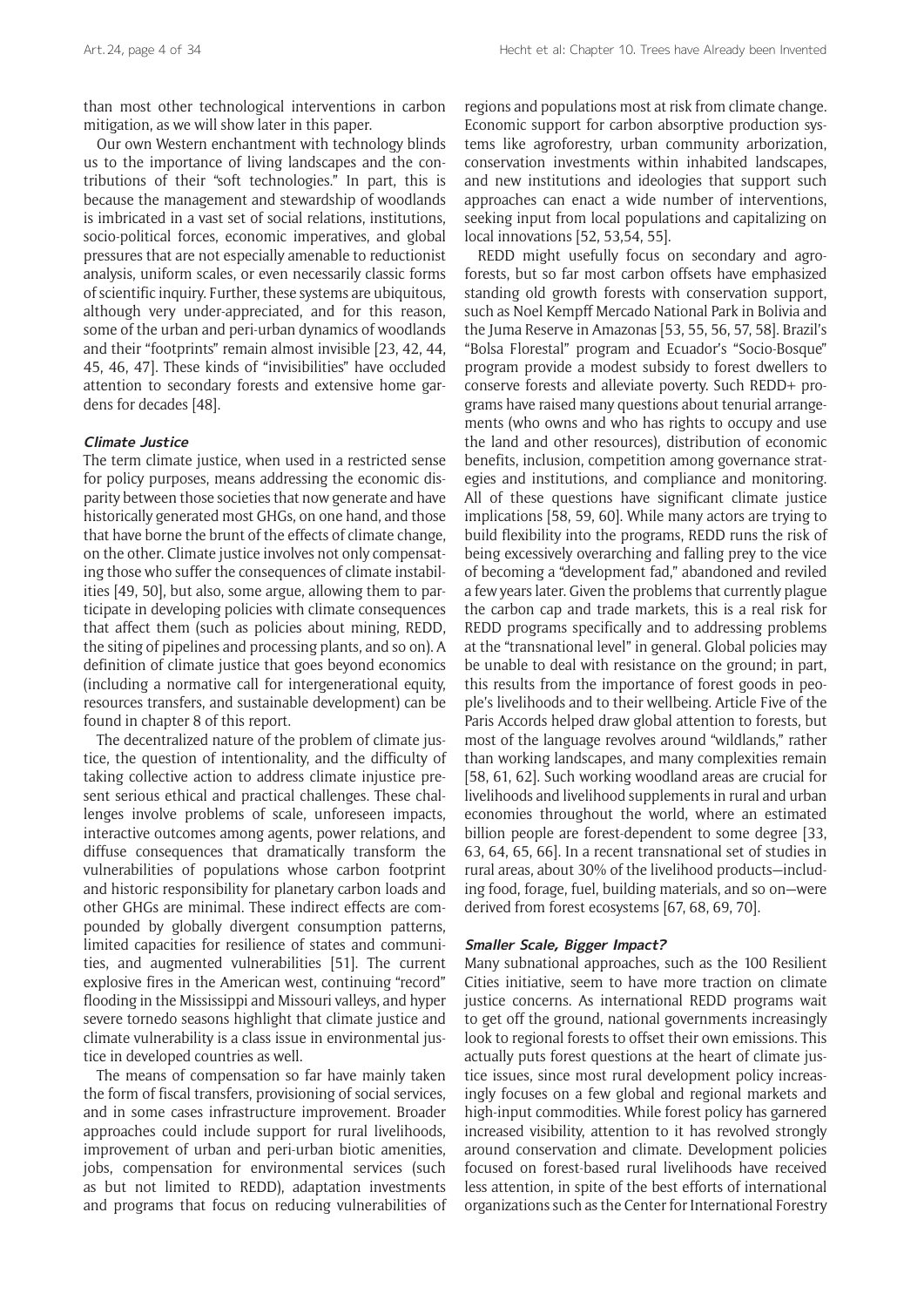Research (CIFOR) and La Via Campesina, the international peasant movement for small-scale sustainable agriculture [71, 72, 73, 74].

Access to forests and their products are changing, and traditional uses may be criminalized in some GHG offset regimes [9, 53, 75, 76, 77]. Insecure tenure regimes may precipitate land grabs and forest conversion. For this reason, it is essential to work with local communities and with multiple forms of local knowledge in order to design effective systems. We must make sure that carbon offsets do not become a new form of expropriation, assuaging the guilt of GHG gluttons while marginalizing and criminalizing those whose livelihoods depend on functioning forests. This is a critique that is regularly leveled at REDD. Woody systems have the potential to both sequester carbon and help alleviate poverty through subsistence and market goods, although the magnitude remains controversial [78, 79, 80, 81, 82].

In the next sections we outline several dynamics that we suggest have important effects for bending the curve. We look at six processes in terms of both how they can mitigate climate change and how they can help people and ecosystems adapt to it. These processes are: 1) slowing deforestation; 2) forest resurgence; 3) agroforestry and matrix systems; 4) urban and peri-urban forests in carbon dynamics; and finally 5) the urban waste system and methane management. All these strategies occur within highly conjunctural social, market, institutional, cultural, and environmental conditions of possibility, and all are highly interactive and reactive to economic, environmental, and political volatilities. History, economics, politics, culture, institutions, and questions of epistemology shape these dynamics far more than we imagine.

# **Forests and Forests by Other Names: The Biotic Dynamics and Social Lives of Woodlands The Global Forest Carbon Sink: Magnitude and Dynamics**

Forest lands store about a trillion tons of carbon, roughly 25% of global carbon, about as much as the oceans. Tropical rainforests convert more carbon into biomass than any other terrestrial system, and so their dynamics have been most widely studied and are especially important to carbon neutral development strategies anywhere on the planet. Wooded ecosystems of varying biomass and cover have already been invented, they are readily accessible in most biomes, and they can be manipulated to capture and store even more carbon in most cases. There are also vast local and scientific knowledge systems about their management and reproduction. **Table 2** outlines carbon sequestration by forests across the major forest biomes.

Current global carbon (C) stocks of about  $861 \pm 66$  Pg C are found in world forests, with about 44% in soil C storage, 42% in living biomass below and above ground, about 8% in deadwood, and another 5% in litter (Pan et al 2011). Tropical forests store about 55% of this C  $(471 \pm 93 \text{ PgC})$ , with slightly less than a third in boreal ecosystems (32%, or 272 plus or minus 23 Pg C), and temperate forests holding about 19% of forests stocks (119  $\pm$  6 Pg C). Tropical forests store most of their carbon in biomass (56%), with

about 32% in soils. Boreal forests more or less reverse this storage pattern with some 20% of the C in biomass and 60% in soils (Pan et al 2011). As **Table 2** reveals, there is a large consistent uptake of C of about  $2.5 - 2.3$  Pg C year from 1990 to 2007. When secondary forest uptake is reviewed and added to the totals, there is a consistent gross forest sink of some 4.05 Pg C per year and a net sink of some  $111 \pm .82$  Pg per year. The biomass of more or less intact tropical forests is roughly two-thirds of the total global forest carbon sink. Thus what happens in tropical forests of critical importance for the global climate and not some tropical fetish of scientists. Some of this productivity is explained by the processes of C fertilization in mature forest biomes, which remains controversial. But, significantly, a great deal of sequestration is occurring via secondary forest recovery over the last century of changes and land abandonment in the tropics.

Tropical land use changes have caused net C releases that are second only to fossil fuel emissions and are estimated at about 60% of fossil fuel emissions. These large additions to atmospheric GHG are significantly offset by about 50%—by secondary growth, and other forms of forest land recuperation. We discuss secondary forests in more detail further on, because they are among the most dynamic systems in the global carbon cycle, but also involve social and biotic processes that are among the most complex [83, 84, 85, 86, 87, 88]. The significance of these intact and recovering tropical forests—summing about  $2.7 \pm 0.7$  Pg C per year—is that they account for about 70% of the gross C sink of the world's forests, and, at the same time, C releases from deforestation in the tropics are equivalent to 60% of global fossil fuel emissions. Tropical areas are the focus of vast new development programs which are changing land uses, even as climate change is also strongly affecting these forests and thus threatening their carbon sequestration and storage patterns [89, 90, 91]. As Pan et al [1] point out, "tropical forests have the world's largest forest area, the most intense contemporary land use change, the highest C uptake, but also the most uncertainty." It is important to control deforestation but on the optimistic side of the story, substantive changes in clearing can occur relatively quickly, in decades [39, 92, 93, 94, 95, 96]. Although deforestation still continues, there are significant declines in deforestation in some areas, which reflect unusual constellations of socio-economic, institutional, and political factors.

What does this mean? First, temperate forests overall are doing well through dynamics of suburbanization, shifts in agricultural lands from agrarian to other uses, forest regrowth, and, in the case of China, intensive reforestation which enhanced its forest C sink by some 34% [97]. Even in the US, there are ample opportunities to augment forest sequestration through more carbon-based management and enhancing forests in less wooded landscapes [98].

This positive trend is countered by the reality that US western forests and some boreal forests are suffering from high tree mortality from combinations of drought, climate change, and related insect predation [99]. US Forest Service data, released in June 2016, provide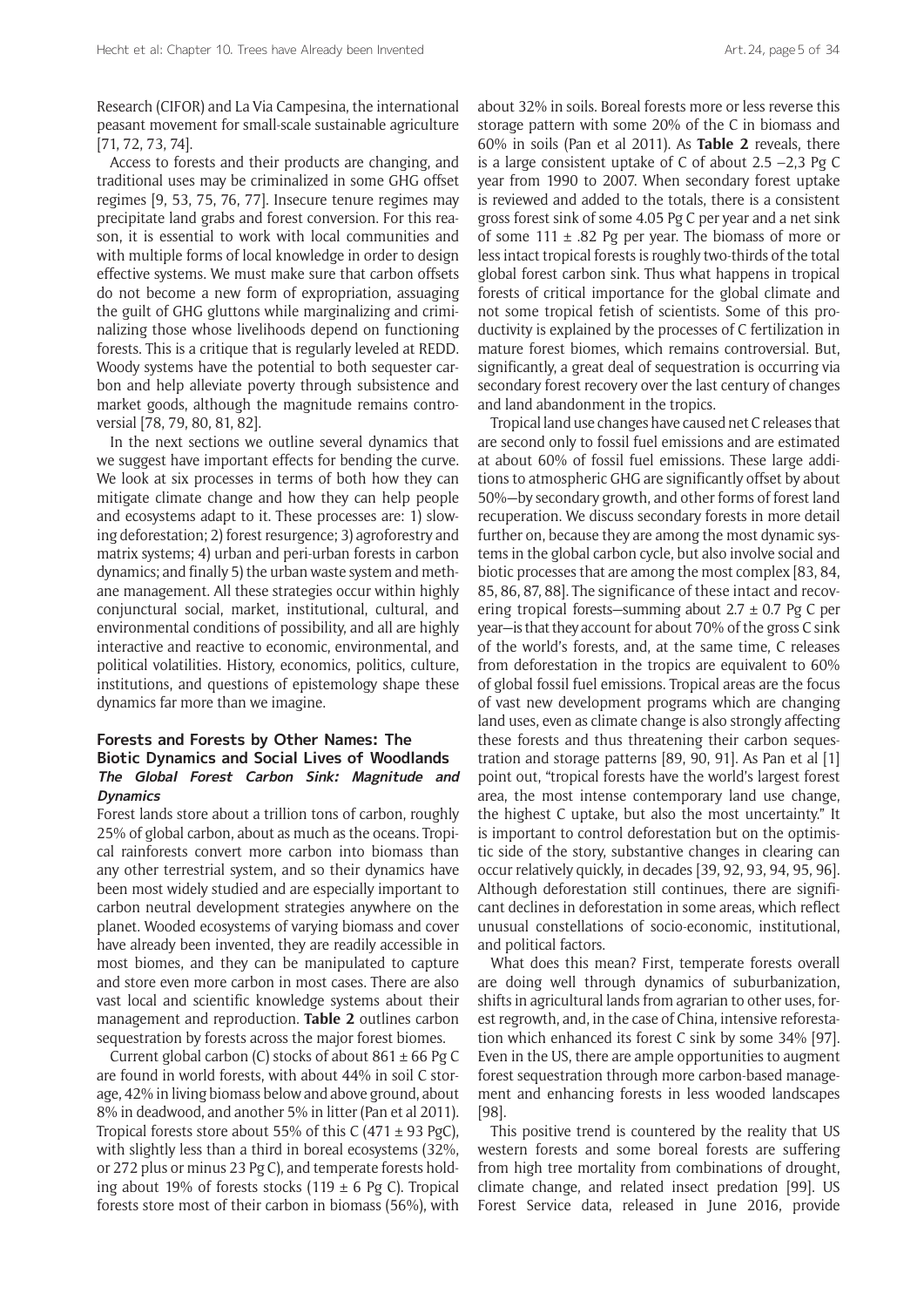|                                       |                |                |                 |                            | 1990-1999                    |                                 |                  |                                    |                 |                 |                 |                | 2000-2007                    |                                 |                  |                                    |
|---------------------------------------|----------------|----------------|-----------------|----------------------------|------------------------------|---------------------------------|------------------|------------------------------------|-----------------|-----------------|-----------------|----------------|------------------------------|---------------------------------|------------------|------------------------------------|
| <b>Biome</b> and<br>country<br>region | <b>Biomass</b> | wood<br>Dead   | Litter          | Soil                       | Harvested<br>product<br>wood | change<br>stock<br><b>Total</b> | Uncertainty<br>E | Stock change<br>per area           | Biomass         | wood<br>Dead    | Litter          | Soil           | Harvested<br>product<br>wood | change<br>stock<br><b>Total</b> | Uncertainty<br>Đ | Stock change<br>per area           |
|                                       |                |                |                 | (Tg C year <sup>-1</sup> ) |                              |                                 |                  | $MgC$ ha <sup>-1</sup><br>$year-1$ |                 |                 |                 |                | (Tg C year <sup>-1</sup> )   |                                 |                  | $MgC$ ha <sup>-1</sup><br>$year-1$ |
|                                       |                |                |                 |                            |                              |                                 |                  | Boreal*                            |                 |                 |                 |                |                              |                                 |                  |                                    |
| Asian Russia                          | $\overline{6}$ | 66             | 63              | 45                         | 19                           | 255                             | $\mathcal{R}$    | 0.39                               | 69              | 57              | 43              | 42             | 13                           | 264                             | 99               | 0.39                               |
| European<br>Russia                    | 57             | $\supseteq$    | 22              | 36                         | $\overline{4}$               | 146                             | 37               | 0.93                               | 84              | $\overline{0}$  | 35              | 35             | 26                           | 199                             | 50               | 1.21                               |
| Canada                                | 6              | $-24$          | $\overline{4}$  | $\circ$                    | 23                           | 26                              | L                | 0.11                               | $-53$           | 16              | $\overline{1}9$ | L              | $\overline{21}$              | $\supseteq$                     | 3                | 0.04                               |
| European<br>$boreal$ <sup>†</sup>     | 13             | $\circ$        | 3               | 38                         | $\Box$                       | 65                              | $\overline{16}$  | 1.12                               | $\overline{21}$ | $\circ$         | 4               | $-10$          | 13                           | 27                              | $\overline{ }$   | 0.45                               |
| Subtotal                              | 117            | 53             | 103             | 125                        | 94                           | 493                             | 76               | 0.45                               | 120             | 132             | 101             | 74             | 73                           | 499                             | 83               | 0.44                               |
|                                       |                |                |                 |                            |                              |                                 |                  | Temperate*                         |                 |                 |                 |                |                              |                                 |                  |                                    |
| United States <sup>#</sup>            | 118            | $\circ$        | 13              | ς                          | 33                           | 179                             | 34               | 0.72                               | 147             | G               | $\overline{18}$ | 37             | 28                           | 239                             | 45               | 0.94                               |
| Europe                                | 117            | $\mathbf 2$    | $^{\circ}$      | $\overline{8}$             | 24                           | 232                             | 58               | 1.71                               | 137             | $\sim$          | Q               | 65             | 27                           | 239                             | 60               | 1.68                               |
| China                                 | 60             | 22             | 15              | $\overline{31}$            | $\overline{ }$               | 135                             | 34               | 0.96                               | 115             | 24              | $\infty$        | 28             | $\overline{ }$               | 182                             | 45               | 1.22                               |
| Japan                                 | 24             | G              | $\Xi$           | $\overline{19}$            | $\sim$                       | 54                              | $\overline{4}$   | 2.28                               | 23              | m               | $\Xi$           | $\infty$       | $\sim$                       | 37                              | Q                | 1.59                               |
| South Korea                           | $\circ$        | $\mathbf 2$    | $\Xi$           | 5                          | $\circ$                      | $\overline{4}$                  | 4                | 2.14                               | $\overline{c}$  | $\sim$          | $\Xi$           | 4              | $\circ$                      | $\overline{18}$                 | ۱                | 2.86                               |
| Australia                             | $\Gamma$       | $\overline{D}$ | $\cup$          | 15                         | $\infty$                     | 50                              | $\mathfrak{D}$   | 0.33                               | $\overline{17}$ | $\overline{D}$  | $\supseteq$     | $\overline{4}$ | $\overline{10}$              | 51                              | 13               | 0.34                               |
| New Zealand                           |                | $\circ$        | $\circ$         |                            | S                            | L                               | $\sim$           | 0.91                               |                 | $\circ$         | $\circ$         |                | $\circ$                      | Q                               | $\sim$           | 1.05                               |
| Other countries                       |                | $\overline{D}$ | $\Xi$           | $\Xi$                      | $\circ$                      |                                 |                  | 0.07                               | $\sim$          | $\circ$         | $\circ$         | $\circ$        | $\circ$                      | S                               | $\mathbf 2$      | 0.18                               |
| Subtotal                              | 345            | 42             | 46              | 160                        | 80                           | 673                             | 78               | 0.91                               | 454             | 42              | 45              | 156            | 80                           | 777                             | 89               | 1.03                               |
|                                       |                |                |                 |                            |                              |                                 |                  | Tropical intact                    |                 |                 |                 |                |                              |                                 |                  |                                    |
| Asia                                  | 125            | 13             | $\mathbf{C}$    | $\Xi$                      | S                            | 144                             | 38               | 0.88                               | 100             | $\overline{10}$ | $\mathbf 2$     | $\Xi$          | $\circ$                      | 117                             | $30\,$           | 0.90                               |
| Africa                                | 469            | 48             | $\overline{ }$  | $\Xi$                      | 6                            | 532                             | 302              | 0.94                               | 425             | 43              | 6               | $\Xi$          | $\infty$                     | 482                             | 274              | 0.94                               |
| Americas                              | 573            | 48             | Q               | $\Xi$                      | 22                           | 652                             | 166              | 0.77                               | 345             | 45              | S               | $\Xi$          | 23                           | 418                             | 386              | 0.53                               |
| Subtotal                              | 1167           | 109            | $\overline{17}$ | $\Xi$                      | 35                           | 1328                            | 347              | 0.84                               | 870             | 98              | 13              | $\Xi$          | 36                           | 1017                            | 474              | 0.71                               |
| subtotal <sup>§</sup><br>Global       | 1630           | 204            | 166             | 286                        | 209                          | 2494                            | 363              | 0.73                               | 1444            | 273             | 158             | 230            | 189                          | 2294                            | 489              | 0.69                               |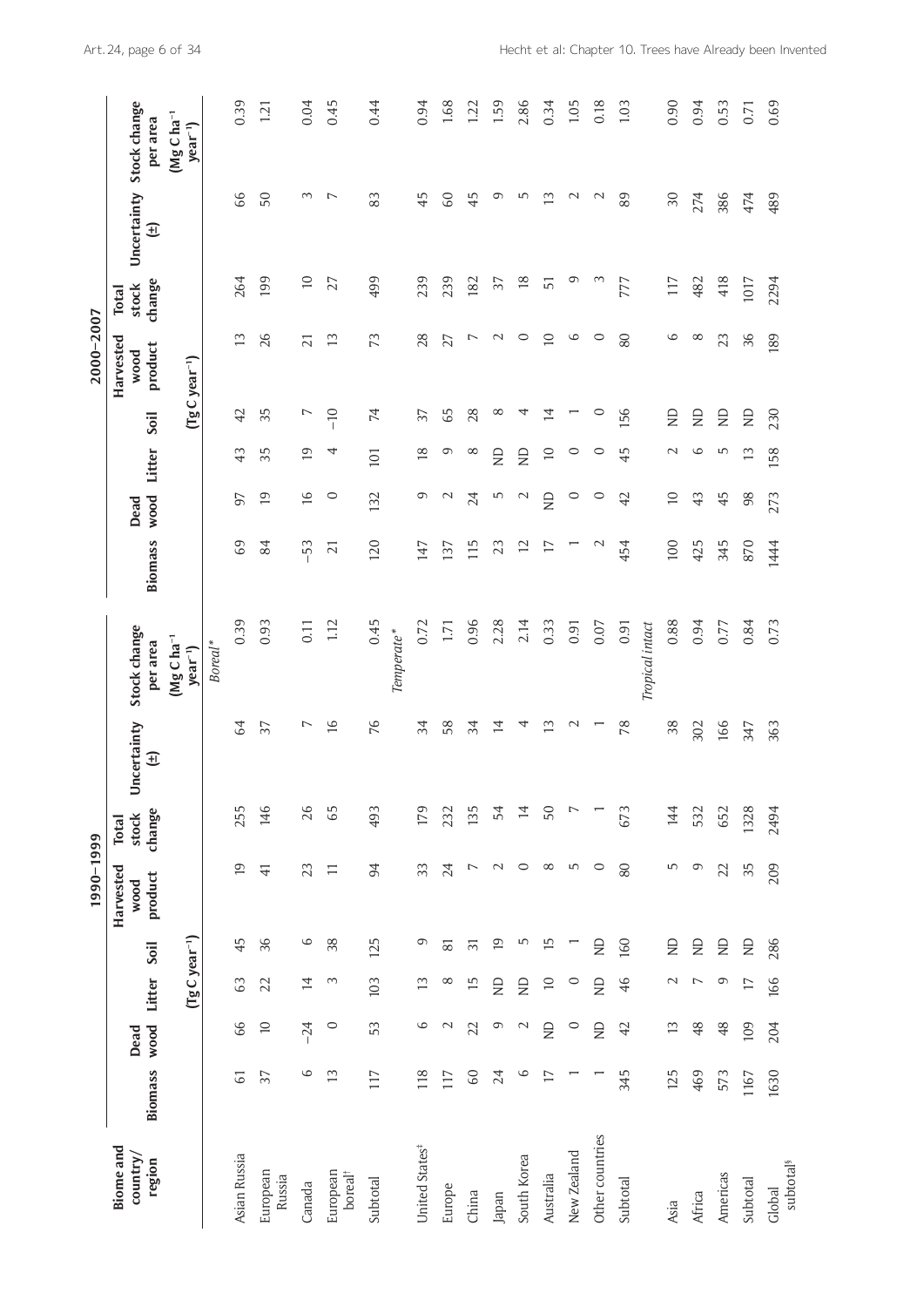|                                                                                                                                                                                                                                                                                                                                                                             |         |                |        |                               | 1990-1999                    |                                 |                                           |                                                                                                                                                                                                                                                                                                                                                                                                                                                                                                                                                                                                                                                                                                                                                                                                      |         |                |                 |      | $2000 - 2007$                |                                 |                        |                                      |
|-----------------------------------------------------------------------------------------------------------------------------------------------------------------------------------------------------------------------------------------------------------------------------------------------------------------------------------------------------------------------------|---------|----------------|--------|-------------------------------|------------------------------|---------------------------------|-------------------------------------------|------------------------------------------------------------------------------------------------------------------------------------------------------------------------------------------------------------------------------------------------------------------------------------------------------------------------------------------------------------------------------------------------------------------------------------------------------------------------------------------------------------------------------------------------------------------------------------------------------------------------------------------------------------------------------------------------------------------------------------------------------------------------------------------------------|---------|----------------|-----------------|------|------------------------------|---------------------------------|------------------------|--------------------------------------|
| Biome and<br>country/<br>region                                                                                                                                                                                                                                                                                                                                             | Biomass | wood<br>Dead   | Litter | Soil                          | Harvested<br>product<br>wood | change<br>stock<br><b>Total</b> | ncertainty<br>$\widehat{\mathbb{E}}$<br>Ξ | Stock change<br>per area                                                                                                                                                                                                                                                                                                                                                                                                                                                                                                                                                                                                                                                                                                                                                                             | Biomass | wood<br>Dead   | Litter          | Soil | Harvested<br>product<br>wood | change<br>stock<br><b>Total</b> | $\widehat{\mathbb{E}}$ | Uncertainty Stock change<br>per area |
|                                                                                                                                                                                                                                                                                                                                                                             |         |                |        | $($ Ig C year <sup>-1</sup> ) |                              |                                 |                                           | $MgC$ ha $^{-1}$<br>$year-1$                                                                                                                                                                                                                                                                                                                                                                                                                                                                                                                                                                                                                                                                                                                                                                         |         |                |                 |      | $($ Ig Cyear <sup>-1</sup> ) |                                 |                        | $(Mg C ha^{-1})$<br>$year-1$         |
|                                                                                                                                                                                                                                                                                                                                                                             |         |                |        |                               |                              |                                 |                                           | Tropical regrowth                                                                                                                                                                                                                                                                                                                                                                                                                                                                                                                                                                                                                                                                                                                                                                                    |         |                |                 |      |                              |                                 |                        |                                      |
| Asia                                                                                                                                                                                                                                                                                                                                                                        | 498     | $\overline{R}$ |        | 27                            | $\Xi$                        | 526                             | 263                                       | 3.52                                                                                                                                                                                                                                                                                                                                                                                                                                                                                                                                                                                                                                                                                                                                                                                                 | 564     | $\overline{R}$ | $\Xi$           | 30   | $\overline{E}$               | 593                             | 297                    | 3.53                                 |
| Africa                                                                                                                                                                                                                                                                                                                                                                      | 169     | $\Xi$          |        | 73                            | $\Xi$                        | 242                             | 121                                       | 1.48                                                                                                                                                                                                                                                                                                                                                                                                                                                                                                                                                                                                                                                                                                                                                                                                 | 188     | $\overline{a}$ |                 | 83   | $\Xi$                        | 271                             | 135                    | 1.47                                 |
| Americas                                                                                                                                                                                                                                                                                                                                                                    | 694     | $\frac{D}{N}$  |        | 13                            | $\Xi$                        | 807                             | 403                                       | 4.67                                                                                                                                                                                                                                                                                                                                                                                                                                                                                                                                                                                                                                                                                                                                                                                                 | 745     | $\overline{a}$ | Ξ               | 113  | $\Xi$                        | 858                             | 429                    | 4.56                                 |
| Subtotal                                                                                                                                                                                                                                                                                                                                                                    | 1361    | $\frac{D}{N}$  |        | 213                           | $\Xi$                        | 1574                            | 496                                       | 3.24                                                                                                                                                                                                                                                                                                                                                                                                                                                                                                                                                                                                                                                                                                                                                                                                 | 1497    | $\overline{a}$ | Ξ               | 226  | $\Xi$                        | 1723                            | 539                    | 3.19                                 |
|                                                                                                                                                                                                                                                                                                                                                                             |         |                |        |                               |                              |                                 |                                           | All tropics                                                                                                                                                                                                                                                                                                                                                                                                                                                                                                                                                                                                                                                                                                                                                                                          |         |                |                 |      |                              |                                 |                        |                                      |
| Asia                                                                                                                                                                                                                                                                                                                                                                        | 623     | $\mathbf{1}$   | N      | 27                            | 5                            | 670                             | 266                                       | 2.14                                                                                                                                                                                                                                                                                                                                                                                                                                                                                                                                                                                                                                                                                                                                                                                                 | 664     | $\supseteq$    | $\mathcal{L}$   | 30   | 6                            | 711                             | 298                    | 2.38                                 |
| Africa                                                                                                                                                                                                                                                                                                                                                                      | 638     | 48             |        | 73                            | ഗ                            | 774                             | 325                                       | 1.06                                                                                                                                                                                                                                                                                                                                                                                                                                                                                                                                                                                                                                                                                                                                                                                                 | 613     | 43             | 6               | 83   | $\infty$                     | 753                             | 305                    | 1.08                                 |
| Americas                                                                                                                                                                                                                                                                                                                                                                    | 1267    | 48             | ന      | 13                            | 22                           | 1458                            | 436                                       | 1.42                                                                                                                                                                                                                                                                                                                                                                                                                                                                                                                                                                                                                                                                                                                                                                                                 | 1090    | 45             | 5               | 113  | 23                           | 1276                            | 577                    | 1.30                                 |
| Subtotal                                                                                                                                                                                                                                                                                                                                                                    | 2529    | 109            | $\Box$ | 213                           | 35                           | 2903                            | 605                                       | 1.40                                                                                                                                                                                                                                                                                                                                                                                                                                                                                                                                                                                                                                                                                                                                                                                                 | 2367    | 98             | $\overline{13}$ | 226  | 36                           | 2740                            | 718                    | 1.38                                 |
| Global total <sup>1</sup>                                                                                                                                                                                                                                                                                                                                                   | 2991    | 204            | 166    | 498                           | 209                          | 4068                            | 615                                       | 1.04                                                                                                                                                                                                                                                                                                                                                                                                                                                                                                                                                                                                                                                                                                                                                                                                 | 2941    | 273            | 158             | 456  | 189                          | 4017                            | 728                    | 1.04                                 |
| Estimates for all tropical forests including tropical intact and regrowth forests.<br>Estimates for the continental U.S. and a small area in southeast Alaska.<br>porting online material. ND, data not available; [1], litter is included<br>Estimates for the area that includes Norway, Sweden, and Finland.<br>Estimates for global established forests.<br>nollez<br>S |         |                |        |                               |                              |                                 |                                           | Areas excluded from this table include interior Alaska (51 Mha in 2007), northern Canada (118 Mha in 2007), and "other wooded land" reported to the Food and Agriculture Organi-<br>Table 2: Carbon Sequestration by Forests Across Major Biomes. Estimated annual change in C stock (Tg C year <sup>-1</sup> ) by biomes by country or region for the time periods of 1990 to 1999<br>and 2000 to 2007. Estimates include C stock changes on "forest land remaining forest land" and "new forest land" (afforested land). The uncertainty calculation refers to the sup-<br>Carbon outcomes of forest land-use changes (deforestation, reforestation, afforestation, and management practices) are included in the estimates in boreal and temperate forests.<br>in soils. Source: Pan et al. [10]. |         |                |                 |      |                              |                                 |                        |                                      |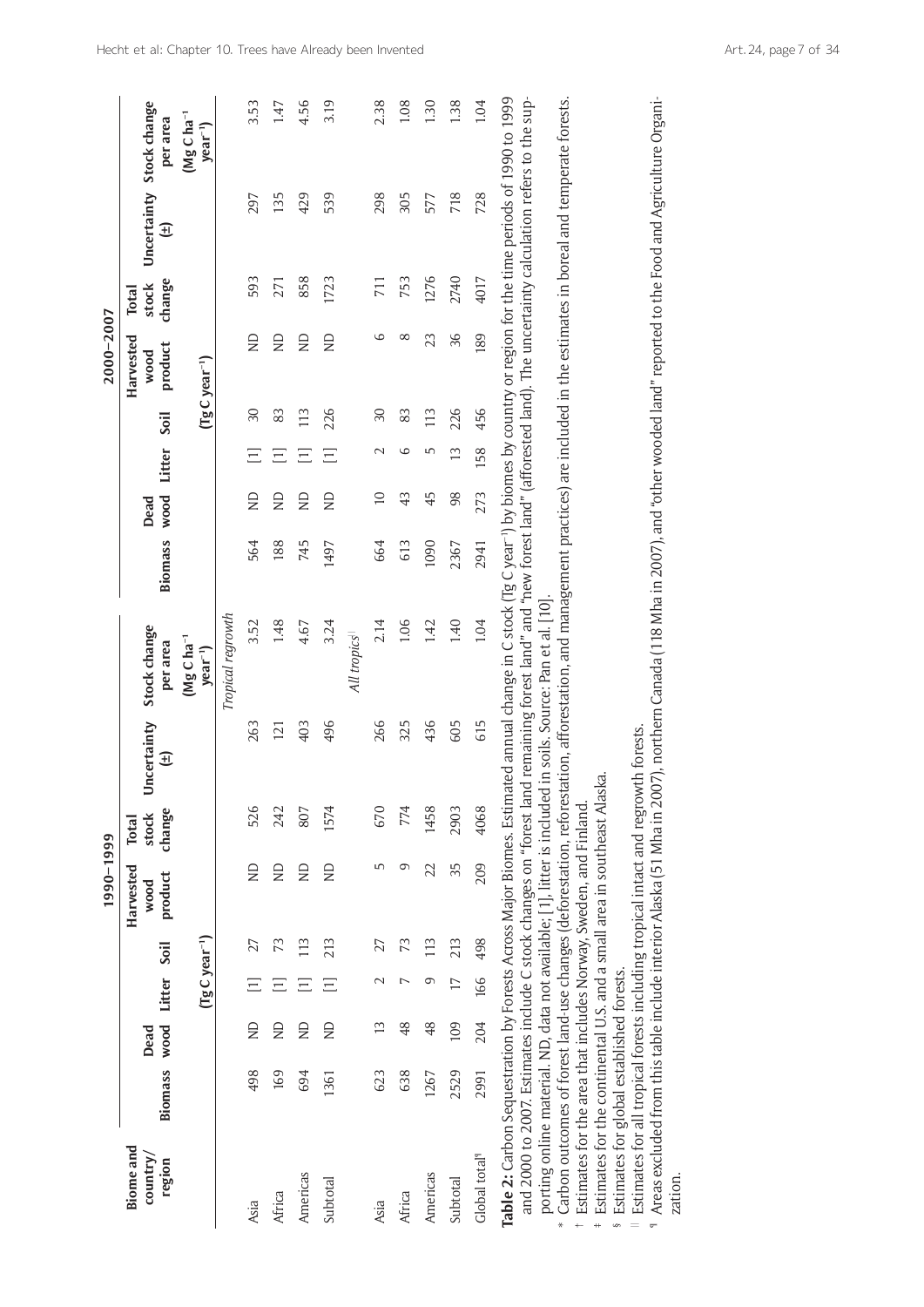alarming statistics: extreme drought, warming weather, and bark beetle infestation have killed 66 million trees in California's Southern Sierra Nevada since 2010. 26 million of those trees died over just an eight month period at the end of 2015 and beginning of 2016 [100]. We know the southwestern US has had decadal droughts and the region may be on a cusp of a biome change [101, 102, 103]. The large-scale death of trees in California and elsewhere has radically changed fire behavior, in tandem with the increase in fire suppression practices that disrupted historic fire management regimes in which more frequent, smaller fires prevented large conflagrations.

El Niño weather patterns dry tropical forests and enormously increase their flammability. The influence of these climate stresses is persistent [90, 104, 105, 106, 107, 108]. We must avoid dynamics that produce downward spirals, which now means paying a lot more attention to broader landscape scales and human interventions that result in forest clearing. Even short-term tropical deforestation pulses can rapidly exceed the emissions of industrial economies, as occurred in 2015 when forest clearing in Indonesia resulted in C releases that exceeded the emissions of the US economy. All of these factors point to the importance of both avoided and zero net deforestation as a central climate change mitigation strategy.

#### **Slowing Deforestation**

Global tropical deforestation, at roughly 12% of total global emissions, is equivalent in its carbon release to the *entire* global transportation system. At the same time, deforestation in the Amazon has declined dramatically (going down 80% since 2004) due to a complex of new institutions, regulations, political will, and monitoring. Social pacts, social transformations at broader scales, and structural change in the regional economies were critical in producing this astounding result [95, 109, 110]. Brazil's reduction in Amazonian deforestation—largely from control over the soy-cattle complex in the southern Amazon arc of deforestation—represents the single biggest emissions cut in the past decade. Brazil's reduction in deforestation amounted to offsetting 3.2 billion tons of carbon dioxide emissions, equal to the savings that would have been achieved by taking all cars off American roads for three years. This decline dropped Brazil's total emissions by 40%, making this country one of the global leaders in climate mitigation. This was achieved quickly—within a decade—and reflected a local decoupling, or unlinking, of economic growth from forest clearing in southern Amazonia. (Such decoupling of economic health from GHG emissions is perhaps more widespread that realized: California, the world's eighth-largest economy, produces only 1% of global emissions.) Unlike many technologybased mitigation efforts that focus on a single innovation, in Brazil a confluence of social dynamics, scientific analysis, global market configurations, commodity chain pressures, regional politics, social movements, careful monitoring, institutional development, and activism across multiple scales produced what is now being hailed as the country's "low carbon" development track [48, 94, 111, 112, 113]. In part, technological gains associated with

intensifying agriculture reduced forest clearing in the Brazilian case. But while many other soybean-growing areas of Latin America adopted the same new technology, there the result was expanded forest clearing in a classic case of the Jevons paradox by which more efficient technologies do not reduce resource use because they also increase demand.

In Brazil, social dynamics were able to decouple agricultural intensification and economic expansion from forest clearing. This runs counter to the usual explanations of deforestation drivers; neither Malthusian pressures or nor market insertion could explain the outcome. Conventional wisdom and typical modeling would have predicted increased deforestation. Population was increasing and the landscape was deeply integrated into global markets, and yet deforestation was slowing. The shop-worn, familiar explanations could not account for the effects of unforeseen socioeconomic and political dynamics, new policies, regulations, monitoring, and changing cultural norms. Trees did not have to be invented. But new social relations around environment and development did.

While soy production, one of the central drivers of deforestation, continues to have "leakage" into other biomes in South America [114], in the Brazilian Amazon, forest clearing has undergone a shift that was almost unimaginable slightly more than a decade ago. The only comparable decline in Amazonian deforestation processes was probably that associated with the massive die off of native populations in the colonial period [115, 116, 117]. **Figure 1** shows the dramatic recent decline in deforestation in the Brazilian Amazon.

In a different way, deforestation and deforestation pressure have declined significantly in El Salvador, a place that was the poster child for deforestation in the 1970s and 1980s. Due to a number of factors outlined elsewhere [83, 118], out-migration and remittances slowed regional forest clearing. Remittances (monies that migrants earn abroad and send home to their families) were positively correlated with declines in deforestation, as these funds rather than the results of agricultural sales provided income for food and other household needs. Such landscapes reflect both a decline in woodland loss and increasing secondary forests. **Figure 2** shows that increasing remittances are correlated with both a decrease in forest clearing and with forest resurgence.

In other contexts, conservation areas have helped slow regional forest clearing to some degree, as parks and reserves inhibited speculative and acquisitive clearing [93, 119, 120, 121]. Indigenous and traditional peoples have blocked forest clearing in many cases, which has shown that inhabitation can protect forests and underscored the value of the social movements that produced inhabited forests [92, 122, 123, 124, 125]. For this reason, traditional peoples' movements and the ratification of their land rights are considered central in climate justice and climate mitigation debates in the tropics. The effects of such populations on forest clearing highlights the complexity of rural development politics, including controversies about rights-based claims to land, carbon dynamics,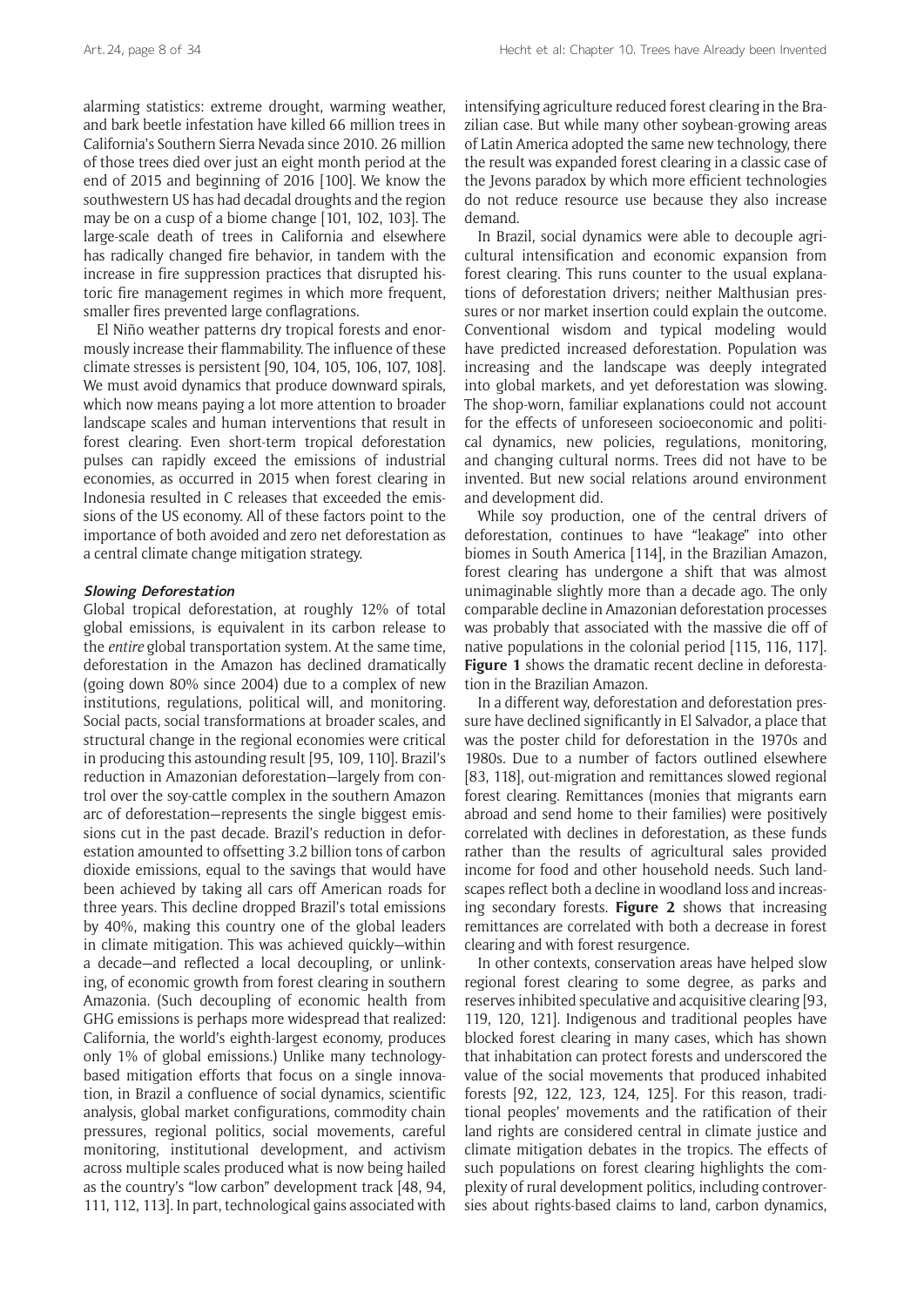

**Figure 1:** Deforestation patterns in the Brazilian Amazon, 1988 to 2015.



**Figure 2:** An increase in remittances from out-migrants who send money home correlates with reduced deforestation and forest regrowth. *Source*: Hecht and Saatchi [118].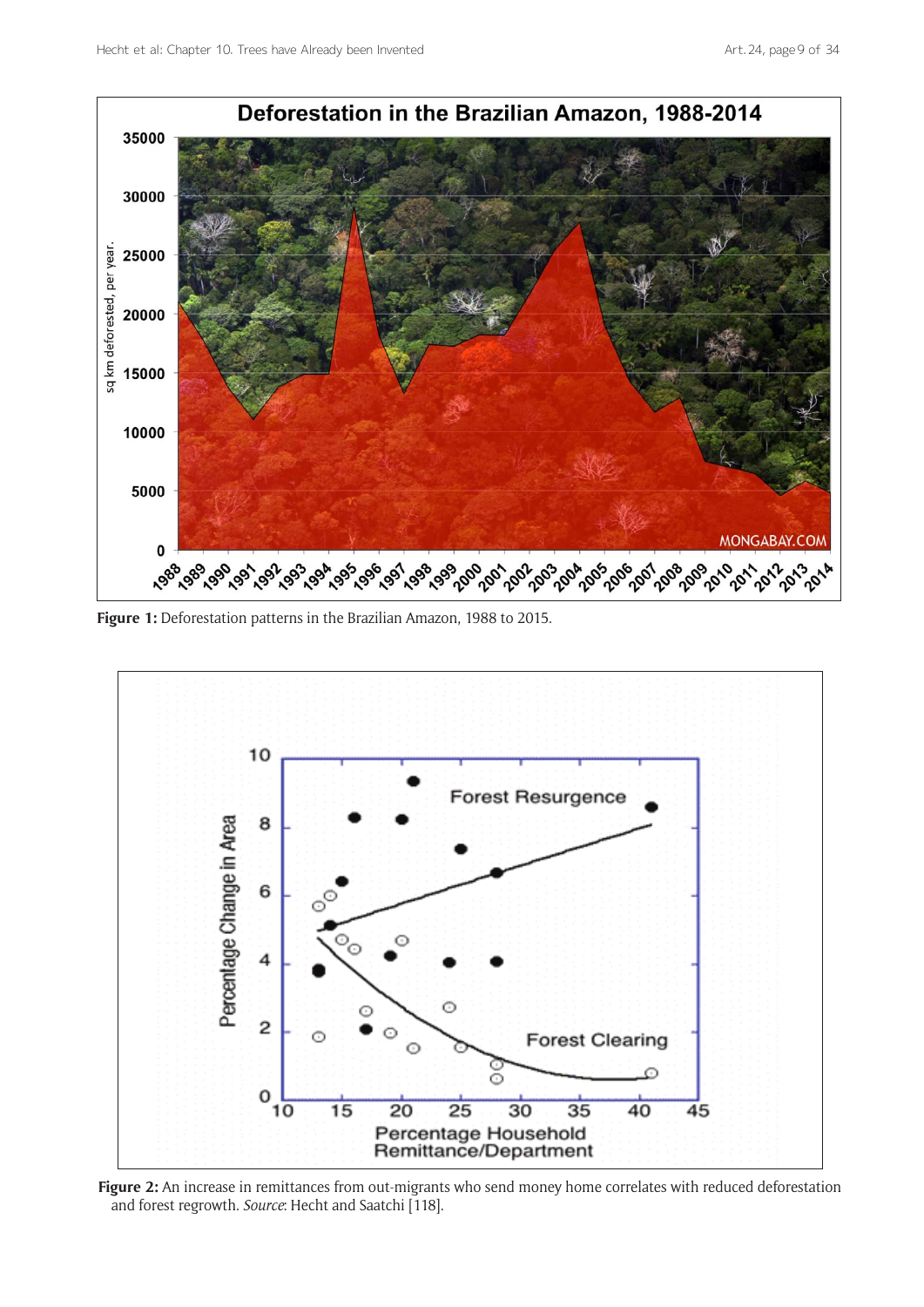and the distribution of economic and subsistence benefits [126, 127, 128, 129, 130, 131, 132].

Avoiding deforestation and slowing deforestation remain central policy goals, but these complex dynamics require an array of legislative, institutional, social movement, technical, monitoring, ideological, and political tactics. Forests must be able to hold their own in the face of emergent frontier land markets, "post frontier" commodity markets, and corrupt land agencies. Historical land claimants who have supported forests and lived in them have typically been overrun or expropriated through complex forms of state investment, state expropriation for mineral resources, private appropriation, and, often, violence [133, 134, 135, 136, 137].

In places such as Amazonia, El Salvador, and also Panama, the transformation of deforestation processes reflects the more general dynamics of their multi-actor character. Multiscalar processes including global environmental financing and markets, an interested nation state, civil society, engaged local government organizations, regional investments in trees or tree crops, local livelihoods, and local environmental politics all played important roles in slowing deforestation. In the Brazilian case, forests benefitted from new forms of globalization, such as international environmental politics around climate change, increased pressure on commodity chains, boycotts, and social movements. In El Salvador the impact of war, remittances, agricultural retraction, and structural change in the economy were significant drivers. In Panama, government reforestation investment, declining agro-industrial dynamics, regional migration to smaller urban areas, and social movements inhibited deforestation and contributed to an overall forest gain [88, 118, 138, 139, 140]. The point here is that many agents across varying scales and significant globalized processes slowed deforestation. Controlling deforestation is a significant part of the picture, but helping forests that are growing back is also an important strategy, and the one to which we turn next.

#### **Secondary Forests: From Abandoned Landscapes to Carbon Heroes**

Significant areas of secondary forests—or forests that have grown back after clearing—can be found throughout the world. Forest regrowth is the result of many factors, including land use change, migration, urbanization, the impact of remittances from migrants, reforestation policies, emerging markets for environmental services, markets for tree crops, slope stabilization, energy and timber markets, and agricultural retraction as a consequence of poor prices for annual crops usually grown by peasants [26, 141, 142, 143]. In Latin America, secondary forests account for almost a third of the land that has thus far been cleared. While socially complex and difficult to monitor, the dynamics of forest recovery in the tropics are widespread. Regardless of the diversity of proximate or structural causes, from the carbon perspective forest regrowth is a positive outcome because young forests are much more active in terms of GHG uptake. Even within the US, especially in the northeast and parts of the south, there

is significant "rewilding" [144]. Europe also is undergoing such processes [145, 146, 147].

New forms of capital—from remittances to state transfers—are major elements of rural poverty alleviation, and these have had an impact on forests. Tropical areas are notable for their remittance economies: they receive monies from migrants who send funds home [39, 40, 148, 149, 150, 151]. About a billion people are migrating, and remittance economies as well as social subsidies like conditional cash transfers (subsidies to poor households for child health and education), pensions, and even proceeds from clandestine economies are shaping land uses. As a result, people are doing less labor-intensive agriculture and closely-timed annual cropping; instead, households engaged in all kinds of migration substitute more flexible assets, such as livestock and forest investments [23, 118, 152, 153, 154, 155]. Transnational communities—such as the "hometown associations" that Mexican migrants in the US organize to support their communities of origin in Mexico—often involve environmental activities, including reforestation, forest management, and some Mexican REDD projects. Such initiatives represent "social remittances" in the form of environmental ideologies that migrants send back home [149, 156, 157]. Secondary forest systems reflect enormous variability in the social processes that produce them, but unfortunately their complexity also acts as barrier to their inclusion in conventional economic policies aimed at reducing carbon emissions.

#### **Forest Transitions**

The forest transition represents an important opportunity to enhance carbon uptake in changing landscapes through policy support, the manipulation and choice of tree species, and engagement in landscape recuperation in already inhabited places. While increasing attention focuses on constructing institutions and policies for secondary forest landscapes, how these translate into carbon dynamics remains largely unstudied [158, 159, 160, 161, 162]. Further, these systems are socially complex and the array of property and use regimes that surround them differ greatly among regions. The sheer heterogeneity of drivers and processes is an active research area [27, 48, 88, 141, 163, 164, 165].

This relative lack of knowledge partly reflects the "low status" of secondary forests as an area of study among tropical ecologists and as a focus of domestic and international policymakers. It could also reflect a certain political indifference to the social matrix—migrants, peasantries, and absentee owners—that shapes such woodlands. At another level, landscape analysts and political ecologists note the difficulty in understanding the value and the cultural values that inhere in such secondary forests because their use may be sporadic or clandestine and the institutions that mediate their access may also be contested. Wood, fruit, and forage collection (and sometimes theft) are classic examples of periodic and often invisible uses. Thus these secondary forests—among the most common, yet most variable forest formations on the globe—are in many ways ciphers because their socio-cultural characteristics and the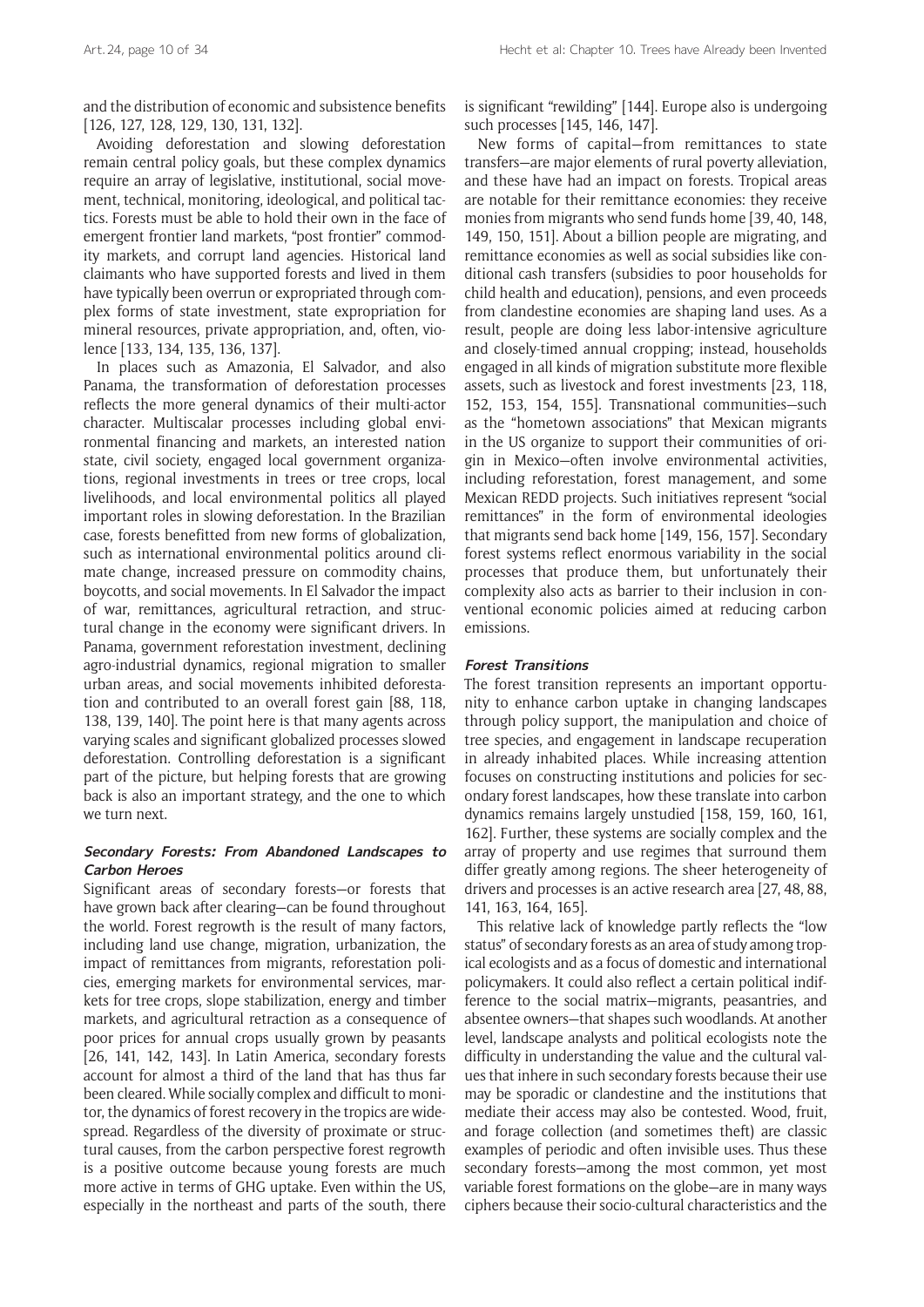diversity of the drivers that produce them remain relatively unknown, even as their research profile is increasing due to their extraordinary dynamics in the carbon cycle.

#### **Secondary Forests and their Potential**

The carbon dynamics of secondary forests—that is, forests that emerge from areas that have been at least partially cleared—has become a hot topic because the carbon sequestration and climate change mitigation potential of secondary forests is immense, but also extremely variable. The carbon sequestration of secondary forests varies depending on the original biome, time, land use history, land use intensity, cycles of previous use, and continuing patterns of exploitation. In other words, a key variable in the C uptake and storage of secondary forests is human management. In a recent compendium of carbon sequestration in secondary forests in Latin America, above ground biomass of 20-year-old secondary forest varied more than 11-fold across sites with an average annual net carbon uptake of 3.05MgCha−1 yr−1. This average carbon uptake rate is about 11 times the uptake rates of Amazonian old-growth forests in 2010 (0.28MgCha−1 yr−1) and 2.3 times the uptake rates of selectively logged Amazonian forests (1.33MgCha−1 yr−1) [86, 87]. Clearly, anthropogenic disturbances—that is, disturbances caused by humans—set the system back to an earlier successional stage, leading to lower standing biomass but faster growth rates and C absorption in the regrowing plants. Although second-growth forests have lower carbon stocks than the old-growth forests they replace because they have lower biomass, their carbon sequestering potential is higher because they are adding biomass. Most of these gains occur in the early decades of succession, as we see in **Figure 3**.

Although a standard narrative that says forests collapse after they have been cleared has shaped how we view deforestation, woodlands are, in fact, resilient. At a general level, their rate of biomass recovery depends on water availability. As analysts of traditional fallow management systems argue, forms of human intervention—such as cutting vines and selection of preferred species—produce more rapid recovery [44, 158, 166, 167, 168]. By identifying forests that are resilient and have high carbon sequestration potential, we can target such areas for REDD+ natural regeneration. Areas that have been cleared are also usually areas with some kind of infrastructure and thus are prime sites for restoration and afforestation activities.

Secondary forests in most of Latin America are not simply the outcome of biotic processes and simple "abandonment," but reflect complex local, regional, globalized, and planetary processes (such as hurricanes and landslides) that are embedded in land use history. Imagining that the successional dynamics of forest recovery always occur unimpeded is naive. One person's abandoned land may be another person's source of survival and "insurance goods," part of a swidden cycle [169, 170, 171], or part of a land speculative strategy. In some contexts and ownership frameworks, it might be possible to simply leave such areas to proceed through successional processes on their own. But that approach is risky, because such secondary forests may be captured by new commodity processes. That has occurred with the transformation of degraded



**Figure 3:** Carbon uptake patterns during secondary succession.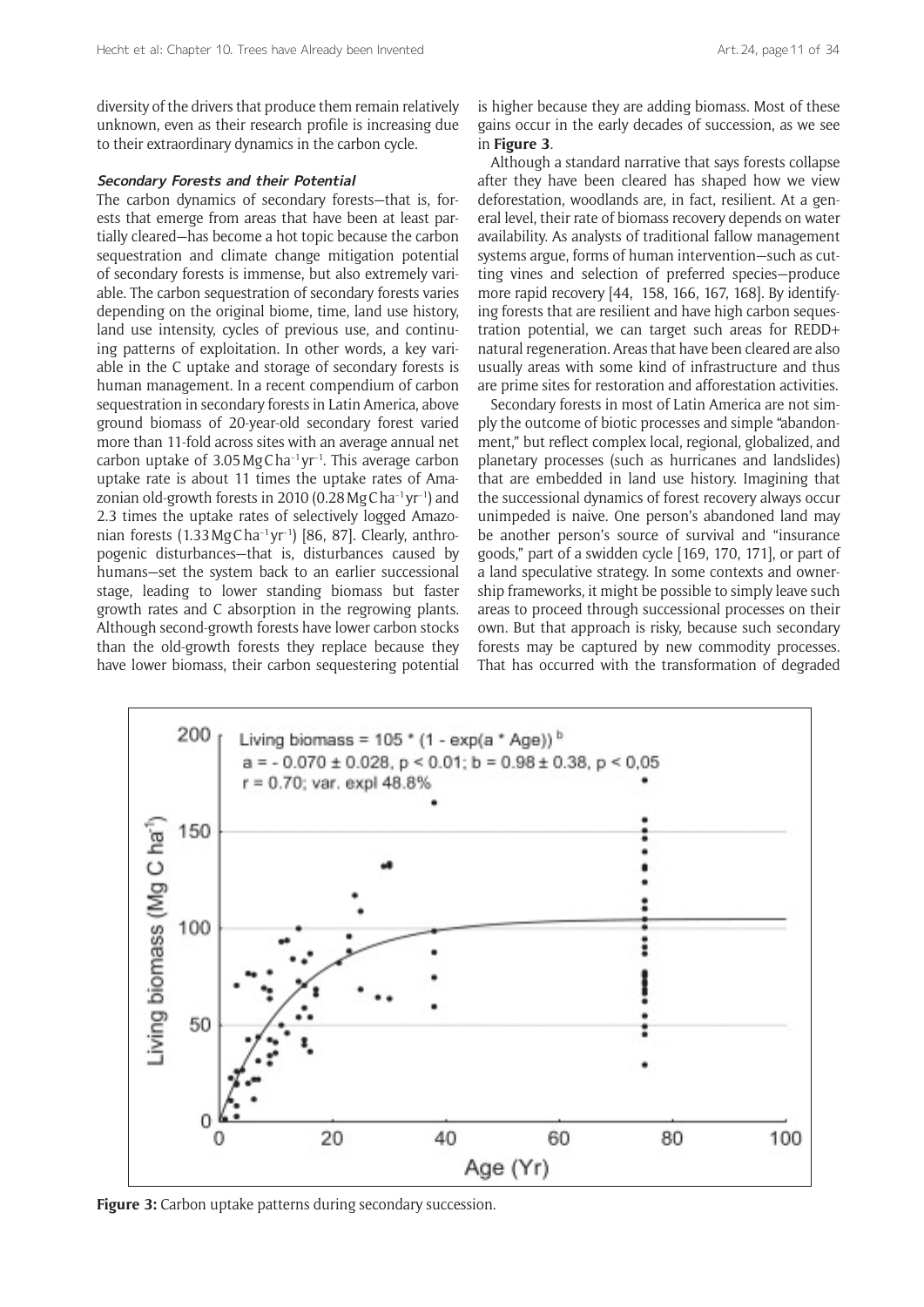pastures and successional forests into agro-industrial, tropical "post-frontiers" of cane, cotton, and soybeans grown under new production regimes [114, 172, 173, 174, 175, 176]. For example, the "Green Municipios" program directed at the degraded areas in Para and Mato Gross states in Brazil proposes recuperation of secondary forests into intensive pastures or agro-industrial annual crops. Or such secondary forests may become part of expanding peri-urban landscapes in the increasingly urbanized Latin American tropics [177, 178, 179]. Secondary forests are "socially active" as well as biotically vibrant. This functions as both a constraint and an opportunity for thinking about their role in C uptake.

Secondary forests, as viewed from the perspective of REDD, are generally understood as landscapes that lie outside economic interests, leached of their utility except as sites of carbon sequestration. The dynamics that produced "land abandonment" and the recent cycles of successional landscapes represent the latest phase of economic integration, whose dynamics can be disrupted and whose social contexts are often of little interest to outside observers. In fact, the land itself may not be abandoned at all—rather, the ways in which local people use such forests may be invisible to outsiders [159, 180, 181, 182, 183, 184, 185]. While secondary forests are of huge potential in carbon uptake and climate change mitigation, national REDD-ish programs have proved quite controversial, in part because the conservation narrative has often overtaken the poverty alleviation story. That is, while local and political support for such REDD initiatives rests on the claim that they will alleviate poverty, their other imperative to conserve forests comes to seem more important. The problems of participation, tenurial complexity, management, criminalization of traditional uses, loss of autonomy, and repressive monitoring under complex property regimes continue to be the "third rail" of such landscapes. While a great deal of the literature on secondary forests views them as uninhabited landscapes, they may well be anything but abandoned. Secondary forests are but one type of anthropogenic forest systems with diverse C uptake profiles. Indeed, the range of C uptake and storage in these forests means that there is plenty of scope for improving their dynamics using both local knowledge and formal, scientific knowledge systems. We now turn to another obvious anthropogenic forest system and its C sequestration potentials, but one where the land rights and production logics are perhaps clearer.

# **Agroforestry and the Carbon Question: A Central Issue in Climate Justice**

Agroforestry is a collective name for land-use systems and technologies where woody perennials—trees, shrubs, palms, bamboos, and so on—are deliberately grown on the same land management unit as agricultural crops and/ or animals, either in a spatial arrangement or temporal sequence. In agroforestry systems, the different components interact in both ecological and economic ways. The term has come to include the role of trees in landscapelevel interactions, such as nutrient flows from forest to farm, or community reliance on fuel, timber, or biomass available within the agricultural landscape [186]. This is a big tent definition, but does help to underscore how extensive these systems are. Agroforestry systems range from raising livestock for subsistence in silvo-pastoral settings (that is, places that combine woods and fields), to home gardens, on-farm timber production, tree crops of all types integrated with other crops, and biomass plantations. A recent global study of trees on farms by the International Center for Research on Agro-Forestry (ICRAF) found that of the global area classified as agricultural  $(22, 183, 204 \text{ km}^2)$ , about 46% had more than 10% tree cover (some 10,120, 000 km<sup>2</sup>). Further, 5,960,000 km<sup>2</sup> of agricultural land (27% of the global total) had more than 20% tree cover, and  $1,670,000 \text{ km}^2 (7.5%)$  had more than 50% tree cover [186]. These agroforestry systems are historically typical of smaller mixed, or diversified, farming, in which farmers grow multiple crops and often raise livestock as well. They reflect a diversity of land management options and are one of the most important production systems in inhabited landscapes. Agroforestry, the inclusion of trees and often animals within farming systems, has long been a traditional land use developed by smallscale and commercial farmers; agroforestry combines traditional land management practices, modern and traditional knowledge systems, and local solutions throughout most of the world. Agroforestry is pretty much everywhere, with the exception of agro-industrial monocrop systems that devote large swathes of land to only one crop, such as wheat, corn, or soybeans.

Agroforestry systems produce some of the most globalized commodities, including coffee, rubber, cacao, palm oil, coconut, and tea as well as luxury fruits like durian, and mangosteen. Agroforestry also produces a plethora of other subsistence, regional, and local commodities as well as the most modest and domestic of products. A majority people on the planet may be consuming products—ranging from beverages, fruits, and spices to firewood—that come from agroforestry systems on a daily basis without even realizing it. In the much of the developing world, moreover, home garden agroforests are a regular feature of urban spaces. These include cultivated forests, urban woodlots, and domestic agroforests, and they dominate urban greenspace when examined with remote sensing as well as survey and ethnographic data [187, 189, 190, 191, 192, 193]. The lack of data, fundamental misconceptions about what agroforestry is, the general indifference to or mere rhetorical attention to small farming systems in national development programs, the ecological complexity and the diversity of these systems, and the relative apathy of the climate community about agroforestry has led to an assumption that it is globally of little importance. But clearly we are looking at a land use that covers vast acreages of agricultural landscapes. According to ICRAF, 80% of farming units on the planet are in some form of agroforestry.

Agroforestry has not had the profile it deserves in climate studies and politics, particularly given the land area agroforestry involves, its potentials for intensification, and the important role it can play in climate justice politics. REDD discussions have largely concentrated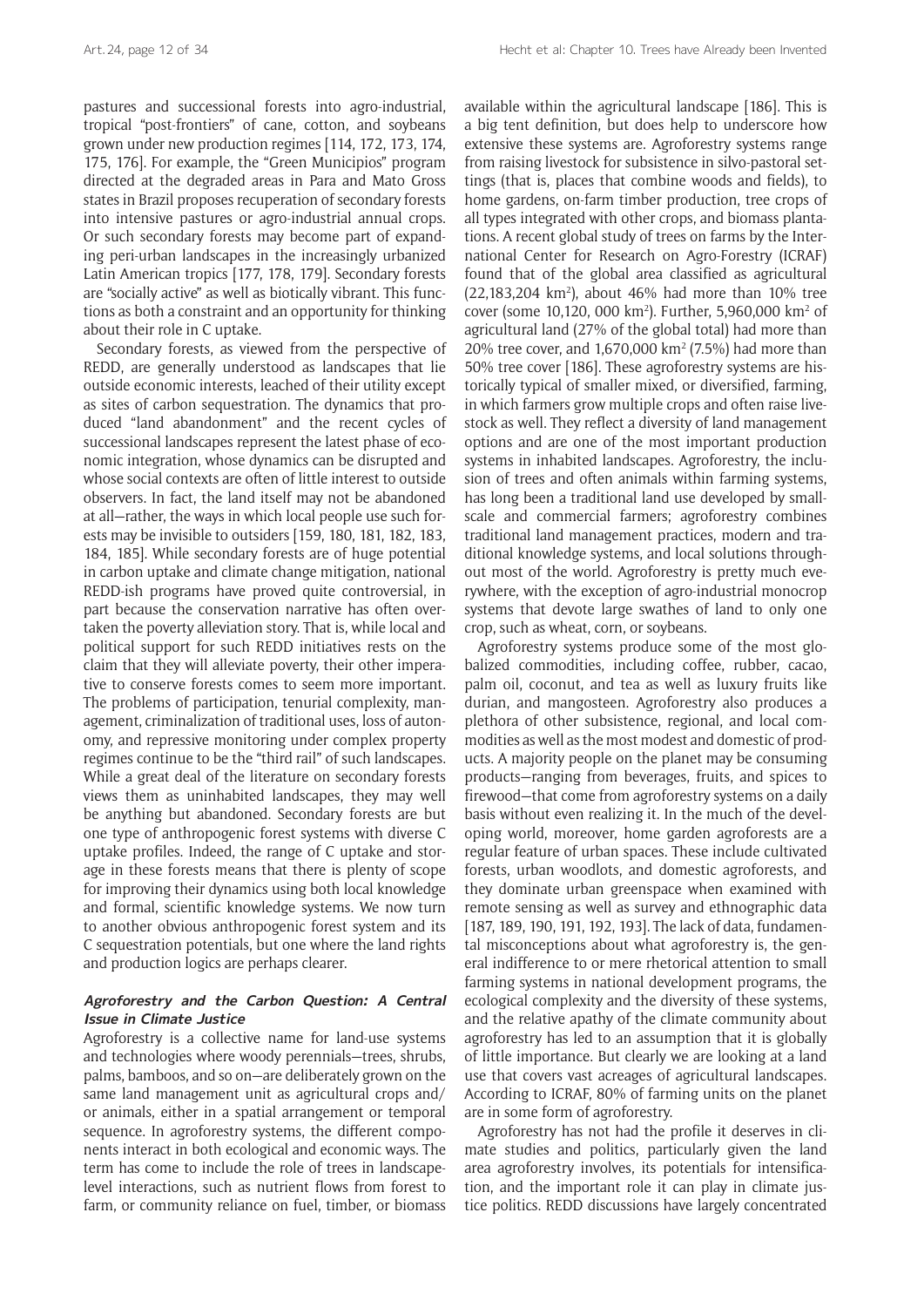on mature forest offsets, but inhabited agrarian landscapes—which often have the potential to increase their woody component—merit far more attention. Few climate interventions offer more scope to address the UN sustainability goals of enhancing biodiversity while addressing poverty alleviation, but the dynamics still remain complicated by property regimes, the historical invisibility of non-traditional agroforestry systems, and the absence of visible "markers of management," such as mechanization and purchased fertilizer use. (That is, though many agroforestry systems, including household compounds, may not use machines and purchased fertilizer, people are nevertheless managing the land in ways that may not be apparent to outsiders.) The scope of agroforestry includes far more systems than policymakers may understand, as **Table 3** demonstrates.

#### **Carbon Sequestration in Agroforestry**

Natural forests and successional tropical forests remain the primary land-based carbon sinks [1, 8], but there is increasing interest in the role that agroforestry systems could play in carbon sequestration [85, 223, 224, 225]. Climate scientists have paid limited attention to these systems, but their role in rural livelihoods and their relation to both valuable global commodities and many local, domestic goods makes supporting such systems through credit, transfers, markets, and research a potentially useful framework for climate justice activities. Agroforestry systems can store from 12 to 228 Mg ha<sup>-1</sup> of C in AGB (median 95 Mg ha−1), which is a huge range. In many cases, their enhanced diversity improves the agronomics of the farming system itself, via pollination, biological control of crop pests, and alternative hosts for crop predators [11, 12, 226, 227]. At landscape levels, large trees in agroforestry cropping provide about 59% of the C stocks. Overall, agroforests enhance beta diversity and ecosystem connectivity [211, 228, 229, 230, 231, 232].

Agroforestry is seriously underestimated in its contribution to carbon stocks and carbon uptake. If the global land agricultural land area is  $\sim$ 22.2 million km<sup>2</sup> [233], the IPCC Tier 1 default value for such systems estimates world C stocks at 11.1PgC in above- and below-ground biomass carbon on agricultural land. However, in 2000, more than 40% of this area had at least 10% tree cover in other words, it was essentially what the UN's Food and Agriculture Organization (FAO) defines as an open forest. As Zomer and colleagues point out, combining the IPCC Tier 1 values with estimates of carbon storage in the hitherto ignored tree component, a revised estimate of C sequestration of about 45.3PgC occurs in agricultural lands (see **Table 4**), with trees contributing more than 75% (34.2PgC) to this global total [225].

The term "agroforestry" describes farming systems in which people deliberately manage woodlands or tree landscapes alongside or integrated with other kinds of farming, such as raising livestock and growing grain crops, fruits, and vegetables. This list of some of the most widespread forms of agroforestry in the world demonstrates how pervasive and diverse such systems are.

- 1) Shifting cultivation and fallow management (that is, farming systems in which people cultivate a piece of land for a period of time and then move to another one, managing the formerly cultivated land during its period of lying fallow, or uncropped). a) This practice has been used throughout the world for millennia [194, 195, 196, 197, 198].
- 2) Silvo-pastoral systems around the world in which people raise livestock in landscapes that combine woodlands ("silvo") and fields or pastures ("pastoral").
	- a) Under conditions of climate change, the benefits that trees provide to animals, such as shade and diversified forage sources for grazing, are likely to increase [199, 200, 201, 202, 203].
- 3) A significant segment of global agricultural commodity production, including
	- a) coffee;
	- b) cacao (or cocoa, used to make chocolate);
	- c) rubber;
	- d) palm products;
	- e) tea;
	- f) and a vast repertoire of less well known subsistence and commercial items for specialized, regional, and local markets.
- 4) Hedgerow, demarcation, riparian, and windrow plantings of trees and shrubs in both the temperate zone and the tropics [202, 204, 205, 206, 207].
- 5) Wetland systems, including
	- a) floodplain flooded forest;
	- b) estuarian and mangrove systems;
- c) and semi-aquatic systems in the context of large scale riparian systems and coastal resources management [208, 209, 210]. 6) Sub-canopy planting within tropical forests, such as
	- a) the "cabruca" system of cacao in Brazil (a traditional, rainforest-friendly system of growing cocoa for chocolate); b) and açai and brazil nut planting in Amazonia [152, 211, 212].
- 7) Recuperative landscape planting, including
	- a) arid landscapes such as those of Niger and Ethiopia [159, 162, 213, 214, 215];
	- b) Amazonia [216, 217, 218];
	- c) many cork woodlands in Iberia;
	- d) and oak-grassland landscapes in California [145, 146, 119].
- 8) Agroforests in peri-urban settlements in the tropics and in home gardens, which provide products for local provisioning and for markets [31, 220, 221, 222].

Table 3: Agroforestry Systems.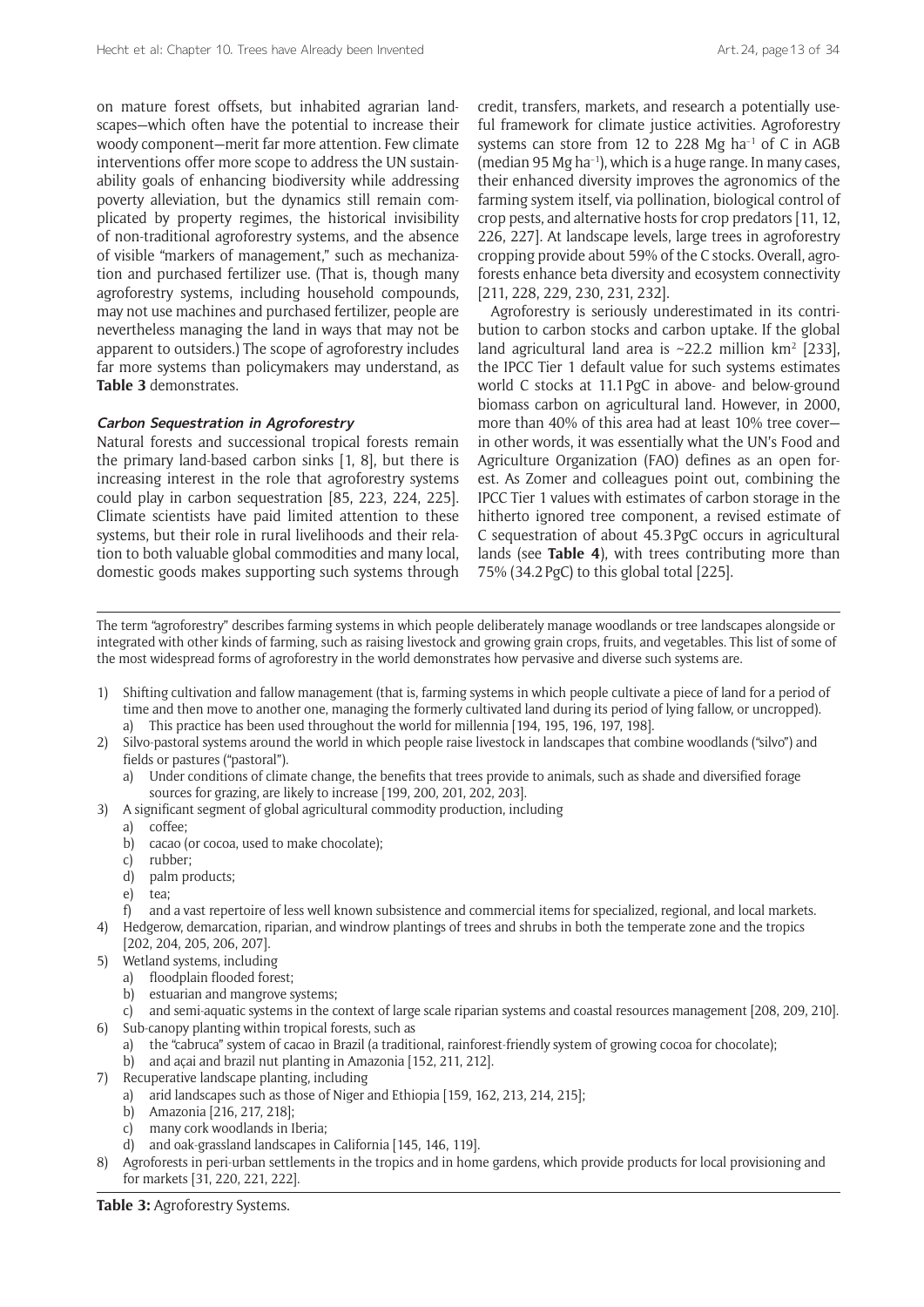Between 2000 and 2010, there was an additional increase of 2% tree cover in many agroforest systems, resulting in an increase of more than 2PgC (or 4.6%) biomass carbon. This gives a mean value of  $20.4$ tC ha<sup>-1</sup> in 2000, and 21.4tC ha<sup>-1</sup> in 2010, which is more than four times larger than the IPCC global estimate of 5tC ha<sup>-1</sup>. This means that one of the significant carbon sinks has been overlooked, and clearly it is one which has the capacity to increase its woody cover in many contexts, as the range in carbon storage values makes abundantly clear.

Carbon stocks in shaded tropical commodity forests often differ little from natural forests in their carbon dynamics. This is especially true when high-diversity forests are analyzed, such as the "cabruca" cacao forests of Brazil, shaded coffee systems, and açai forests as well as the extensive fruits forests throughout Asia and Africa [14, 231, 234, 235, 236]. South America and Southeast Asia ranked highest in total above-ground biomass carbon on agricultural land with a total of 10PgC on each continent, and they also had the greatest increase of biomass carbon (in total 1.45 PgC, or  $\sim$ 7%). This reflects vast amounts of agricultural area, favorable climatic conditions, forest recovery, and the prevalence of small-scale farming. Central America ranked second in terms of biomass carbon per hectacre with 53tC ha<sup>-1</sup> in 2000 and 56tC ha<sup>-1</sup> in 2010, and 85% of agricultural land storing more than 50tC ha−1 in above ground biomass.

In summary, tree cover and consequently biomass carbon on agricultural land tend to be higher in tropical, humid regions. The wide disparity between regions reflects social management and landscape legacies of various kinds as well as the net primary productivity potential of the landscapes themselves. South and North America, West and Central Africa, Southeast Asia, and Australia/ Pacific all rank above the global average for carbon storage for semi-humid to arid regions. Biomass carbon on agricultural land deserves attention for its climate change mitigation potential and its adaptation benefits. Yet monocrop industrial agricultural systems have received the lion's share of research, credit, and policy support in national and international programs of many kinds, while attention to the capacities of agroforestry systems in

|                                |       |                 |                             | <b>Biomass Carbon on Agricultural Land</b> |       |       |                               |                           |
|--------------------------------|-------|-----------------|-----------------------------|--------------------------------------------|-------|-------|-------------------------------|---------------------------|
|                                |       |                 | <b>Total Biomass Carbon</b> |                                            |       |       | <b>Average Biomass Carbon</b> |                           |
|                                |       | Pg <sub>C</sub> |                             | Increase as %                              |       | tC/ha |                               | <b>Total Agricultural</b> |
| Region                         | 2000  | 2010            | Change                      | of Total C                                 | 2000  | 2010  | Change                        | Area $(km2)$              |
| Australia/Pacific              | 2.11  | 2.28            | 0.17                        | 8.06                                       | 26.7  | 28.9  | 2.2                           | 790,658                   |
| Central America                | 1.42  | 1.52            | 0.09                        | 6.45                                       | 52.9  | 56.3  | 3.4                           | 269,235                   |
| Central Asia                   | 0.48  | 0.47            | 0.00                        | $-1.04$                                    | 5.7   | 5.7   | $-0.1$                        | 830,949                   |
| East Asia                      | 2.37  | 2.53            | 0.16                        | 6.95                                       | 13.2  | 14.1  | 0.9                           | 1,795,893                 |
| Eastern and Southern<br>Africa | 2.31  | 2.30            | 0.00                        | $-0.17$                                    | 14.7  | 14.6  | $-0.0$                        | 1,573,527                 |
| Europe                         | 2.13  | 2.15            | 0.02                        | 0.96                                       | 9.3   | 9.4   | 0.1                           | 2,299,766                 |
| North Africa                   | 0.11  | 0.11            | 0.00                        | $-0.01$                                    | 7.3   | 7.3   | $-0.0$                        | 155,948                   |
| North America                  | 3.31  | 3.40            | 0.09                        | 2.68                                       | 16.0  | 16.4  | 0.4                           | 2,073,033                 |
| Russia                         | 1.07  | 1.07            | 0.00                        | 0.02                                       | 6.4   | 6.4   | 0.0                           | 1,669,166                 |
| South America                  | 11.34 | 12.13           | 0.79                        | 6.95                                       | 29.2  | 31.2  | 2.0                           | 3,888,792                 |
| South Asia                     | 2.30  | 2.48            | 0.18                        | 7.85                                       | 12.6  | 13.6  | 1.0                           | 1,827,025                 |
| South East Asia                | 10.03 | 10.69           | 0.66                        | 6.59                                       | 60.8  | 64.8  | 4.0                           | 1,648,268                 |
| West and Central Africa        | 5.57  | 5.45            | $-0.12$                     | $-2.18$                                    | 23.3  | 22.8  | $-0.5$                        | 2,390,980                 |
| Western Asia                   | 0.75  | 0.79            | 0.04                        | 4.72                                       | 7.9   | 8.2   | 0.4                           | 955,689                   |
| Global                         | 45.30 | 47.37           | 2.07                        | 4.57                                       | 28.0  | 29.0  | 0.95                          | 22,168,929                |
| Agricultural Baseline          | 11.08 | 11.08           |                             |                                            | 5.0   | 5.0   |                               |                           |
| <b>Contribution by Trees</b>   | 34.22 | 36.29           | 2.07                        | 4.57                                       | 23.03 | 23.97 | 0.95                          |                           |

**Biomass Carbon on Agricultural Land**

**Table 4:** Total biomass carbon on agricultural land.

*Source*: Zomer, Neufeldt et al. [225].

Total biomass carbon on agricultural land (in PgC; and as a percentage of the total biomass carbon in 2000) and average per hectare biomass carbon (tC/ha) in the year 2000 and 2010 globally and by region, and the contribution by trees to biomass carbon on agricultural land.

There has been a substantial increase ( $> 2$  PgC) in total biomass carbon being stored on agricultural land globally, with a corresponding increase in average biomass carbon hectare (from 20.4 to 21.4 tC ha–1). More than 75% of that was contributed by the tree component. South America and Southeast Asia have by far the largest carbon stocks on agricultural land.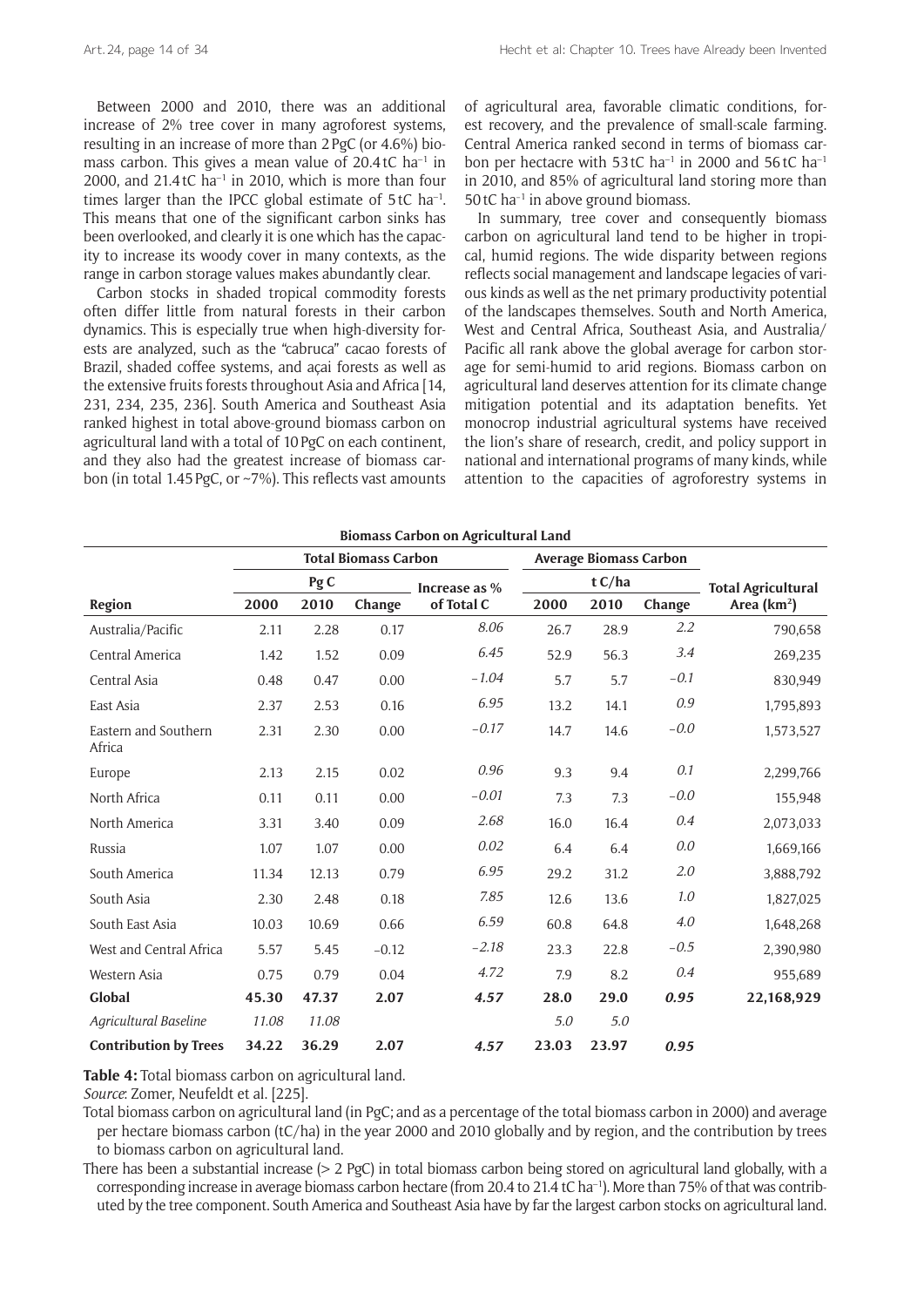carbon dynamics remains scant. Again, this lack of attention may reflect the cultural and, frankly, scientific invisibility of such systems in spite of their widely recognized contributions to rural livelihoods.

In terms of climate justice, supporting such systems is one of the most important interventions that can be carried out since it affects literally hundreds of millions of farmers. Given the large amount of land potentially suitable for higher tree cover densities through agroforestry systems, sequestering carbon via increases in the tree component on agricultural land is an achievable and relatively fast route to increasing CO $_{_2}$  sequestration. A strategy of enhancing agroforestry coupled with slowing deforestation and supporting forest resurgence has very great potential for increasing carbon uptake and storage.

#### **Agroforestry and Ecosystem Services: Multifunctionality and Climate Justice**

Agroforestry systems are recognized as having significant potential for providing ecosystem services similar to natural forests in studies throughout the world. Shade coffee agroecosystems—among the most intensively studied—are noted for their ability to conserve tree, bird, bat, insect, epiphyte, and mammal species diversity, filter and regulate water sources, affect microclimates, and control erosion, in addition to sequestering carbon [162, 231, 237, 238, 239]. Agroforestry systems are especially important for soil microclimates that affect the microbiota, including nitrogen-fixing bacteria (bacteria that convert nitrogen into a form in which plants can absorb it) and mycorrhiza (fungi in the soil that help plants absorb nutrients through their roots), which are both central to performance in low input systems [13, 240, 241].

The potential for accumulation of carbon depends on land use history, the age of the site, tree species and their density, climate, soil conditions, system structure, and most especially, management such as mulching, grazing, pruning, and other means of harvesting the perennial components of the system. The non-commodity elements of the system—such as firewood, grazing, secondary products, medicinals, pulps, poles, pollination, building and roofing materials, and so on—can have livelihood benefits by contributing to subsistence and providing emergency goods and products for local exchanges and markets. How these systems are actually managed can affect the carbon dynamics both positively and negatively, but the trend toward unshaded coffee, cacao, and other tree crops has substantively reduced the carbon uptake and storage within these systems without always enhancing yields [230, 237, 242]. In virtually every agroforestry system, carbon sequestration in above-ground biomass and soils was higher across the board than in similar tree crop monocultures (that is, tree crops grown in fields of only one species, rather than within diverse agroforests). Moreover, the carbon uptake and storage dynamics appear to be quite sensitive to management [224, 230, 237, 238].

Gender dynamics in access to and use of agroforest landscapes also have not received the attention they deserve. Under the changing dynamics of migration, "feminization" of the rural is an important process. Poorer households,

which are often headed by women, rely to a greater degree on the secondary products of forest systems [21, 83]. The resilience of agroforestry systems under conditions of migration and climate change has yet to be fully researched [40, 189, 206, 243, 244, 245, 246]. In general, however, vulnerability to both climatic and economic volatilities seems to be reduced in more complex agroforestry systems because of the broader range of economic, subsistence, and emergency products such systems provide as well as their ecological diversity, which can act as a buffer to human or environmental shocks [231, 247, 248, 249].

Support for such multifunctional agroforestry systems through credits, rural services, and environmental service payments not only supports additional benefits beyond marketable crops, but also, given the socio-economic profiles of agroforestry farmers, is a form of climate justice that could be enacted across numerous ecological and socio-cultural contexts all over the planet. However, agroforestry remains an "orphan" system in climate discussions, which continue to be focused on first-world hard technologies, energy technologies, and decarbonizing consumption. Little attention has been paid to the potentials of systems that are decentralized, difficult to standardize, and often quite gendered. Thus agroforestry systems remain largely in the hands of rural producers, many of whom are impoverished and subject to political as well as ecological volatilities [250, 251]. As with secondary forests, the ranges in C sequestration and storage suggest that human management of these systems is central to their dynamics. In other words, there is ample room for changing management practices to enhance the C absorption of these systems, as suggested by **Figure 4**. The figure charts C storage in coffee agroforestry systems over a decade in a cooperative in El Salvador. **Figure 4** shows increases in C uptake in almost all sites, but also shows the variability in C stocks in different management regimes. In some cases, C stocks more than doubled in a decade, others had modest gains, and others declined. This variability suggests the carbon uptake potential of these systems revolves on the human axis of management and can change rapidly due to human interventions. As with avoided deforestation, significant change can occur in just decades.

# **Urban and Peri-Urban Landscapes and Climate: Cities of the Future**

A recent special issue of *Science* focused on the "Urban Planet," using as its cover visual the abiotic skyscraper skyline of Dubai and emphasizing that now half the global population resides in urban areas. Many urban studies programs likewise depict vertical cityscapes, as homage to built environments largely devoid of nonhuman life. This dominant story focuses on the rise of modern megacities with the model of urban development pivoting on hyper-vertical, hyper-dense urban centers such as Hong Kong or Dubai. China notwithstanding, this urban imaginary, though always captivatingly photographed in all its emblematic modernity, is largely incorrect for much of the urbanizing world. While urban populations may double by the end of the century, the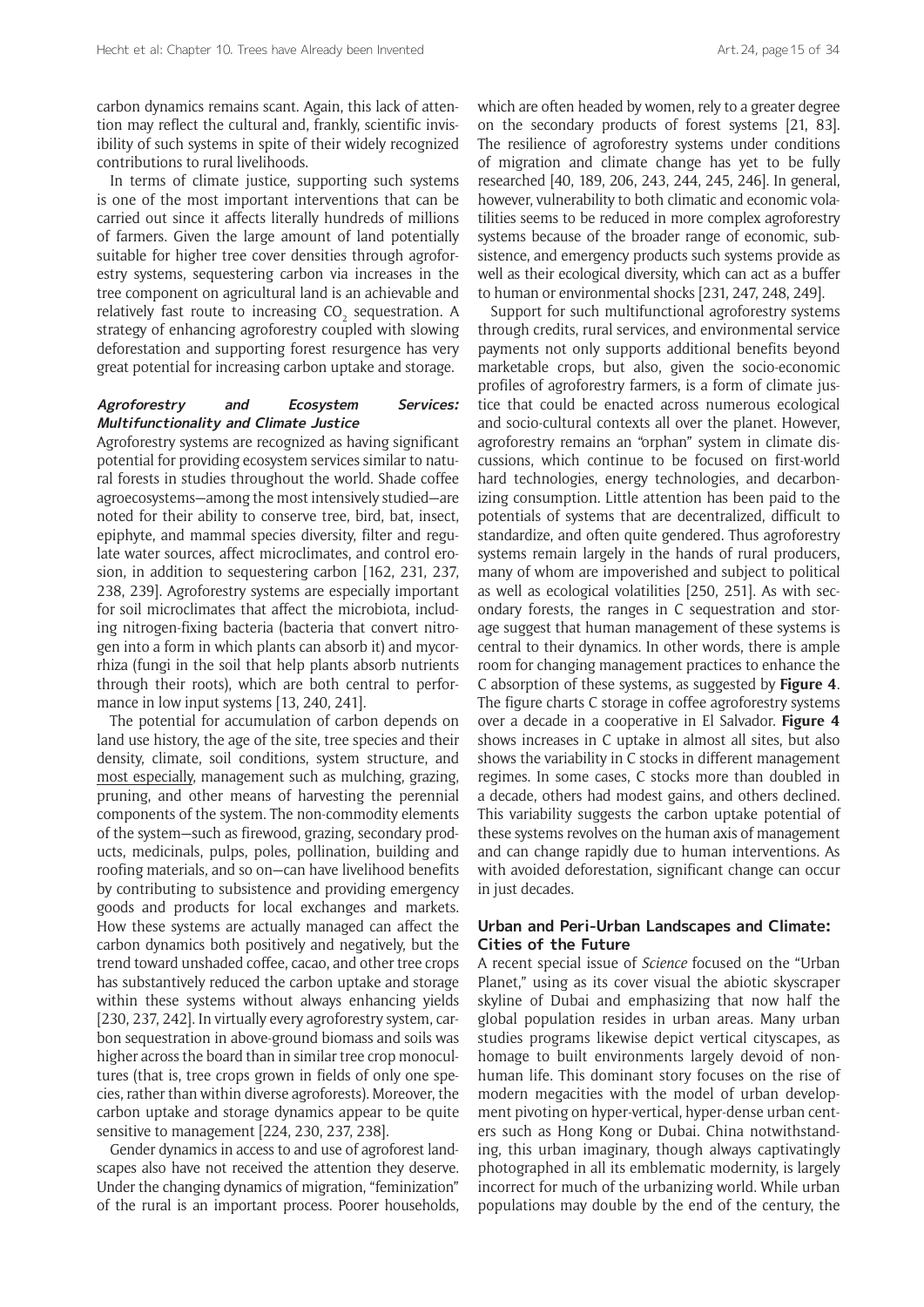

**Figure 4:** Carbon sequestration in a coffee cooperative over 10 years. Variations in carbon stocks reflect differences in agroforestry management. *Source*: Richards and Mendez [230].

actual land area of cities will probably expand by a factor of three [252]. Urbanization in developing countries is likely to be rooted in smaller "emergent cities," urban agglomerations (i.e., areas classified as urban based on their population density that are not exactly formal cities), suburbanization, and peri-urbanization. In the next thirty years, the dense city model of urban development will be complemented or superseded in many areas by a much more "sprawly" model, one already on offer throughout the developing world and especially in the US, the world leader in sprawl development [252]. As of 2000, 80% of US residents lived in metropolitan areas, with 62% of these residents living in suburban neighborhoods [51], and for a number of reasons this has become an aspirational model in developing countries. In the US, urban areas have expanded at approximately twice the rate of population growth.

The most recent Intergovernmental Panel on Climate Change [51] report suggests that urban areas consume between 67% and 76% of global energy and generate about three quarters of total global carbon emissions. This share of global greenhouse gas (GHG) emissions is likely to go up as global urban populations increase by two to three billion this century. Even though urban areas occupy less than 3% of the total global land surface, they have global-scale impacts on natural resources, social dynamics, human well-being, and the environment due to the concentration of populations, energy use, and waste within urban areas.

The 21st century is much more likely to include extensive areas of informal urban and peri-urban development, as any remote sensing view of urban expansion in developing countries and much of the developed world will reveal [253, 254]. This kind of extensive urban growth is expensive in terms of transportation, infrastructure, and social services, but continues to provide environmental services, though those are largely invisible (at least to urban planners). The ecological and agricultural spaces within such sprawling peri-urban areas are often lost in hyperurbanized vertical cities with their impermeable pavement and heat-absorbing infrastructure. There is much about sprawl that must be questioned, but it permits the possibility of greater landscape heterogeneity and thus a means of mitigating urban heat island effects and offsetting emissions of carbon and various other pollutants. As the World Cities Report (2016) has put it, "Urban landscapes are the spaces of convergence of economies, cultures, political, and ecological systems. . . . With more than 80 per cent of the world's goods and services now produced in urban areas—and 80 per cent of future growth to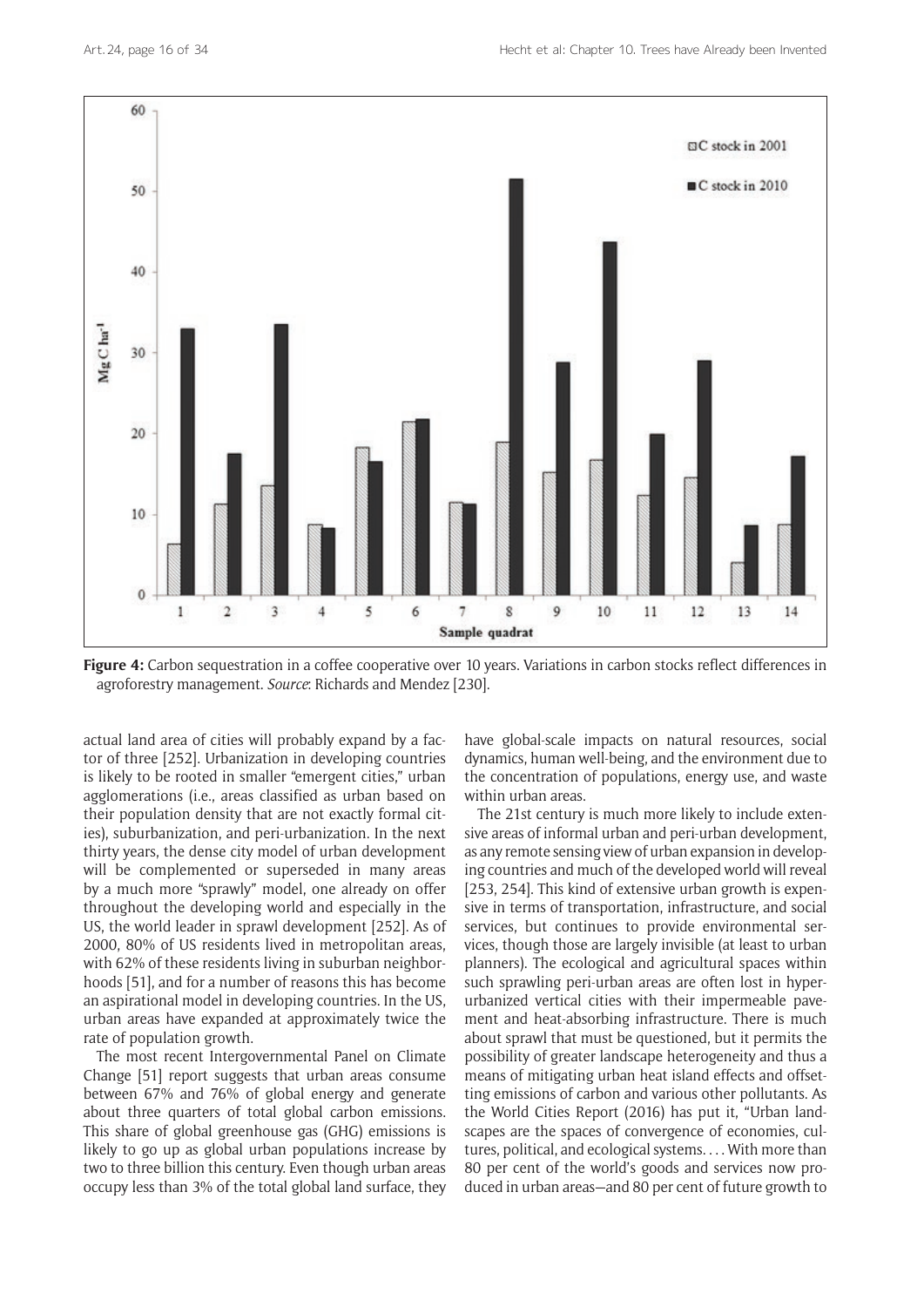2030 expected to occur in cities—it is not an exaggeration to assert that the economic and social futures of whole countries, regions, and the world will be made in cities, today's nests of "emerging futures." Current urban structures will provide the deeper, mostly path-dependent, dynamics which will shape how people can respond to climate change within urban areas, and may determine whether cities are livable or not under the predicted increases in urban temperatures.

An emerging literature about cities as "nuclei of sustainability" identifies urban efficiencies associated with agglomeration: more compact energy grids, new forms of renewable energy capture, denser transportation networks, innovation in construction materials, and ecological efficiencies in new production technologies and communication. As the other chapters in this book suggest, central interventions in energy and transportation will implicitly continue to focus on urban areas and their networks. But because most of the urban development is still incipient, such urban and periurban areas could be redirected to low-carbon futures through strategic bioregional development initiatives, assuming key urban decision makers have the necessary will and institutional framings. Such bioregional development initiatives could bring urban areas into sync with nearby rural areas, working landscapes, and wildlands in order to sequester carbon through agroforestry and innovative uses of green infrastructure [255]. Newly urbanizing regions offer up unique opportunities to reimagine green infrastructure, and much green infrastructure is actually already in place in the developing world, though it is not recognized as such. The limited research on complex urban ecosystems means that a policy and practice universe that promotes a "biological city" remains underserved, and even the biotic dynamics that are in place remain under-recognized and under-researched.

The immense global carbon budget associated with urban production and consumption and their hinterland impacts cannot be offset by biotically animating urban areas; at the same time, trees in cities are essential for climate change adaptation. Generalized climate events affect cities, but the nature and physics of urban surfaces, their heat absorbing capacities, their lack of permeability, and wind dynamics produce the urban heat island effect, which can raise urban temperatures by as much as 5 degrees centrigrade. For example, Mishra and colleagues in their review of climate records for 217 urban areas across the globe from 1972–2012 found that almost all cities experienced impressive increases in heat waves, with two-thirds of cities also exhibiting extremely hot nights. These heat events have been increasing in recent years [256]. While urban design features could in theory mitigate the intensity of the heat island effects, the most generally cited amelioration strategies involves planting vegetation. Planting trees has to be a key part of any urban adaptation strategy even if biotic mitigation of C emissions is much more powerful outside of cities.

# **The Urban Heat Island Effect: Cities as Harbingers of the Climates of the Future**

In many ways, cities are already living in the climates of the future. The urban heat island effect—which makes cities warmer than the rural areas around them—results from the loss of vegetation in cities, which both reduces the albedo, decreasing reflection of short-wave radiation, and reduces evapotranspiration, decreasing cooling due to transfer of latent heat. In the UK, urban centers can consequently be up to 7°C warmer than the surrounding rural areas [257]. While air quality is usually the focus in discussions of urban hazards from energy use and production [258, 259], heat trauma also captures headlines and is likely to become more salient as cities become denser and as larger emergent cities grow in the tropics and sub-tropics. It is not really possible to offset the immense GHG footprint of cities by planting trees within cities, but vegetation is nevertheless essential in reducing the heat island effect and is one of the most important ameliorating processes for addressing urban habitability. Even regional forests can help: in Manaus, a tropical city, mean ambient temperature increases were about 3°C above that of the forest [260, 261]. The extensive area of moist forest around Manaus kept the increase in temperature due to the urban heat island effect lower than in cities in temperate and arid zones.

Weather extremes of heat, humidity, and flooding are exacerbated in cities because of infrastructure, developed for earlier weather regimes, that uses heat-absorbing materials and relies on impermeable surfaces, such as pavement. These weather extremes will increase in frequency and severity due to climate change, as most of the globally warmest days have occurred since 2000. The combination of weather extremes and urban heat island effects can hit cities hard. Just as an example, in Europe in the summers of 2003 and 2013, extreme heat events resulted in serious health problems, the 2003 the heat wave being directly responsible for 14,800 deaths in France, mostly in urban areas [262]. Arid regions in the southwestern US and cities such as Los Angeles are already experiencing longer heat waves.

Globally, increases in urban temperatures have already exceeded projections for average temperature increases in response to climate change [263]. In Boston, it was estimated that the growing season was extended by 20% compared to the surrounding rural environment [264]. Hotter urban areas affect energy use; for example, in the US, it is estimated that every 1°C rise in temperature results in an increase in a city's energy demand, for air conditioning, by 2 to 4% [265]. An analysis of temperature trends for the last one hundred years in several large US cities indicates that, since about 1940, temperatures in urban areas have increased by about 0.5–3.0°C. Downtown L.A., for example, is now 2.5°C warmer than in 1920. If electricity demand in cities increases by 2 to 4% for each 1°C increase in temperature, 5 to 10% of the current urban electricity demand is spent to cool buildings just to compensate for the heat increases we see now.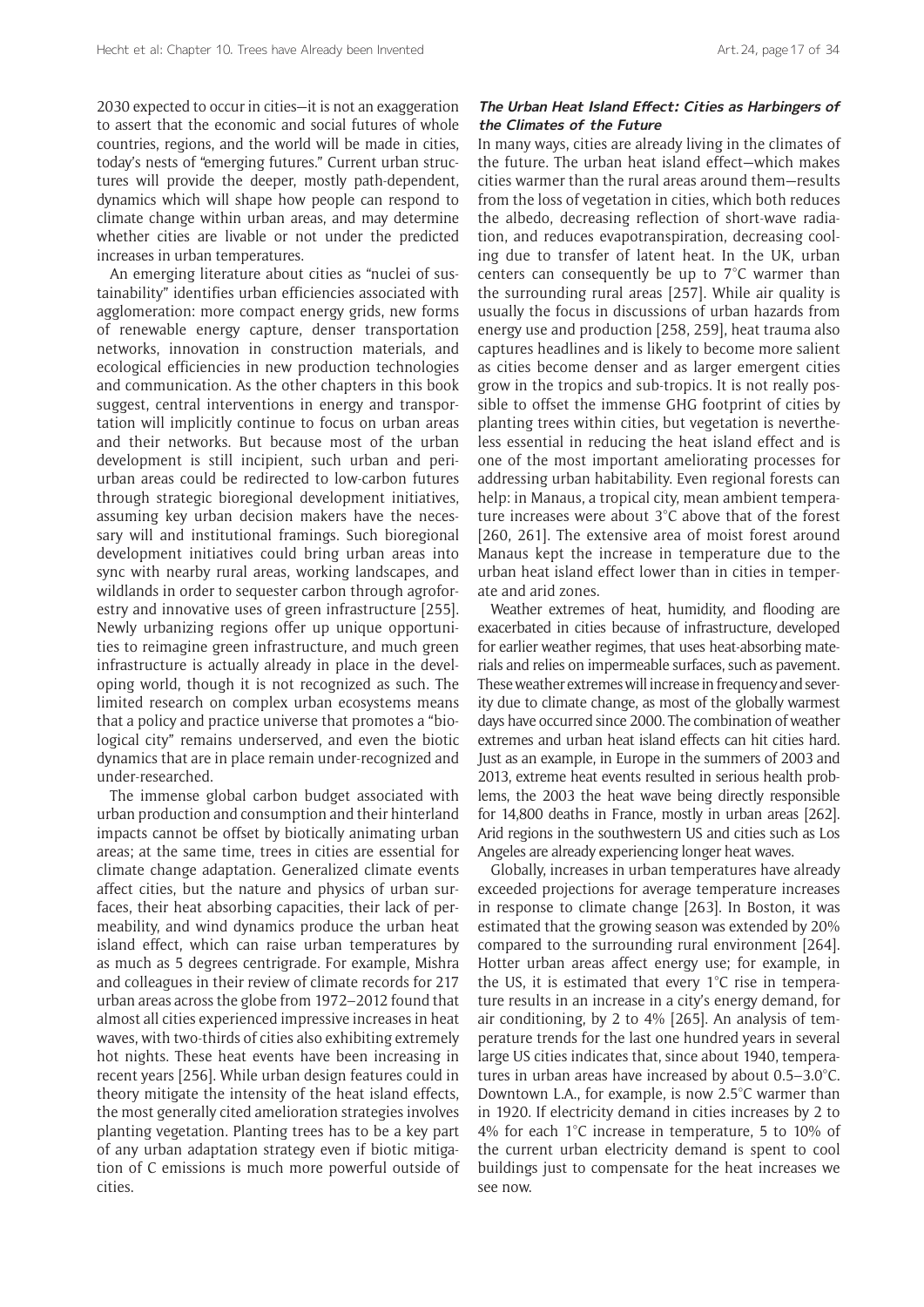# **Trees in Cities**

Urban green spaces are complex mosaics incorporating home gardens, yards, and non-domestic green areas such as parks of various sizes, patches of scrub in empty lots, landscaping, roadside plantings, and many types of urban agriculture. In peri-urban landscapes, green spaces differ both in patch-size and in the size of trees and extent of their cover; thus, they have a different impact on surrounding areas [266]. Armson et al [266] showed that grass in an experimental plot was found to reduce maximum surface temperature by up to 24°C when compared to concrete, an extreme case but one whose implications remain important for understanding the urban atmosphere and significant for large open spaces like parking lots that are highly concrete or asphalt based landscapes.

Because urban greenspaces are mosaics with dynamic vegetation (and soils) and that differ greatly in size and vegetation surface cover in a matrix of buildings and infrastructure, their cooling effect is difficult to predict, in part because the urban heat island effect has significant and complex spatial variability. For example, in Phoenix, Arizona, analysis of remotely sensed land surface temperature data showed that clusters of grass and trees decreased land surface temperatures more than dispersed greenspaces [267]. This makes the argument for larger parks, but these may not be so feasible in highly built up areas where thermal amelioration at the human level may be even more necessary. While urban forests are often thought to be the purview of wealthy neighborhoods, there are several studies that show no such effect or show greater woody coverage in poorer, older areas [268, 269, 270].

In light of the volume of GHG generation in cities, urban arborization and green spaces are unlikely to offset all of a city's own emissions. Nonetheless, in many areas the arboreal dynamics can make a difference at the margin. Also, depending on city regions and their peri-urban hinterlands, vegetation can offset some of the emissions at a regional level. If a bioregional focus is adopted, periurban forests lands close to cities, like the Santa Monica or San Gabriel Mountains near Los Angeles, would be valued as much for their role in the regional "carbon economy" as for their contributions to recreation, the tourist economy, habitat, local hydrologies, and aesthetics, and managed for carbon sequestration as well. The data about the C uptake in cities remain uneven, reflecting the range of studies across different biomes, countries, and city types and the use of many different, not always comparable, methodologies.

#### **Biomass and Carbon Uptake**

There is evidence about the direct removal of carbon dioxide (CO<sub>2</sub>) from the atmosphere by urban vegetation, but it remains controversial. The few studies available from mostly temperate cities in the US and Europe have estimated the annual carbon sequestration at the scale of the entire city through the application of allometric equations, relationships between biomass (carbon stored) and physical dimensions (e.g., diameter and height) of trees,

and predictive growth models applied to tree inventories. The results suggest that urban trees do have an role in the reduction of the carbon budget of cities [18]. Part of the problem pertains to the "invisibility" of treescapes in urban areas as parts of functional ecosystems and as providing environmental services. Because trees are seen as "landscaping" and not as ecological landscapes, their contributions are often overlooked and not calculated in regional inventories of carbon emissions and sinks. Although urbanized areas account for 3 percent of total land area and 81 percent of total population in the US, Nowak and colleagues found that trees in US cities sequester about 14 percent of the amount of carbon sequestered by US forests [271]. While this clearly reflects the differences in rural versus urban tree cover, with rural areas having 40 times more trees, it also shows that trees in cities do make a difference.

In studies that sought to quantify carbon storage and sequestration in urban areas of the US, field data from twenty-eight cities and six states was analyzed to determine the average C density, and then to quantify the urban contribution to C storage and uptake. Not surprisingly the data covered a broad range: According to Nowak and colleagues [271], it varied from 31.4 t C ha1 for South Dakota to 141.4 t C ha<sup>-1</sup> for Omaha, Nebraska. The overall carbon storage of urban tree cover among all twenty-eight cities across six US states was 76.9 t C ha<sup>-1</sup>, with the net carbon sequestration rate 2.05 t C ha<sup>-1</sup>yr<sup>-1</sup>.

For Leicester in the UK, Davies and colleagues (2011) reported the total average carbon stored within the aboveground vegetation across the city to be 31.6 t C per ha<sup>-1</sup> of urban area and 7.6  $t \,$ C ha<sup>-1</sup> for domestic gardens alone. This was similar to the results Zhao and colleagues (2010) found in the Hangzhou downtown area, where they reported 30.25 t C ha<sup>-1</sup> and 1.66 t C ha<sup>-1</sup> vr<sup>-1</sup> as the average carbon storage and sequestration rate. This is a little higher than along three sample transects radiating from the Seattle central urban core in the US ( $18 \pm 13.7$  t C ha1) [272].

In a detailed study of Boston, Raciti, Hutrya, and colleagues used Lidar detection to better capture the structural features of trees [273]. They compared their high resolution biomass map to lower resolution biomass products from other sources and found that those products consistently underestimated biomass within urban areas. Their results showed that mean tree canopy cover was estimated to be  $25.5 \pm 1.5\%$  and carbon storage was 355 Gg (28.8 Mg C ha–1) for the City of Boston. Tree biomass was highest in forest patches (110.7 Mg C ha<sup>-1</sup>) as one would expect, but residential  $(32.8 \text{ Mg C ha}^{-1})$  and developed open (23.5 Mg C ha–1) land uses also contained relatively high carbon stocks. Their results suggest that cities are much more dynamic in terms of tree biomass and ecologies than usually thought. Again, the problem of underestimating the general contribution of urban forests remains.

Urban and peri-urban forestry, agroforestry, and landscaping involves managing trees and arboreal resources in and around urban ecosystems for multiple purposes;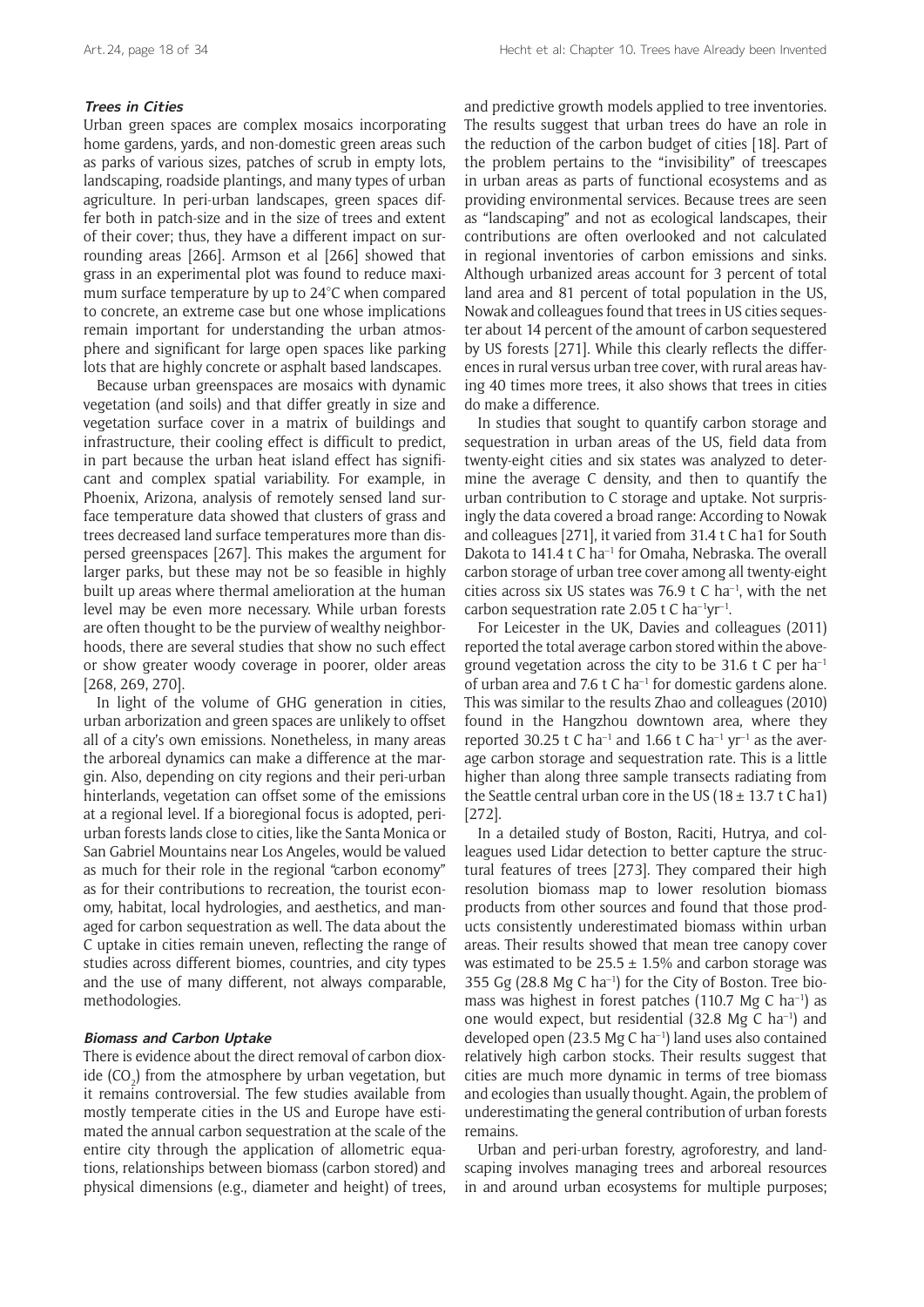these practices can have socio-economic, conservation, microclimatic, aesthetic, and ecosystem benefits. In this sense, while the magnitude of carbon uptake will not be as impressive as that of other landscape regimes, the impacts on the urban heat island effect, human wellbeing, local pollution control, and energy demands (i.e., reducing demand for air conditioning where it is available) can be significant given the number of people and urban organisms affected by arborization. This realization has prompted heightened interest in the role of cities and metropolitan areas in how we think about and deal with climate change [274, 275, 276].

Peri-urban settings, especially in the developing world, are attracting ecological interest well beyond their roles as traditional arenas for the study of informal housing, informal economies, and migration dynamics. The often precarious settings (arroyos, hillsides, river banks) and economic conditions of the inhabitants have focused attention on the vulnerability of such urban areas to the devastating effects of climate change intensifications, such as enhanced flooding, wind destruction, and heat effects. These areas are now receiving increased attention for their potential to adapt to or mitigate climate change and for pre-empting the more disastrous effects of new climates. As urban and peri-urban areas often incorporate agricultural lands, domestic orchards, agroforests, and street plantings, over time these areas can become increasingly woody as they suburbanize. To take an interesting first world example, Los Angeles, formerly the largest agricultural county in the US in terms of value, has become progressively more woody since the 1920s, and the San Fernando valley has a distinctive urban forest aspect [277]. In L.A. more generally, the average tree density is 120 trees per hectare, a density qualifying the city in many ways as an open woodland. Suburban forest resurgence is a salient process in many developed parts of the world [64, 144, 278, 279]. Under conditions of climate change, even cities like Phoenix plan to increase the urban canopy to 25%, and public landscaping in Los Angeles, which used to emphasize sweeping views, now awards contracts to landscape architects who anchor their designs in shade trees as days over 100°F increase.

#### **Urban Agriculture, Treescapes, and Other Green Infrastructure**

Trees within urban areas are tolerant of a wide range environmental conditions and significant forms of ecological stress (e.g., heat, water deprivation, pollution, human interference, and periodic disasters such as high winds, flooding, and fire). Many studies in the developed and developing world emphasize the co-benefits of food bearing trees, including "urban food forests" which should figure into urban solutions as part of the more general "green infrastructure" strategy. Cities are beginning to broadcast comprehensive lists of the co-benefits of healthy urban treescapes. The City of San Diego in California, for instance, like most large cities in the US, has an urban forestry program [\(https://www.sandiego.gov/](https://www.sandiego.gov/street-div/services/forestry) [street-div/services/forestry\)](https://www.sandiego.gov/street-div/services/forestry) that lists the benefits of trees, shown in **Table 5**.

Strongly supporting urban and peri-urban arborization and other forms of green infrastructure with human livelihoods and other environmental services in mind is one of the central challenges for bending the curve on climate change. Local improvements from microclimate management, hydrocycle mediation, carbon and ozone absorption, aesthetics, habitat, local food, and timber production require increased attention to urban arborization. Trees not only help create the "city beautiful," a value in its own right, but are also central to thinking about the built environment as a biotic environment and active carbon landscape.

- A single large tree can release up to 400 gallons of water into the atmosphere each day.
- Tree foliage filters dust and can help remove toxic pollutants from the atmosphere. The foliage captures and removes a wide range of smog-producing compounds such as ozone, carbon monoxide, nitrogen oxide, airborne ammonia and some sulphur dioxide.
- Large trees remove 60 to 70 times more pollution than small trees.
- Mature trees improve the aesthetic environment, absorb noise, are traffic calming, reduce stress and crime, and create a peaceful place to relax or socialize.
- Trees provide positive mental benefits and healing qualities.
- Mature trees provide a sense of "home" to a neighborhood.
- Trees intercept rainwater aiding soil absorption for gradual release into streams, preventing flooding, filtering toxins and impurities, and extending water availability into dry months when it is most needed.
- Trees cleanse ground water as it filters through their root systems.
- Trees improve property values. The addition of trees and shrubs can increase property values by 10% to 20%.
- Water from roots is drawn up to the leaves where it evaporates. The conversion from water to gas absorbs huge amounts of heat, cooling hot city air.
- Trees help offset the "heat island" effect resulting from too much glass and concrete. A one-degree rise in temperature equals a 2% increase in peak electricity consumption.
- Urban neighborhoods with mature trees can be up to 11 degrees cooler in summer heat than neighborhoods without trees.
- Trees and shrubs slow down rainwater, helping runoff to soak into the soil at a slow and even rate. This takes the pressure off our storm sewers and allows for the renewal of ground water.
- One acre of urban trees absorbs enough carbon dioxide per year to match that emitted by driving a car 26,000 miles [280].

**Table 5:** "Benefits of Trees, Urban Forestry" (City of San Diego, CA).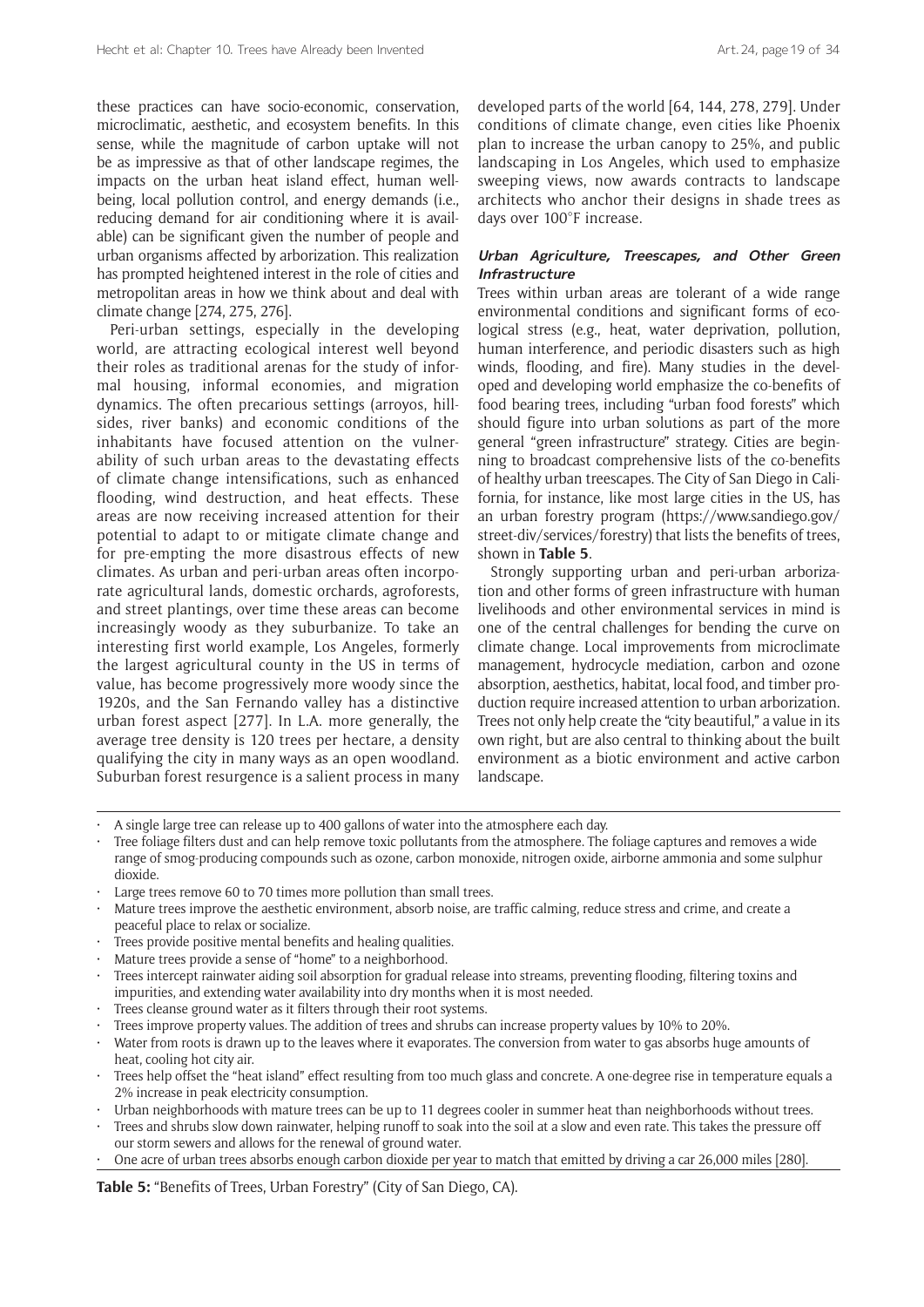# **The Soil-Food Waste-Biomass Connection**

One way to improve planetary biomass production as sink for carbon is to tap into food waste in ways that can sequester carbon in soil and plants. The IPCC has been generating reports with estimates of how much carbon can be sequestered via biomass and soil interventions. For instance, 1500 billion tons of carbon are stocked in soil organic matter, which is two times the amount of atmospheric CO $_{\tiny 2}$  [2], and 1.2 billion tons of carbon could be sequestered per year in agricultural soils [51]. Scheub (2016: xiv) estimates that: "If we, by means of climate farming, were to raise the humus content of soil by 10% within the next 50 years, the CO<sub>2</sub> concentrations in the atmosphere could potentially be reduced to preindustrial levels." This may be overly optimistic, but it does highlight how scientists are drawing attention the potentially largescale magnitudes involved.

The energy and water consumption needed to produce food can be reduced when urban agriculturalists avoid petrochemical-based fertilizers, build soil with organic wastes (compost), use recycled wastewater, and harvest rainwater and urban runoff. Climate benefits can also be realized by reducing food wastage. The concept of wastage incudes (1) food lost for human consumption as a result of supply chain inefficiencies (e.g., failure to harvest crops in time, damage to the food during processing or transport), plus (2) food waste (e.g., edible items that get discarded for a variety of reasons—such as imperfections in appearance, spoilage, and people putting too much food on their plate).

During World Environment Day, 2013, Pope Francis argued that "throwing away food is like stealing from the tables of the poor, the hungry." The carbon footprint of food produced and not eaten, according to the Food and Agriculture Organization (FAO) of the United Nations: "is estimated to be 3.3 Gtonnes of  $CO_2$  equivalent: as such, food wastage ranks as the third top emitter after USA and China" [281]. Roughly one third of all food produced globally is thrown away; in the US, this figure may be as high as 40%. The  $\mathrm{CO}_2$  emitted in producing and distributing this food is 10% of the global  $\mathrm{CO}_2$  emissions. The magnitude of this problem suggests that much can be gained from establishing municipal food waste reduction and recovery systems that maximize utilization of our food resources while significantly reducing emissions of CO $_{\textrm{\tiny{2}}}$  and methane. Most food waste ends up in landfills where it releases methane as it decomposes, making it one of the waste sector's largest sources of GHG emissions. Between 2013 and 2050, the FAO estimates global food production may have to increase by 60 percent in order to meet demand worldwide. In this context, the FAO's report argues that food wastage reduction has multiple benefits. It can mitigate climate change, reduce pressure on scarce natural resources, and make it easier to meet the rapidly rising demand for food.

# **Conclusions**

The technical solution has long been the central imaginary of modernism: tehnical solutions are scientific and uniform; they are managed and produced by experts. There is no question that many important options for

"bending the curve" will have to come from decarbonizing energy sources, enhancing efficiencies, rethinking urban planning and transportation, and so forth. Although it would be difficult to call forest engagements "orphan" activities, the importance of woodlands of many types has been somewhat occluded by the conservation discourse about forests and the historical emphasis on climate change mitigation through the energy sector. Little attention was paid to forests at all until the Copenhagen COP. Trees, unlike technical solutions, do not have to be invented, but yet they remain an "add on" to mainstream climate policy. This chapter has shown (1) how widespread and underestimated the contributions of a wide range of woodlands are, and (2) that inhabited landscapes—including those of agricultural production, agroforestry and urban and peri-urban systems—can play a critical role in carbon management. Their importance can be expressed through these main ideas:

- First: Forests have a broader range of carbon sequestration capacities than is usually appreciated. These have been systematically underestimated. Such systems are also very responsive to management.
- Second: These varied forest systems yield many additional benefits for humans and non-humans, such as economic and livelihood goods and support for biota and geophysical processes, that go well beyond their role in carbon cycles.
- Third: The varied ways that people manage forests involve a range of knowledge systems that may fall outside the current paradigms of science. As such, forests help preserve knowledge systems that might provide helpful alternative strategies we will need as climate become more extreme.
- Fourth: Urban arborization not only improves thermal comfort in cities and is relatively effective at scrubbing some kinds of pollution, but such vegetation also can be far more active in terms of biomass and carbon uptake than has been realized.
- Fifth: Climate justice goals may be more easily achieved by supporting the forest-related activities of the millions of rural stewards of forests in inhabited landscapes.
- Sixth: Because of the extent of forests, the magnitude of potential carbon uptake, and how responsive forest ecosystems are to human interventions, improved management of forests and tree landscapes of all types is among the speediest "solutions" for bending the curve on climate change. It also partakes of the advantage that carbon has a fertilizing effect on vegetation.
- Seventh: The connection among soil, food waste, and biomass gives us a critical means of reducing methane and other GHG emissions from food waste while enhancing urban ecologies.

# **Recommendations**

1) *Rethink forest trends***.** Study secondary forests, forest resurgence, and agroforestry to enable policymakers and others to "see" such landscapes,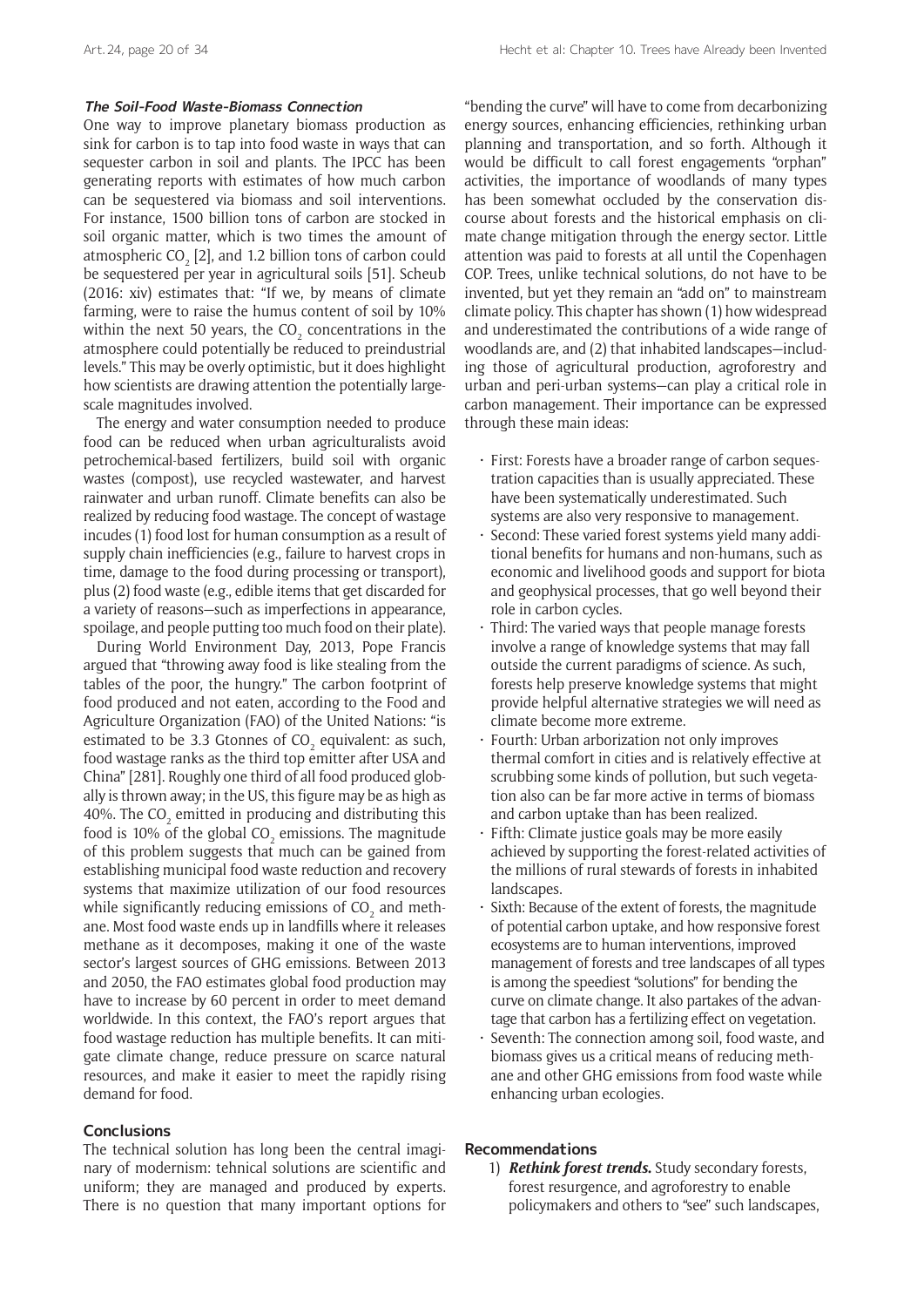including both their carbon sequestration capacity and their many additional benefits for humans and non-humans.

- 2) *Explore mechanisms to reinforce the forest transition in an equitable way.* Institutional development, policy evolution, and more participatory and monitoring elements in efforts to reduce deforestation are key parts of this process.
- 3) *Expand REDD efforts and other forms of compensation to slow deforestation.* Such programs should alleviate rural poverty, reinforce the good stewardship of forests that is already taking place, and encourage management practices that maximize carbon sequestration, biodiversity health, and human well-being. It is essential that such programs be straightforward and refrain from criminalizing traditional resource uses.
- 4) *Develop ways for migrants and remittance economies to link to the transnational project of slowing deforestation and improving forest management.* Because of the high association between tropical forests and remittance economies, such economies offer opportunities for partnerships that improve ecological health as well as human livelihood, welfare, and health.
- 5) *Programs and economic support for carbonabsorptive production systems like agroforestry and urban community arborization.* These could include urban food forests, conservation investments within inhabited landscapes, and new institutions, legislation, and ideologies that support such approaches. In terms of climate justice, local participation in the design of such programs is essential.
- 6) *Pay far more attention to inhabited agrarian landscapes—which often have the potential to increase their woody component—in climate policy and programs.* Few climate interventions offer more scope to address the UN sustainability goals of enhancing biodiversity while alleviating poverty.
- 7) *Invest in urban agriculture and green infrastructure.* These can address multiple climate risks facing vulnerable communities by ecologically improving the local environment and providing practical solutions to food insecurity and poor nutrition.
- 8) *Develop new participatory tools, models, and processes* to help local residents, community organizations, municipalities, counties, and public agencies select the most suitable places for green infrastructure (e.g. rainwater harvesting systems, stormwater biofilters) and urban agriculture (e.g., sites for community gardens, urban food forests).
- 9) *Place greater value on healthy rural life, working landscapes, and wildlands* in relation to urban and metropolitan dynamics. Couple nature and the built environment physically and aesthetically such that life and livelihood are embedded (rooted) in a place's landscapes, watersheds, and ecosystems literally and imaginatively.

10) *Establish authentic participatory approaches and inspired, capable leadership to advance sustainable, resilient, and just place-making* committed to eradicating the root causes of mounting economic, social, and cultural stresses, ecosystem degradation, climate change, and other urgent problems spanning local, bioregional, and global scales.

# **Competing Interests**

The authors have no competing interests to declare.

#### **References**

- 1. Pan, Y. D., Birdsey, R. A., Fang, J. Y., Houghton, R., Kauppi, P. E., Kurz, W. A., Phillips, O. L., Shvidenko, A., Lewis, S. L., Canadell, J. G., Ciais, P., Jackson, R. B., Pacala, S. W., McGuire, A. D., Piao, S. L., Rautiainen, A., Sitch, S., and Hayes, D. 2011. A Large and Persistent Carbon Sink in the World's Forests. Science, 333(6045): 988–993. DOI: [http://dx.doi.](http://dx.doi.org/10.1126/science.1201609) [org/10.1126/science.1201609](http://dx.doi.org/10.1126/science.1201609)
- 2. Ciais, P., Sabine, C., Bala, G., Bopp, L., Brovkin, V., Canadell, J., Chhabra, A., DeFries, R., Galloway, J., Heimann, M., Jones, C., Le Quéré, C., Myneni, R. B., Piao, S., and Thornton, P. 2013. Carbon and other biogeochemical cycles. In Stocker, T. F., Qin, D., Plattner, G. K., Tignor, M., Allen S. K., Boschung, J. A., Nauels, Y., Xia, V., and Midgley, P. M. (Eds.), Climate Change 2013: The physical science basis. Contribution of Working Group I to the Fifth Assessment Report of the Intergovernmental Panel on Climate Change. Cambridge University Press, New York, NY, pp. 465–570.
- 3. Le Quere, C., Moriarty, R., Andrew, R. M., Canadell, J. G., Sitch, S., Korsbakken, J. I., Friedlingstein, P., Peters, G. P., Andres, R. J., Boden, T. A., Houghton, R. A., House, J. I., Keeling, R. F., Tans, P., Arneth, A., Bakker, D. C. E., Barbero, L., Bopp, L., Chang, J., Chevallier, F., Chini, L. P., Ciais, P., Fader, M., Feely, R. A., Gkritzalis, T., Harris, I., Hauck, J., Ilyina, T., Jain, A. K., Kato, E., Kitidis, V., Goldewijk, K. K., Koven, C., Landschutzer, P., Lauvset, S. K., Lefevre, N., Lenton, A., Lima, I. D., Metzl, N., Millero, F., Munro, D. R., Murata, A., Nabel, J., Nakaoka, S., Nojiri, Y., O'Brien, K., Olsen, A., Ono, T., Perez, F. F., Pfeil, B., Pierrot, D., Poulter, B., Rehder, G., Rodenbeck, C., Saito, S., Schuster, U., Schwinger, J., Seferian, R., Steinhoff, T., Stocker, B. D., Sutton, A. J., Takahashi, T., Tilbrook, B., van der Laan-Luijkx, I. T., van der Werf, G. R., van Heuven, S., Vandemark, D., Viovy, N., Wiltshire, A., Zaehle, S., and Zeng, N. 2015. Global Carbon Budget 2015. Earth System Science Data, 7(2): 349–396. DOI: <https://doi.org/10.5194/essd-7-349-2015>
- 4. Houghton, R. A., Byers, B., and Nassikas, A. A. 2015. A role for tropical forests in stabilizing atmospheric CO<sub>2</sub>. Nature Climate Change, 5: 1022-1023. DOI: <https://doi.org/10.1038/nclimate2869>
- 5. Harris, N. L., Brown, S., Hagen, S. C., Saatchi, S. S., Petrova, S., Salas, W., Hansen, M. C., Potapov, P. V., and Lotsch, A. 2012. Baseline Map of Carbon Emissions from Deforestation in Tropical Regions.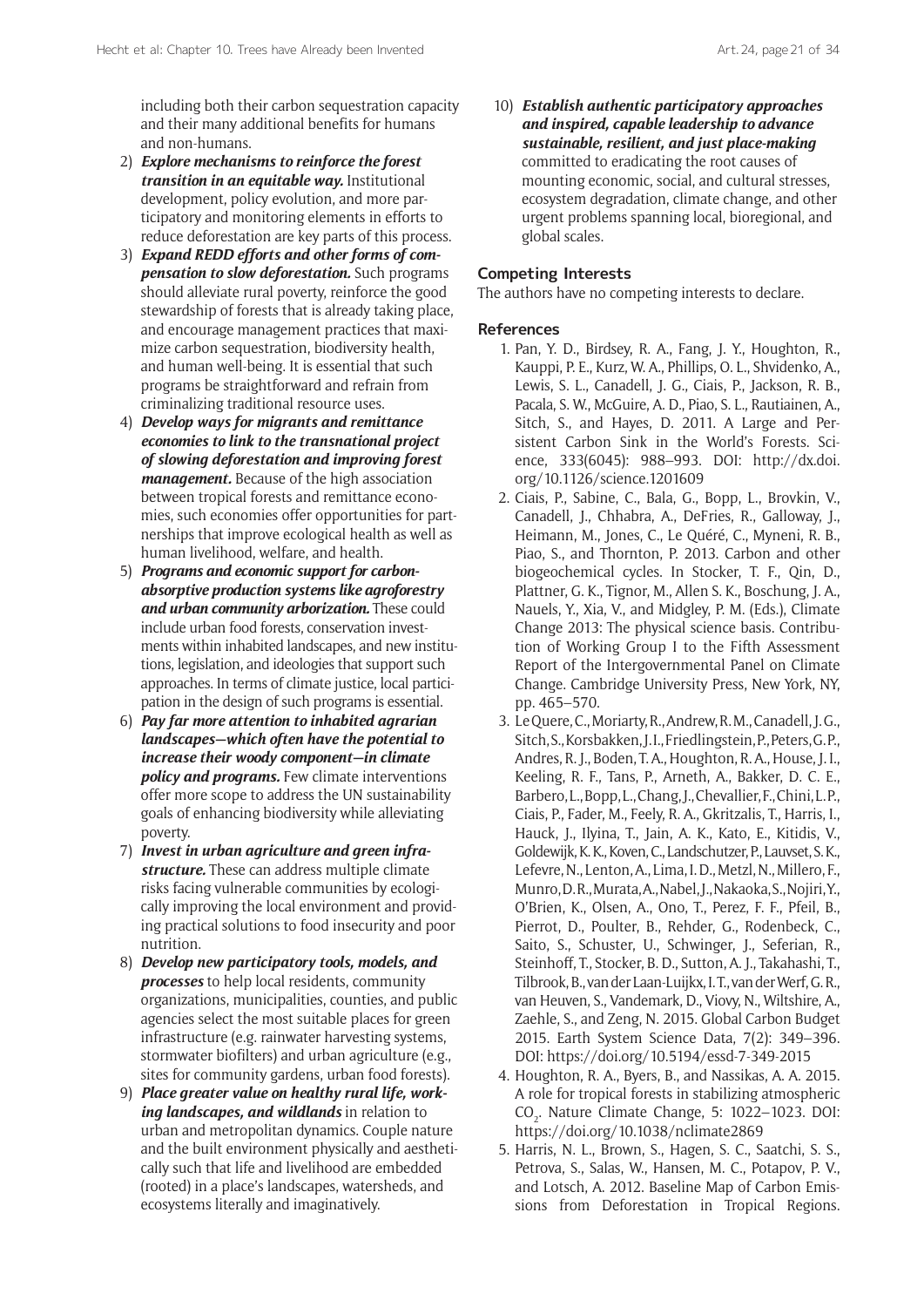Science, 336(6088): 1573–1576. DOI: [https://doi.](https://doi.org/10.1126/science.1217962) [org/10.1126/science.1217962](https://doi.org/10.1126/science.1217962)

- 6. Wear, D. N., Joyce, L. A., Butler, B. J., Gaither, C. J., Nowak, D. J., and Stewart, S. I. 2014. Climate Change and Forest Values. In Peterson, D. L., Vose, J. M., and Patel-Weynand, T. (Eds.). Advances in Global Change Research 57, pp. 93–112. DOI: [https://doi.](https://doi.org/10.1007/978-94-007-7515-2_5) [org/10.1007/978-94-007-7515-2\\_5](https://doi.org/10.1007/978-94-007-7515-2_5)
- 7. Saatchi, S. S., Harris, N. L., Brown, S., Lefsky, M., Mitchard, E. T. A., Salas, W., Zutta, B. R., Buermann, W., Lewis, S. L., Hagen, S., Petrova, S., White, L., Silman, M., and Morel, A. 2011. Benchmark map of forest carbon stocks in tropical regions across three continents. Proceedings of the National Academy of Sciences of the United States of America, 108(24): 9899–9904. DOI: [http://dx.doi.org/10.1073/](http://dx.doi.org/10.1073/pnas.1019576108) [pnas.1019576108](http://dx.doi.org/10.1073/pnas.1019576108)
- 8. Fisher, J. B., Sikka, M., Sitch, S., Ciais, P., Poulter, B., Galbraith, D., Lee, J. E., Huntingford, C., Viovy, N., Zeng, N., Ahlstrom, A., Lomas, M. R., Levy, P. E., Frankenberg, C., Saatchi, S., and Malhi, Y. 2013. African tropical rainforest net carbon dioxide fluxes in the twentieth century. Philosophical Transactions of the Royal Society B-Biological Sciences, 368(1625). DOI: [http://dx.doi.](http://dx.doi.org/10.1098/rstb.2012.0376) [org/10.1098/rstb.2012.0376](http://dx.doi.org/10.1098/rstb.2012.0376)
- 9. Romijn, E., Lantican, C. B., Herold, M., Lindquist, E., Ochieng, R., Wijaya, A., Murdiyarso, D., and Verchot, L. 2015. Assessing change in national forest monitoring capacities of 99 tropical countries. Forest Ecology and Management, 352: 109–123. DOI: [http://dx.doi.](http://dx.doi.org/10.1016/j.foreco.2015.06.003) [org/10.1016/j.foreco.2015.06.003](http://dx.doi.org/10.1016/j.foreco.2015.06.003)
- 10. Perfecto, I., Vandermeer, J. H., Bautista, G. L., Nunez, G. I., Greenberg, R., Bichier, P., and Langridge, S. 2004. Greater predation in shaded coffee farms: The role of resident neotropical birds. Ecology, 85(10): 2677–2681. DOI:<http://dx.doi.org/10.1890/03-3145>
- 11. Vandermeer, J., Perfecto, I., and Philpott, S. 2010. Ecological Complexity and Pest Control in Organic Coffee Production: Uncovering an Autonomous Ecosystem Service. BioScience, 60(7): 527–537. DOI: <http://dx.doi.org/10.1525/bio.2010.60.7.8>
- 12. Gonthier, D. J., Ennis, K. K., Philpott, S. M., Vandermeer, J., and Perfecto, I. 2013. Ants defend coffee from berry borer colonization. Biocontrol, 58(6): 815–820. DOI: [http://dx.doi.org/10.1007/](http://dx.doi.org/10.1007/s10526-013-9541-z) [s10526-013-9541-z](http://dx.doi.org/10.1007/s10526-013-9541-z)
- 13. Tully, K. L., Lawrence, D., and Wood, S. A. 2013. Organically managed coffee agroforests have larger soil phosphorus but smaller soil nitrogen pools than conventionally managed agroforests. Biogeochemistry, 115(1–3): 385–397. DOI: [http://dx.doi.](http://dx.doi.org/10.1007/s10533-013-9842-4) [org/10.1007/s10533-013-9842-4](http://dx.doi.org/10.1007/s10533-013-9842-4)
- 14. Perfecto, I., Vandermeer, J., and Philpott, S. M. 2014. Complex Ecological Interactions in the Coffee Agroecosystem. Annual Review of Ecology, Evolution, and Systematics, D. J. Futuyma (ed.). 45: 137–158.
- 15. Asase, A., and Tetteh, D. A. 2016. Tree diversity, carbon stocks, and soil nutrients in cocoa-dominated

and mixed food crops agroforestry systems compared to natural forest in southeast Ghana. Agroecology and Sustainable Food Systems, 40(1): 96–113. DOI: [http://dx.doi.org/10.1080/21683565.](http://dx.doi.org/10.1080/21683565.2015.1110223) [2015.1110223](http://dx.doi.org/10.1080/21683565.2015.1110223)

- 16. Odindi, J. O., Bangamwabo, V., and Mutanga, O. 2015. Assessing the Value of Urban Green Spaces in Mitigating Multi-Seasonal Urban Heat using MODIS Land Surface Temperature (LST) and Landsat 8 data. International Journal of Environmental Research, 9(1): 9–18.
- 17. Tan, M., and Li, X. 2015. Quantifying the effects of settlement size on urban heat islands in fairly uniform geographic areas. Habitat International, 49: 100–106. DOI: [http://dx.doi.org/10.1016/j.](http://dx.doi.org/10.1016/j.habitatint.2015.05.013) [habitatint.2015.05.013](http://dx.doi.org/10.1016/j.habitatint.2015.05.013)
- 18. Livesley, S. J., McPherson, G. M., and Calfapietra, C. 2016. The Urban Forest and Ecosystem Services: Impacts on Urban Water, Heat, and Pollution Cycles at the Tree, Street, and City Scale. Journal of Environmental Quality, 45(1): 119–124. DOI: [http://dx.doi.](http://dx.doi.org/10.2134/jeq2015.11.0567) [org/10.2134/jeq2015.11.0567](http://dx.doi.org/10.2134/jeq2015.11.0567)
- 19. Fernandez, F. J., Alvarez-Vazquez, L. J., Garcia-Chan, N., Martinez, A., and Vazquez-Mendez, M. E. 2015. Optimal location of green zones in metropolitan areas to control the urban heat island. Journal of Computational and Applied Mathematics, 289: 412–425. DOI: <http://dx.doi.org/10.1016/j.cam.2014.10.023>
- 20. Padoch, C., Brondizio, E., Costa, S., Pinedo-Vasquez, M., Sears, R. R., and Siqueira, A. 2008. Urban Forest and Rural Cities: Multi-sited Households, Consumption Patterns, and Forest Resources in Amazonia. Ecology and Society, 13(2).
- 21. Chhatre, A., and Agrawal, A. 2009. Trade-offs and synergies between carbon storage and livelihood benefits from forest commons. Proceedings of the National Academy of Sciences of the United States of America, 106(42): 17667–17670. DOI: [http://](http://dx.doi.org/10.1073/pnas.0905308106) [dx.doi.org/10.1073/pnas.0905308106](http://dx.doi.org/10.1073/pnas.0905308106)
- 22. Agrawal, A., and Benson, C. S. 2011. Common property theory and resource governance institutions: strengthening explanations of multiple outcomes. Environmental Conservation, 38(2): 199–210. DOI: <http://dx.doi.org/10.1017/S0376892910000925>
- 23. Brondizio, E. S., Siqueira, A. D., and Vogt, N., (eds.). 2011. Forest Resources, City Services: Globalization, Household Networks, and Urbanization in the Amazon estuary. The Social Lives of Forest. Chicago, University of Chicago.
- 24. Christine, P., Pinedo-Vasquez, M., Steward, A., Putzel, L., and Ruiz, M. M. (eds.). 2011. Urban Residence, Rural Employment, and the Future of Amazonian Forests. The Social Lives of Forest. Chicago, University of Chicago.
- 25. Zenteno, M., Zuidema, P. A., de Jong, W., and Boot, R. G. A. 2013. Livelihood strategies and forest dependence: New insights from Bolivian forest communities. Forest Policy and Economics, 26: 12–21. DOI: [http://](http://dx.doi.org/10.1016/j.forpol.2012.09.011) [dx.doi.org/10.1016/j.forpol.2012.09.011](http://dx.doi.org/10.1016/j.forpol.2012.09.011)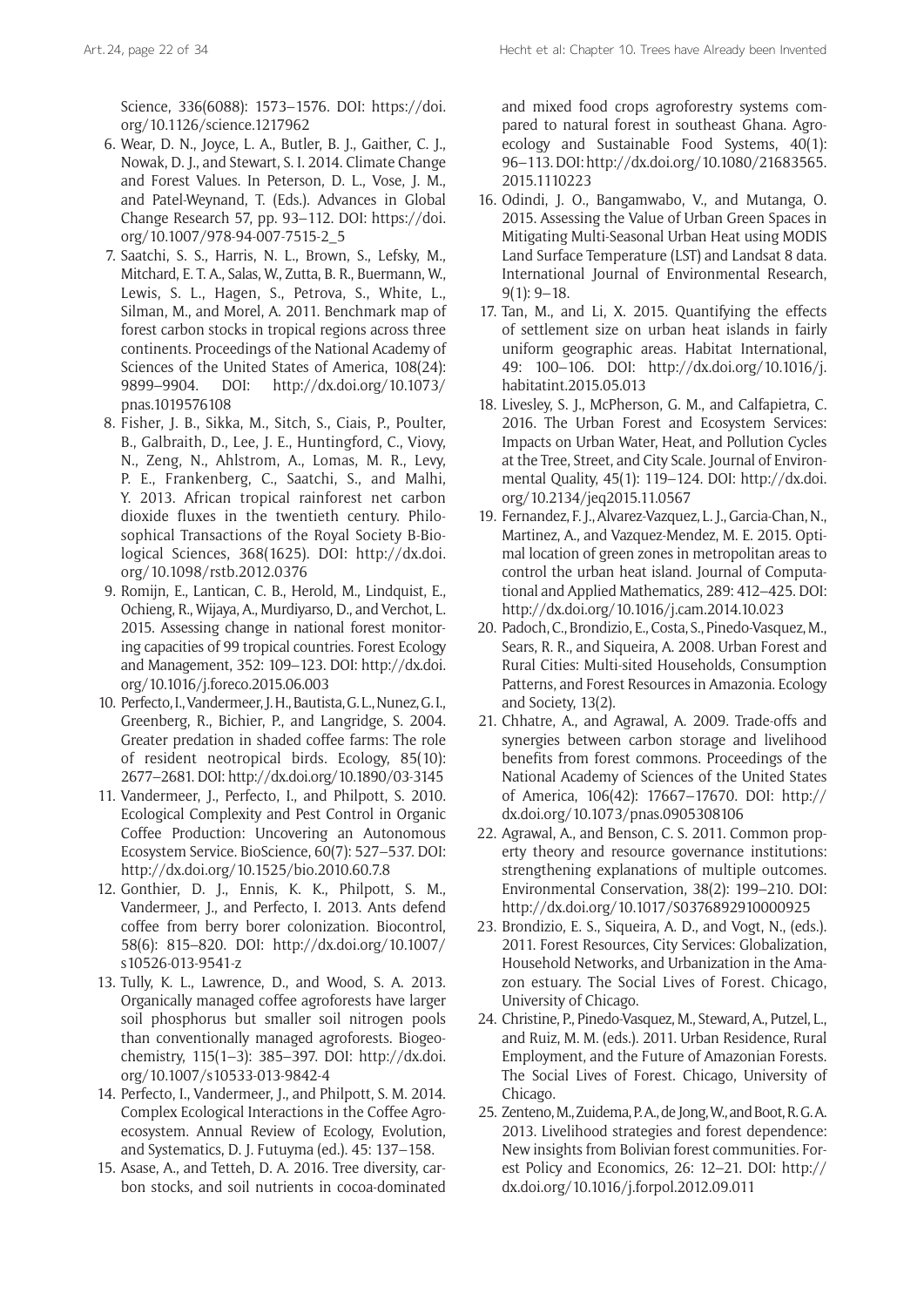- 26. Hecht, S., Morrison, K., and Padoch, C. 2014. From fragmentation to forest resurgence: paradigms, representations and practices. In Hecht, S., Morrison, K., and Padoch, C. (Eds.), The Social Lives of Forests. Chicago, Univeristy of Chicago, pp. 1–10. DOI: [http://dx.doi.org/10.7208/chicago/](http://dx.doi.org/10.7208/chicago/9780226024134.003.0001) [9780226024134.003.0001](http://dx.doi.org/10.7208/chicago/9780226024134.003.0001)
- 27. Hecht, S., Morrison, K., and Padoch, C. (eds.). 2014. The Social Lives of Forests: The Past, Present and Futures of Forest Resurgence. Chicago, University of Chicago Press.
- 28. Crush, J., Hovorka, A., and Tevera, D. 2011. Food security in Southern African cities: the place of urban agriculture. Progress in Development Studies, 11(4): 285–305. DOI: [http://dx.doi.](http://dx.doi.org/10.1177/146499341001100402) [org/10.1177/146499341001100402](http://dx.doi.org/10.1177/146499341001100402)
- 29. Mutenje, M. J., Ortmann, G. F., and Ferrer, S. R. D. 2011. Extraction of non-timber forest products as a coping strategy for HIV/AIDS-afflicted rural households in south-eastern Zimbabwe. Ajar-African Journal of Aids Research, 10(3): 195–206. DOI: [http://](http://dx.doi.org/10.2989/16085906.2011.626285) [dx.doi.org/10.2989/16085906.2011.626285](http://dx.doi.org/10.2989/16085906.2011.626285)
- 30. Shackleton, S., Chinyimba, A., Hebinck, P., Shackleton, C., and Kaoma, H. 2015. Multiple benefits and values of trees in urban landscapes in two towns in northern South Africa. Landscape and Urban Planning, 136: 76–86. DOI: [http://dx.doi.org/10.1016/j.](http://dx.doi.org/10.1016/j.landurbplan.2014.12.004) [landurbplan.2014.12.004](http://dx.doi.org/10.1016/j.landurbplan.2014.12.004)
- 31. Madaleno, I. 2000. Urban agriculture in Belem, Brazil. Cities, 17(1): 73–77. DOI: [http://dx.doi.](http://dx.doi.org/10.1016/S0264-2751(99)00053-0) [org/10.1016/S0264-2751\(99\)00053-0](http://dx.doi.org/10.1016/S0264-2751(99)00053-0)
- 32. Monge-Najera, J., and Perez-Gomez, G. 2010. Urban vegetation change after a hundred years in a tropical city (San Jose de Costa Rica). Revista De Biologia Tropical, 58(4): 1367–1386. DOI: [http://dx.doi.](http://dx.doi.org/10.15517/rbt.v58i4.5418) [org/10.15517/rbt.v58i4.5418](http://dx.doi.org/10.15517/rbt.v58i4.5418)
- 33. Agrawal, A., Cashore, B., Hardin, R., Shepherd, G., Benson, C., and Milledge, D. 2012. Economic Contributions of Forests. UN Forest Forum, 122.
- 34. Losada, H., Bennett, R., Soriano, R., Vieyra, J., and Cortes, J. 2000. Urban agriculture in Mexico City: Functions provided by the use of space for dairy based livelihoods. Cities, 17(6): 419–431. DOI: [http://](http://dx.doi.org/10.1016/S0264-2751(00)00041-X) [dx.doi.org/10.1016/S0264-2751\(00\)00041-X](http://dx.doi.org/10.1016/S0264-2751(00)00041-X)
- 35. Amadou, H., Dossa, L. H., Lompo, D. J. P., Abdulkadir, A., and Schlecht, E. 2012. A comparison between urban livestock production strategies in Burkina Faso, Mali and Nigeria in West Africa. Tropical Animal Health and Production, 44(7): 1631–1642. DOI: [http://](http://dx.doi.org/10.1007/s11250-012-0118-0) [dx.doi.org/10.1007/s11250-012-0118-0](http://dx.doi.org/10.1007/s11250-012-0118-0)
- 36. Blecha, J., and Leitner, H. 2014. Reimagining the food system, the economy, and urban life: new urban chicken-keepers in US cities. Urban Geography, 35(1): 86–108. DOI: [http://dx.doi.org/10.1080/](http://dx.doi.org/10.1080/02723638.2013.845999) [02723638.2013.845999](http://dx.doi.org/10.1080/02723638.2013.845999)
- 37. Linares, O. F. 1996. Cultivating biological and cultural diversity: Urban farming in Casamance, Senegal. Africa, 66(1): 104–121. DOI: [http://dx.doi.](http://dx.doi.org/10.2307/1161514) [org/10.2307/1161514](http://dx.doi.org/10.2307/1161514)
- 38. Mawois, M., Aubry, C., and Le Bail, M. 2011. Can farmers extend their cultivation areas in urban agriculture? A contribution from agronomic analysis of market gardening systems around Mahajanga (Madagascar). Land Use Policy, 28(2): 434–445. DOI: [http://](http://dx.doi.org/10.1016/j.landusepol.2010.09.004) [dx.doi.org/10.1016/j.landusepol.2010.09.004](http://dx.doi.org/10.1016/j.landusepol.2010.09.004)
- 39. Zimmerer, K. S. 2014. Conserving agrobiodiversity amid global change, migration, and nontraditional livelihood networks: the dynamic uses of cultural landscape knowledge. Ecology and Society, 19(2). DOI: [http://dx.doi.org/10.5751/](http://dx.doi.org/10.5751/ES-06316-190201) [ES-06316-190201](http://dx.doi.org/10.5751/ES-06316-190201)
- 40. Hecht, S. B., Yang, A. L., Sijapati Basnett, B., Padoch, C., Peluso, N. 2015. People in Motion, Forests in Transition: trends in Migration urbanization and remittances and their effects on tropical forest. Bogor, CIFOR (International Center for Forestry Research).
- 41. Kaoma, H., and Shackleton, C. M. 2015. The directuse value of urban tree non-timber forest products to household income in poorer suburbs in South African towns. Forest Policy and Economics, 61: 104–112. DOI: [http://dx.doi.org/10.1016/j.](http://dx.doi.org/10.1016/j.forpol.2015.08.005) [forpol.2015.08.005](http://dx.doi.org/10.1016/j.forpol.2015.08.005)
- 42. Rogus, S., and Dimitri, C. 2015. Agriculture in urban and peri-urban areas in the United States: Highlights from the Census of Agriculture. Renewable Agriculture and Food Systems, 30(1): 64–78. DOI: <http://dx.doi.org/10.1017/S1742170514000040>
- 43. Zhou, Y. L., Xing, B. L., and Ju, W. M. 2015. Assessing the Impact of Urban Sprawl on Net Primary Productivity of Terrestrial Ecosystems Using a Process-Based Model-A Case Study in Nanjing, China. Ieee Journal of Selected Topics in Applied Earth Observations and Remote Sensing, 8(5): 1–14. DOI: [http://dx.doi.](http://dx.doi.org/10.1109/JSTARS.2015.2440274) [org/10.1109/JSTARS.2015.2440274](http://dx.doi.org/10.1109/JSTARS.2015.2440274)
- 44. Pinedo-Vasquez, M., and Padoch, C. 1996. Managing forest remnants and forest gardens in Peru and Indonesia. Forest Patches in Tropical Landscapes: 327–342.
- 45. Hecht, S. B. 2004. Invisible Forests: The Political Ecology of Forest Resurgence in El Salvador. In Watts, M. and Peet, R. (Ed.), Liberation Ecologies. London, Routledge, pp. 64–104
- 46. Pinedo-Vasquez, M., and Padoch, C., 2009. Urban and rural and in-between: Multi-sited households, mobility and resource management in the Amazon floodplain. Mobility And Migration In Alexiades, M. (Ed.), Indigenous Amazonia: Contemporary Ethnoecological Perspectives. Oxford and New York, Berghahn.
- 47. Dossa, L. H., Buerkert, A., and Schlecht, E. 2011. Cross-Location Analysis of the Impact of Household Socioeconomic Status on Participation in Urban and Peri-Urban Agriculture in West Africa. Human Ecology, 39(5): 569–581. DOI: [http://dx.doi.](http://dx.doi.org/10.1007/s10745-011-9421-z) [org/10.1007/s10745-011-9421-z](http://dx.doi.org/10.1007/s10745-011-9421-z)
- 48. Hecht, S. 2014. The Social Lives of Forest Transitions and Successions. In Hecht, S., Morrison, K,. and Padoch, C. (Eds.), The Social Lives of Forests: Past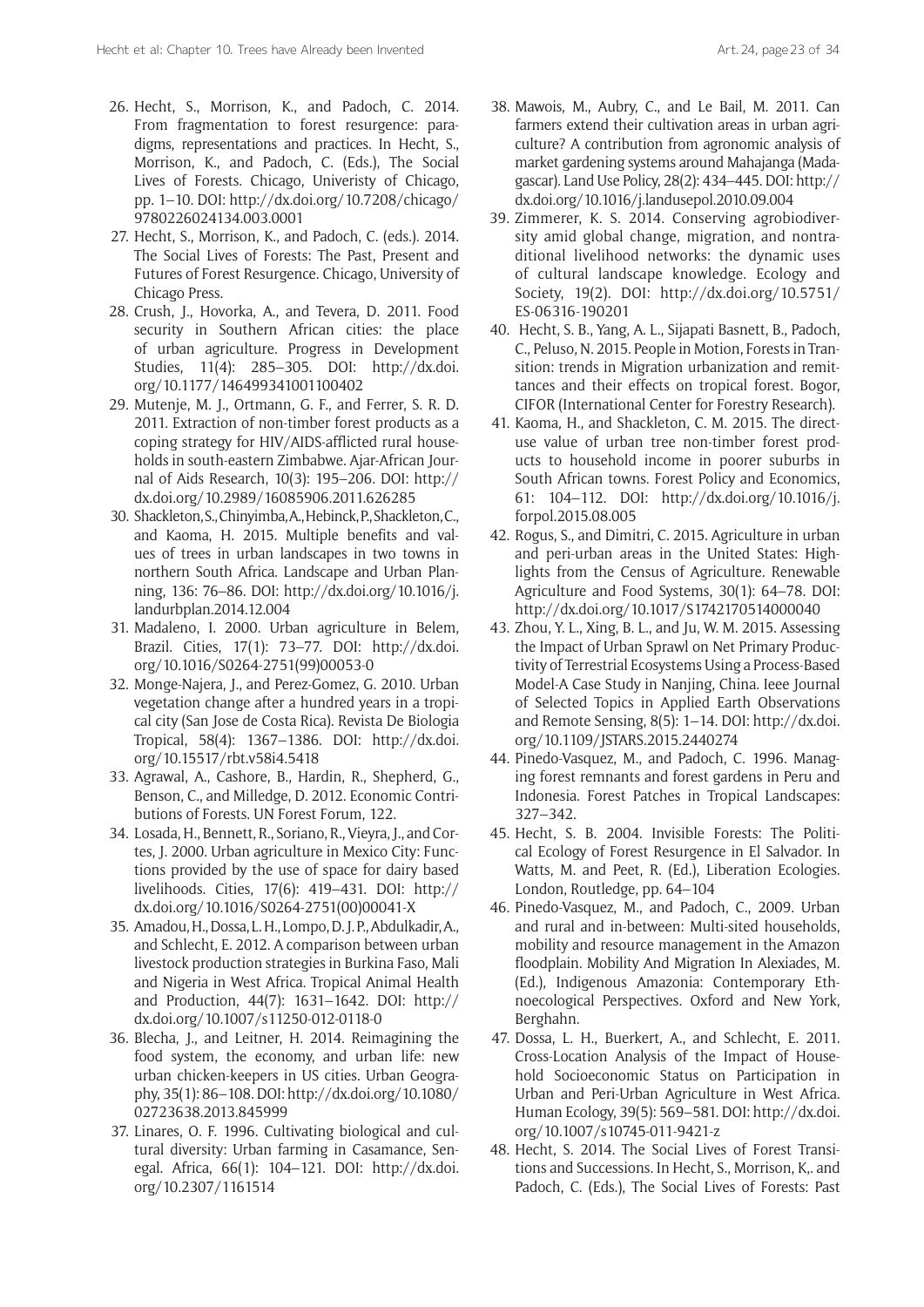Art. 24, page 24 of 34 **Hecht et al: Chapter 10. Trees have Already been Invented** 

Present and Future of Forest Resurgence. Chicago, University of Chicago, pp. 97–113. DOI: [http://dx.doi.](http://dx.doi.org/10.7208/chicago/9780226024134.003.0009) [org/10.7208/chicago/9780226024134.003.0009](http://dx.doi.org/10.7208/chicago/9780226024134.003.0009)

- 49. Klinsky, S., and Dowlatabadi, H. 2009. Conceptualisations of justice in climate policy. Climate Policy, 9(1): 88–108. DOI: [http://dx.doi.org/10.3763/](http://dx.doi.org/10.3763/cpol.2007.0468) [cpol.2007.0468](http://dx.doi.org/10.3763/cpol.2007.0468)
- 50. Jamieson, D. 2014. Reason in a Dark Time. New York, Oxford University Press. DOI: [http://dx.doi.](http://dx.doi.org/10.1093/acprof:oso/9780199337668.001.0001) [org/10.1093/acprof:oso/9780199337668.001.0001](http://dx.doi.org/10.1093/acprof:oso/9780199337668.001.0001)
- 51. Seto, K., Shakal, S., Bigio, A., Blanco, H., et al. 2014. Human Settlements, Infrastructure and Spatial Planning; In Edenhofer, O., Pichs-Madruga, R., Sokona, Y. et al. (Eds.), Climate Change 2014: Mitigation of Climate Change. Contribution of Working Group III to the Fifth Assessment Report of the Intergovernmental Panel on Climate Change. Cambridge University Press, New York, NY, pp. 1–125.
- 52. Danielsen, F., Skutsch, M., Burgess, N. D., Jensen, P. M., Andrianandrasana, H., Karky, B., Lewis, R., Lovett, J. C., Massao, J., Ngaga, Y., Phartiyal, P., Poulsen, M. K., Singh, S. P., Solis, S., Sorensen, M., Tewari, A., Young, R., and Zahabu, E. 2011. At the heart of REDD+: a role for local people in monitoring forests? Conservation Letters, 4(2): 158–167. DOI: [http://dx.doi.](http://dx.doi.org/10.1111/j.1755-263X.2010.00159.x) [org/10.1111/j.1755-263X.2010.00159.x](http://dx.doi.org/10.1111/j.1755-263X.2010.00159.x)
- 53. Mahanty, S., Suich, H., and Tacconi, L. 2013. Access and benefits in payments for environmental services and implications for REDD+: Lessons from seven PES schemes. Land Use Policy, 31: 38–47. DOI: [http://](http://dx.doi.org/10.1016/j.landusepol.2011.10.009) [dx.doi.org/10.1016/j.landusepol.2011.10.009](http://dx.doi.org/10.1016/j.landusepol.2011.10.009)
- 54. Korhonen-Kurki, K., Sehring, J., Brockhaus, M., and Di Gregorio, M. 2014. Enabling factors for establishing REDD plus in a context of weak governance. Climate Policy, 14(2): 167–186. DOI: [http://dx.doi.org/](http://dx.doi.org/10.1080/14693062.2014.852022) [10.1080/14693062.2014.852022](http://dx.doi.org/10.1080/14693062.2014.852022)
- 55. McGregor, A., Challies, E., Howson, P., Astuti, R., Dixon, R., Haalboom, B., Gavin, M., Tacconi, L., and Afiff, S. 2015. Beyond carbon, more than forest? REDD plus governmentality in Indonesia. Environment and Planning A, 47(1): 138–155. DOI: [http://](http://dx.doi.org/10.1068/a140054p) [dx.doi.org/10.1068/a140054p](http://dx.doi.org/10.1068/a140054p)
- 56. Yanai, A. M., Fearnside, P. M., Graca, P., and Nogueira, E. M. 2012. Avoided deforestation in Brazilian Amazonia: Simulating the effect of the Juma Sustainable Development Reserve. Forest Ecology and Management, 282: 78–91. DOI: [http://dx.doi.org/10.1016/j.](http://dx.doi.org/10.1016/j.foreco.2012.06.029) [foreco.2012.06.029](http://dx.doi.org/10.1016/j.foreco.2012.06.029)
- 57. Aicher, C. 2014. Discourse practices in environmental governance: social and ecological safeguards of REDD. Biodiversity and Conservation, 23(14): 3543–3560. DOI: <http://dx.doi.org/10.1007/s10531-014-0812-5>
- 58. Wunder, S., Nelson, H., and Nikolakis, W. 2014. Lessons in the design of payments for environmental services Theory and experience.
- 59. Engel, S., Pagiola, S., and Wunder, S. 2008. Designing payments for environmental services in theory and practice: An overview of the issues. Ecological Economics, 65(4): 663–674. DOI: [http://dx.doi.](http://dx.doi.org/10.1016/j.ecolecon.2008.03.011) [org/10.1016/j.ecolecon.2008.03.011](http://dx.doi.org/10.1016/j.ecolecon.2008.03.011)
- 60. Duchelle, A. E., Cromberg, M., Gebara, M. F., Guerra, R., Melo, T., Larson, A., Cronkleton, P., Borner, J., Sills, E., Wunder, S., Bauch, S., May, P., Selaya, G., and Sunderlin, W. D. 2014. Linking Forest Tenure Reform, Environmental Compliance, and Incentives: Lessons from REDD plus Initiatives in the Brazilian Amazon. World Development, 55: 53–67. DOI: [http://dx.doi.](http://dx.doi.org/10.1016/j.worlddev.2013.01.014) [org/10.1016/j.worlddev.2013.01.014](http://dx.doi.org/10.1016/j.worlddev.2013.01.014)
- 61. Wunder, S., and Alban, M. 2008. Decentralized payments for environmental services: The cases of Pimampiro and PROFAFOR in Ecuador. Ecological Economics, 65(4): 685–698. DOI: [http://dx.doi.](http://dx.doi.org/10.1016/j.ecolecon.2007.11.004) [org/10.1016/j.ecolecon.2007.11.004](http://dx.doi.org/10.1016/j.ecolecon.2007.11.004)
- 62. Borner, J., Wunder, S., Wertz-Kanounnikoff, S., Tito, M. R., Pereira, L., and Nascimento, N. 2010. Direct conservation payments in the Brazilian Amazon: Scope and equity implications. Ecological Economics, 69(6): 1272–1282. DOI: [http://dx.doi.org/10.1016/j.](http://dx.doi.org/10.1016/j.ecolecon.2009.11.003) [ecolecon.2009.11.003](http://dx.doi.org/10.1016/j.ecolecon.2009.11.003)
- 63. Pyhala, A., Brown, K., and Adger, W. N. 2006. Implications of livelihood dependence on non-timber products in Peruvian Amazonia. Ecosystems, 9(8): 1328–1341. DOI: [http://dx.doi.org/10.1007/](http://dx.doi.org/10.1007/s10021-005-0154-y) [s10021-005-0154-y](http://dx.doi.org/10.1007/s10021-005-0154-y)
- 64. Plieninger, T., Schleyer, C., Mantel, M., and Hostert, P. 2012. Is there a forest transition outside forests? Trajectories of farm trees and effects on ecosystem services in an agricultural landscape in Eastern Germany. Land Use Policy, 29(1): 233–243. DOI: [http://](http://dx.doi.org/10.1016/j.landusepol.2011.06.011) [dx.doi.org/10.1016/j.landusepol.2011.06.011](http://dx.doi.org/10.1016/j.landusepol.2011.06.011)
- 65. Uberhuaga, P., Smith-Hall, C., and Helles, F. 2012. Forest income and dependency in lowland Bolivia. Environment, Development and Sustainability, 14(1): 3–23. DOI: [http://dx.doi.org/10.1007/](http://dx.doi.org/10.1007/s10668-011-9306-8) [s10668-011-9306-8](http://dx.doi.org/10.1007/s10668-011-9306-8)
- 66. Muhammed, N., Masum, M. F. H., Hossain, M. M., Chakma, S., and Oesten, G. 2013. Economic dependence of rural people on homestead forestry in Mymensingh, Bangladesh. Journal of Forestry Research, 24(3): 591–597. DOI: [http://dx.doi.](http://dx.doi.org/10.1007/s11676-013-0339-8) [org/10.1007/s11676-013-0339-8](http://dx.doi.org/10.1007/s11676-013-0339-8)
- 67. Prado Cordova, J. P., Wunder, S., Smith-Hall, C., and Boerner, J. 2013. Rural Income and Forest Reliance in Highland Guatemala. Environmental Management, 51(5): 1034–1043. DOI: [http://dx.doi.org/10.1007/](http://dx.doi.org/10.1007/s00267-013-0028-6) [s00267-013-0028-6](http://dx.doi.org/10.1007/s00267-013-0028-6)
- 68. Angelsen, A., Jagger, P., Babigumira, R., Belcher, B., Hogarth, N. J., Bauch, S., Borner, J., Smith-Hall, C., and Wunder, S. 2014. Environmental Income and Rural Livelihoods: A Global-Comparative Analysis. World Development, 64: S12–S28. DOI: [http://](http://dx.doi.org/10.1016/j.worlddev.2014.03.006) [dx.doi.org/10.1016/j.worlddev.2014.03.006](http://dx.doi.org/10.1016/j.worlddev.2014.03.006)
- 69. Wunder, S., Borner, J., Shively, G., and Wyman, M. 2014. Safety Nets, Gap Filling and Forests: A Global-Comparative Perspective. World Development, 64: S29–S42. DOI: [http://dx.doi.org/10.1016/j.](http://dx.doi.org/10.1016/j.worlddev.2014.03.005) [worlddev.2014.03.005](http://dx.doi.org/10.1016/j.worlddev.2014.03.005)
- 70. Murray, J. P., Grenyer, R., Wunder, S., Raes, N., and Jones, J. P. G. 2015. Spatial patterns of carbon, biodiversity, deforestation threat, and REDD plus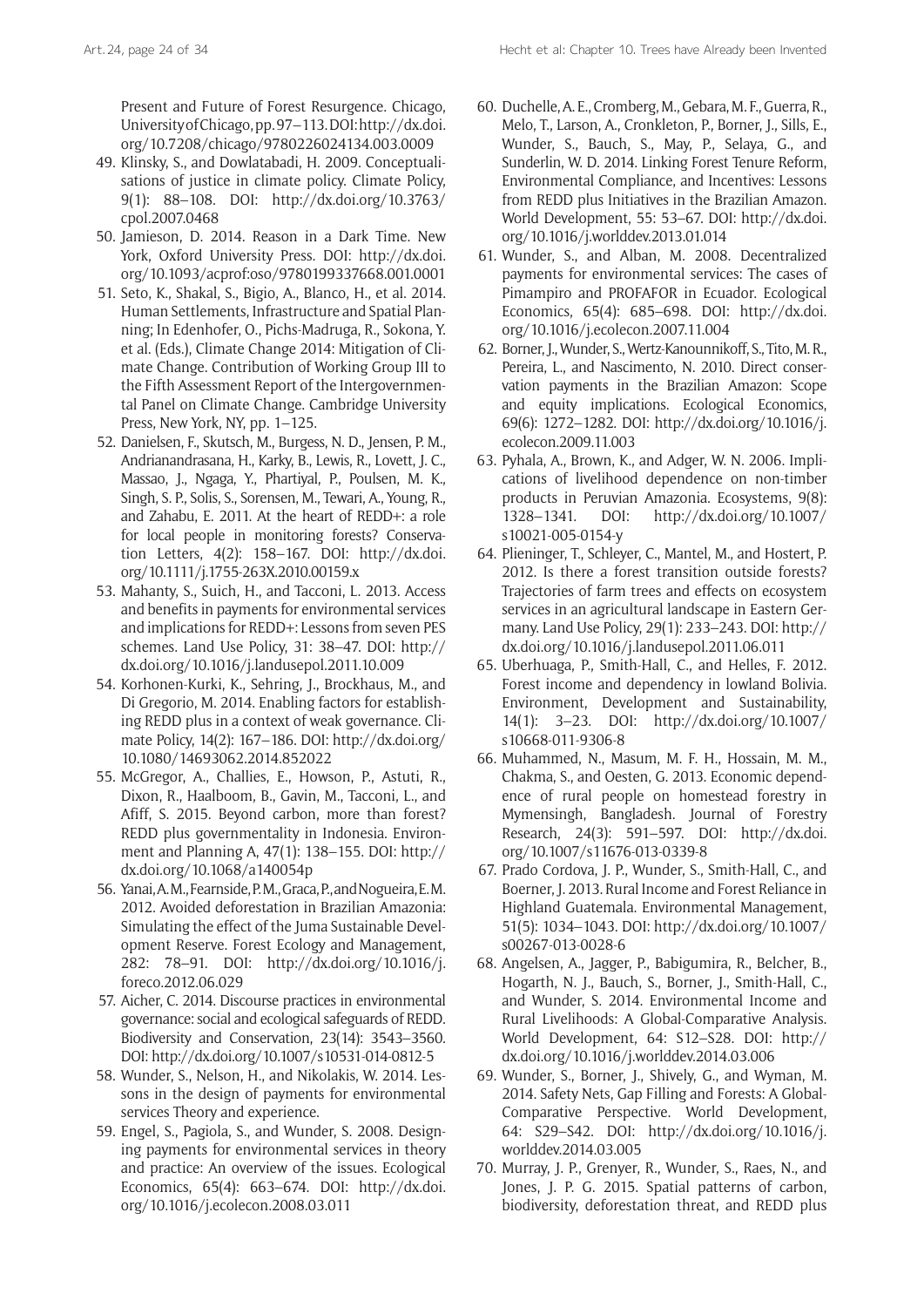projects in Indonesia. Conservation Biology, 29(5): 1434–1445. DOI: [http://dx.doi.org/10.1111/](http://dx.doi.org/10.1111/cobi.12500) [cobi.12500](http://dx.doi.org/10.1111/cobi.12500)

- 71. Schittecatte, C. 1999. The creation of a global public good through transnational coalitions of social movements: The case of the Amazon. Revue Canadienne D Etudes Du Developpement-Canadian Journal of Development Studies, 20(2): 203–223. DOI: [http://](http://dx.doi.org/10.1080/02255189.1999.9669829) [dx.doi.org/10.1080/02255189.1999.9669829](http://dx.doi.org/10.1080/02255189.1999.9669829)
- 72. Doherty, B., and Doyle, T. 2006. Beyond borders: Transnational politics, social movements and modern environmentalisms. Environmental Politics, 15(5): 697–712. DOI: [http://dx.doi.](http://dx.doi.org/10.1080/09644010600937132) [org/10.1080/09644010600937132](http://dx.doi.org/10.1080/09644010600937132)
- 73. Borras, S. M., Edelman, M., and Kay, C. 2008. Transnational agrarian movements: Origins and politics, campaigns and impact. Journal of Agrarian Change, 8(2–3): 169–204. DOI: [http://dx.doi.](http://dx.doi.org/10.1111/j.1471-0366.2008.00167.x) [org/10.1111/j.1471-0366.2008.00167.x](http://dx.doi.org/10.1111/j.1471-0366.2008.00167.x)
- 74. Rosset, P. M., and Martinez-Torres, M. E. 2014. Food Sovereignty and Agroecology in the Convergence of Rural Social Movements.
- 75. Larson, A. M. 2011. Forest tenure reform in the age of climate change: Lessons for REDD+. Global Environmental Change-Human and Policy Dimensions, 21(2): 540–549. DOI: [http://dx.doi.org/10.1016/j.](http://dx.doi.org/10.1016/j.gloenvcha.2010.11.008) [gloenvcha.2010.11.008](http://dx.doi.org/10.1016/j.gloenvcha.2010.11.008)
- 76. Fairhead, J., Leach, M., and Scoones, I. 2012. Green Grabbing: a new appropriation of nature? Journal of Peasant Studies, 39(2): 237–261. DOI: [http://dx.doi.](http://dx.doi.org/10.1080/03066150.2012.671770) [org/10.1080/03066150.2012.671770](http://dx.doi.org/10.1080/03066150.2012.671770)
- 77. Angelsen, A., and Rudel, T. K. 2013. Designing and Implementing Effective REDD plus Policies: A Forest Transition Approach. Review of Environmental Economics and Policy, 7(1): 91–113. DOI: [http://dx.doi.](http://dx.doi.org/10.1093/reep/res022) [org/10.1093/reep/res022](http://dx.doi.org/10.1093/reep/res022)
- 78. Sunderlin, W. D., Angelsen, A., Belcher, B., Burgers, P., Nasi, R., Santoso, L., and Wunder, S. 2005. Livelihoods, forests, and conservation in developing countries: An Overview. World Development, 33(9): 1383–1402. DOI: [http://dx.doi.org/10.1016/j.](http://dx.doi.org/10.1016/j.worlddev.2004.10.004) [worlddev.2004.10.004](http://dx.doi.org/10.1016/j.worlddev.2004.10.004)
- 79. Sunderlin, W. D. 2006. Poverty alleviation through community forestry in Cambodia, Laos, and Vietnam: An assessment of the potential. Forest Policy and Economics, 8(4): 386–396. DOI: [http://dx.doi.](http://dx.doi.org/10.1016/j.forpol.2005.08.008) [org/10.1016/j.forpol.2005.08.008](http://dx.doi.org/10.1016/j.forpol.2005.08.008)
- 80. Sunderlin, W. D., Dewi, S., Puntodewo, A., Muller, D., Angelsen, A., and Epprecht, M. 2008. Why Forests Are Important for Global Poverty Alleviation: a Spatial Explanation. Ecology and Society, 13(2).
- 81. Sikor, T., Stahl, J., Enters, T., Ribot, J. C., Singh, N., Sunderlin, W. D., and Wollenberg, L. 2010. REDDplus, forest people's rights and nested climate governance. Global Environmental Change-Human and Policy Dimensions, 20(3): 423–425. DOI: [http://](http://dx.doi.org/10.1016/j.gloenvcha.2010.04.007) [dx.doi.org/10.1016/j.gloenvcha.2010.04.007](http://dx.doi.org/10.1016/j.gloenvcha.2010.04.007)
- 82. Jagger, P., Luckert, M. K., Duchelle, A. E., Lund, J. F., and Sunderlin, W. D. 2014. Tenure and Forest Income: Observations from a Global Study on Forests and

Poverty. World Development, 64: S43–S55. DOI: <http://dx.doi.org/10.1016/j.worlddev.2014.03.004>

- 83. Hecht, S. B., Kandel, S., Gomes, I., Cuellar, N., and Rosa, H. 2006. Globalization, forest resurgence, and environmental politics in El Salvador. World Development, 34(2): 308–323. DOI: [http://dx.doi.](http://dx.doi.org/10.1016/j.worlddev.2005.09.005) [org/10.1016/j.worlddev.2005.09.005](http://dx.doi.org/10.1016/j.worlddev.2005.09.005)
- 84. Helmer, E. H., Lefsky, M. A., and Roberts, D. A. 2009. Biomass accumulation rates of Amazonian secondary forest and biomass of old-growth forests from Landsat time series and the Geoscience Laser Altimeter System. Journal of Applied Remote Sensing, 3.
- 85. Orihuela-Belmonte, D. E., de Jong, B. H. J., Mendoza-Vega, J., Van der Wal, J., Paz-Pellat, F., Soto-Pinto, L., and Flamenco-Sandoval, A. 2013. Carbon stocks and accumulation rates in tropical secondary forests at the scale of community, landscape and forest type. Agriculture Ecosystems & Environment, 171: 72–84. DOI: <http://dx.doi.org/10.1016/j.agee.2013.03.012>
- 86. Chazdon, R. L., Broadbent, E. N., Rozendaal, D. M. A., Bongers, F., Zambrano, A. M. A., Aide, T. M., Balvanera, P., Becknell, J. M., Boukili, V., Brancalion, P. H. S., Craven, D., Almeida-Cortez, J. S., Cabral, G. A. L., de Jong, B., Denslow, J. S., Dent, D. H., DeWalt, S. J., Dupuy, J. M., Durán, S. M., Espírito-Santo, M. M., Fandino, M. C., César, R. G., Hall, J. S., Hernández-Stefanoni, J. L., Jakovac, C. C., Junqueira, A. B., Kennard, D., Letcher, S. G., Lohbeck, M., Martínez-Ramos, M., Massoca, P., Meave, J. A., Mesquita, R., Mora, F., Muñoz, R., Muscarella, R., Nunes, Y. R. F., Ochoa-Gaona, S., Orihuela-Belmonte, E., Peña-Claros, M., Pérez-García, E. A., Piotto, D., Powers, J. S., Rodríguez-Velazquez, J., Romero-Pérez, I. E., Ruíz, J., Saldarriaga, J. G., Sanchez-Azofeifa, A., Schwartz, N. B., Steininger, M. K., Swenson, N. G., Uriarte, M., van Breugel, M., van der Wal, H., Veloso, M. D. M., Vester, H., Vieira, I. C. G., Bentos, T. V., Williamson, G. B., and Poorter, L. 2016. Carbon sequestration potential of second-growth forest regeneration in the Latin American tropics. Science Advances, 2(5).
- 87. Poorter, L., Ongers, F. B., Aide, T. M., Zambrano, A. M. A., Balvanera, P., Becknell, J. M., Boukili, V., Brancalion, P. H. S., Broadbent, E. N., Chazdon, R. L., Craven, D., de Almeida-Cortez, J. S., Cabral, G. A. L., de Jong, B. H. J., Denslow, J. S., Dent, D. H., DeWalt, S. J., Dupuy, J. M., Duran, S. M., Espirito-Santo, M. M., Fandino, M. C., Cesar, R. G., Hall, J. S., Hernandez-Stefanoni, J. L., Jakovac, C. C., Junqueira, A. B., Kennard, D., Letcher,S.G., Licona, J. C., Lohbeck, M., Marin-Spiotta, E., Martinez-Ramos, M., Massoca, P., Meave, J. A., Mesquita, R., Mora, F., Munoz, R., Muscarella, R., Nunes, Y. R. F., Ochoa-Gaona, S., de Oliveira, A. A., Orihuela-Belmonte, E., Pena-Claros, M., Perez-Garcia, E. A., Piotto, D., Powers, J. S., Rodriguez-Velazquez, J., Romero-Perez, I. E., Ruiz, J., Saldarriaga, J. G., Sanchez-Azofeifa, A., Schwartz, N. B., Steininger, M. K., Swenson, N. G., Toledo, M., Uriarte, M., van Breugel, M., van der Wal, H., Veloso, M. D. M., Vester, H. F. M., Vicentini, A., Vieira, I. C. G., Bentos, T. V., Williamson, G. B., and Rozendaal, D. M. A. 2016.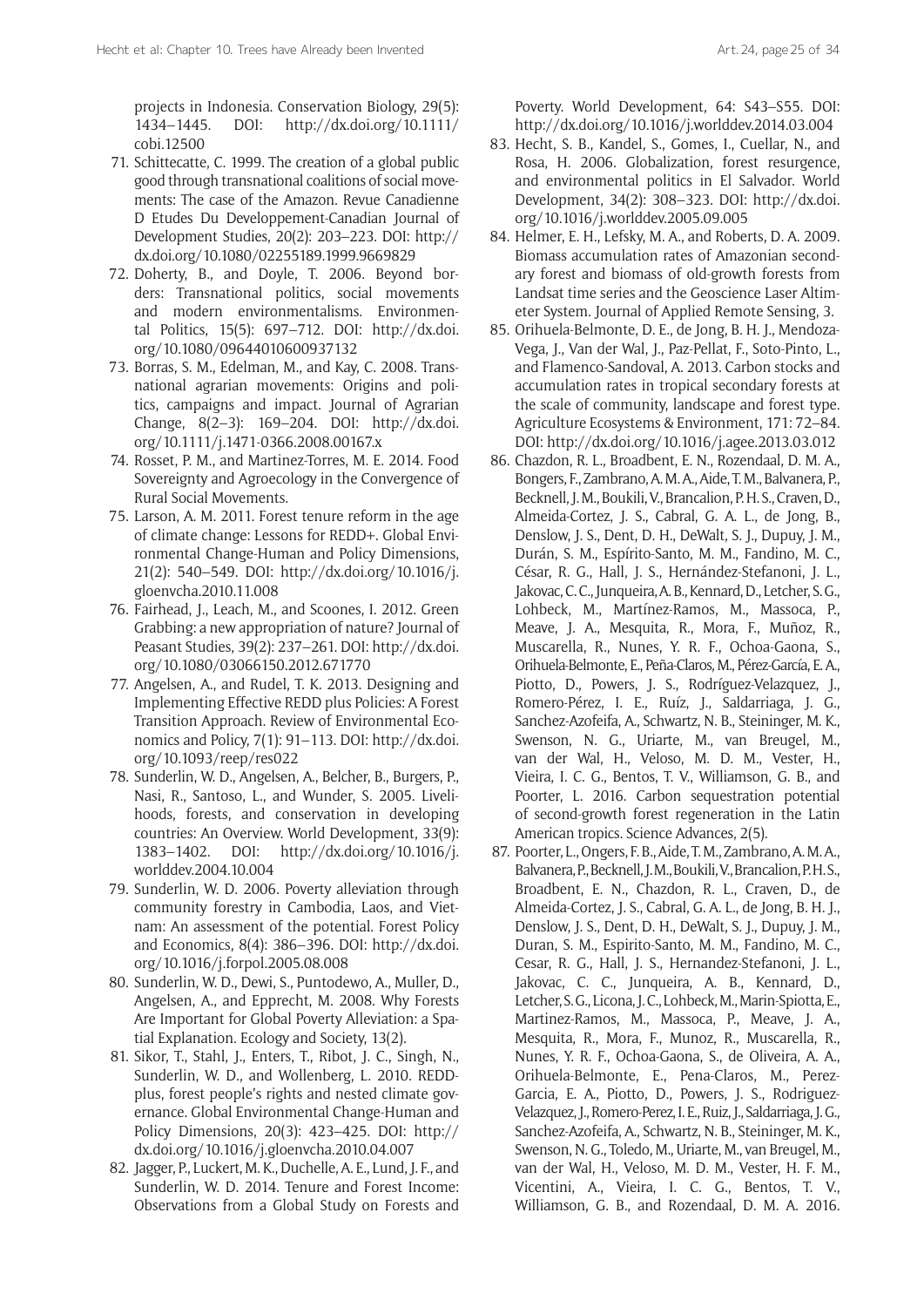Biomass resilience of Neotropical secondary forests. Nature, 530(7589): 211–214. DOI: [http://dx.doi.](http://dx.doi.org/10.1038/nature16512) [org/10.1038/nature16512](http://dx.doi.org/10.1038/nature16512)

- 88. Sloan, S. 2016. Tropical Forest Gain and Interactions amongst Agents of Forest Change. Forests, 7(3). DOI: <http://dx.doi.org/10.3390/f7030055>
- 89. Anadon, J. D., Sala, O. E., and Maestre, F. T. 2014. Climate change will increase savannas at the expense of forests and treeless vegetation in tropical and subtropical Americas. Journal of Ecology, 102(6): 1363–1373. DOI: [http://dx.doi.](http://dx.doi.org/10.1111/1365-2745.12325) [org/10.1111/1365-2745.12325](http://dx.doi.org/10.1111/1365-2745.12325)
- 90. Brando, P. M., Balch, J. K., Nepstad, D. C., Morton, D. C., Putz, F. E., Coe, M. T., Silverio, D., Macedo, M. N., Davidson, E. A., Nobrega, C. C., Alencar, A., and Soares, B. S. 2014. Abrupt increases in Amazonian tree mortality due to drought-fire interactions. Proceedings of the National Academy of Sciences of the United States of America, 111(17): 6347–6352. DOI: <http://dx.doi.org/10.1073/pnas.1305499111>
- 91. Silverio, D., Brando, P. M., Macedo, M. N., Beck, P. S. A., Bustamante, M., and Coe, M. T. 2015. Agricultural expansion dominates climate changes in southeastern Amazonia: the overlooked non-GHG forcing. Environmental Research Letters, 10(10). DOI: [http://](http://dx.doi.org/10.1088/1748-9326/10/10/104015) [dx.doi.org/10.1088/1748-9326/10/10/104015](http://dx.doi.org/10.1088/1748-9326/10/10/104015)
- 92. Campos, M. T., and Nepstad, D. C. 2006. Smallholders, the Amazon's new conservationists. Conservation Biology, 20(5): 1553–1556. DOI: [http://dx.doi.](http://dx.doi.org/10.1111/j.1523-1739.2006.00546.x) [org/10.1111/j.1523-1739.2006.00546.x](http://dx.doi.org/10.1111/j.1523-1739.2006.00546.x)
- 93. Ricketts, T. H., Soares-Filho, B., da Fonseca, G. A. B., Nepstad, D., Pfaff, A., Petsonk, A., Anderson, A., Boucher, D., Cattaneo, A., Conte, M., Creighton, K., Linden, L., Maretti, C., Moutinho, P., Ullman, R., and Victurine, R. 2010. Indigenous Lands, Protected Areas, and Slowing Climate Change. Plos Biology, 8(3). DOI: [http://dx.doi.org/10.1371/journal.](http://dx.doi.org/10.1371/journal.pbio.1000331) [pbio.1000331](http://dx.doi.org/10.1371/journal.pbio.1000331)
- 94. Soares, B., Moutinho, P., Nepstad, D., Anderson, A., Rodrigues, H., Garcia, R., Dietzsch, L., Merry, F., Bowman, M., Hissa, L., Silvestrini, R., and Maretti, C. 2010. Role of Brazilian Amazon protected areas in climate change mitigation. Proceedings of the National Academy of Sciences of the United States of America, 107(24): 10821–10826. DOI: [http://](http://dx.doi.org/10.1073/pnas.0913048107) [dx.doi.org/10.1073/pnas.0913048107](http://dx.doi.org/10.1073/pnas.0913048107)
- 95. Nepstad, D., Irawan, S., Bezerra, T., Boyd, W., Stickler, C., Shimada, J., Carvalho, O., MacIntyre, K., Dohong, A., Alencar, A., Azevedo, A., Tepper, D., and Lowery, S. 2013. More food, more forests, fewer emissions, better livelihoods: linking REDD plus , sustainable supply chains and domestic policy in Brazil, Indonesia and Colombia. Carbon Management, 4(6): 639–658. DOI: <http://dx.doi.org/10.4155/cmt.13.65>
- 96. Hecht, S. B. 2014. Forests lost and found in tropical Latin America: the woodland 'green revolution'. Journal of Peasant Studies, 41(5): 877–909. DOI: <http://dx.doi.org/10.1080/03066150.2014.917371>
- 97. Mather, A. S. 2007. Recent Asian forest transitions in relation to forest-transition theory. International

Forestry Review, 9(1): 491–502. DOI: [http://dx.doi.](http://dx.doi.org/10.1505/ifor.9.1.491) [org/10.1505/ifor.9.1.491](http://dx.doi.org/10.1505/ifor.9.1.491)

- 98. McKinley, D. C., Ryan, M. G., Birdsey, R. A., Giardina, C. P., Harmon, M. E., Heath, L. S., Houghton, R. A., Jackson, R. B., Morrison, J. F., Murray, B. C., Pataki, D. E., and Skog, K. E. 2011. A synthesis of current knowledge on forests and carbon storage in the United States. Ecological Applications, 21(6): 1902–1924. DOI: [http://dx.doi.](http://dx.doi.org/10.1890/10-0697.1) [org/10.1890/10-0697.1](http://dx.doi.org/10.1890/10-0697.1)
- 99. Asner, G. P., Brodrick, P. G., Anderson, C. B., Vaughn, N., Knapp, D. E., and Martin, R. E. 2016. Progressive forest canopy water loss during the 2012–2015 California drought. Proceedings of the National Academy of Sciences of the United States of America, 113(2): E249–E255. DOI: [http://dx.doi.org/10.1073/](http://dx.doi.org/10.1073/pnas.1523397113) [pnas.1523397113](http://dx.doi.org/10.1073/pnas.1523397113)
- 100. Asner, G. P., Brodrick, P. G., Anderson, C. B., Vaughn, N., Knapp, D. E., and Martin, R. E. 2016. Progressive forest canopy water loss during the 2012–2015 California drought. Proceedings of the National Academy of Sciences of the United States of America, 113(2): E249–E255. DOI: [https://doi.org/10.1073/](https://doi.org/10.1073/pnas.1523397113) [pnas.1523397113](https://doi.org/10.1073/pnas.1523397113)
- 101. Schimmelmann, A., Lange, C. B., and Meggers, B. J. 2003. Palaeoclimatic and archaeological evidence for a similar to 200-yr recurrence of floods and droughts linking California, Mesoamerica and South America over the past 2000 years. Holocene, 13(5): 763–778. DOI: [http://dx.doi.org/10.1191/](http://dx.doi.org/10.1191/0959683603hl661rp) [0959683603hl661rp](http://dx.doi.org/10.1191/0959683603hl661rp)
- 102. Keeley, J. E., Safford, H., Fotheringham, C. J., Franklin, J., and Moritz, M. 2009. The 2007 Southern California Wildfires: Lessons in Complexity. Journal of Forestry, 107(6): 287–296.
- 103. Ingram, B. L., and Malamud-Roam, F. 2013. The West without Water: What past floods, droughts, and other climatic clues tell us about tomorrow, Univ of California Press.
- 104. Nepstad, D., Lefebvre, P., Da Silva, U. L., Tomasella, J., Schlesinger, P., Solorzano, L., Moutinho, P., Ray, D., and Benito, J. G. 2004. Amazon drought and its implications for forest flammability and tree growth: a basin-wide analysis. Global Change Biology, 10(5): 704–717. DOI: [http://dx.doi.](http://dx.doi.org/10.1111/j.1529-8817.2003.00772.x) [org/10.1111/j.1529-8817.2003.00772.x](http://dx.doi.org/10.1111/j.1529-8817.2003.00772.x)
- 105. Marengo, J. A., Nobre, C. A., Tomasella, J., Oyama, M. D., De Oliveira, G. S., De Oliveira, R., Camargo, H., Alves, L. M., and Brown, I. F. 2008. The drought of Amazonia in 2005. Journal of Climate, 21(3): 495–516. DOI: <http://dx.doi.org/10.1175/2007JCLI1600.1>
- 106. Zeng, N., Yoon, J. H., Marengo, J. A., Subramaniam, A., Nobre, C. A., Mariotti, A., and Neelin, J. D. 2008. Causes and impacts of the 2005 Amazon drought. Environmental Research Letters, 3(1). DOI: [http://](http://dx.doi.org/10.1088/1748-9326/3/1/014002) [dx.doi.org/10.1088/1748-9326/3/1/014002](http://dx.doi.org/10.1088/1748-9326/3/1/014002)
- 107. Phillips, O. L., Aragao, L., Lewis, S. L., Fisher, J. B., Lloyd, J., Lopez-Gonzalez, G., Malhi, Y., Monteagudo, A., Peacock, J., Quesada, C. A., van der Heijden, G., Almeida, S., Amaral, I., Arroyo, L., Aymard, G., Baker, T. R., Banki, O., Blanc, L., Bonal, D., Brando, P., Chave, J.,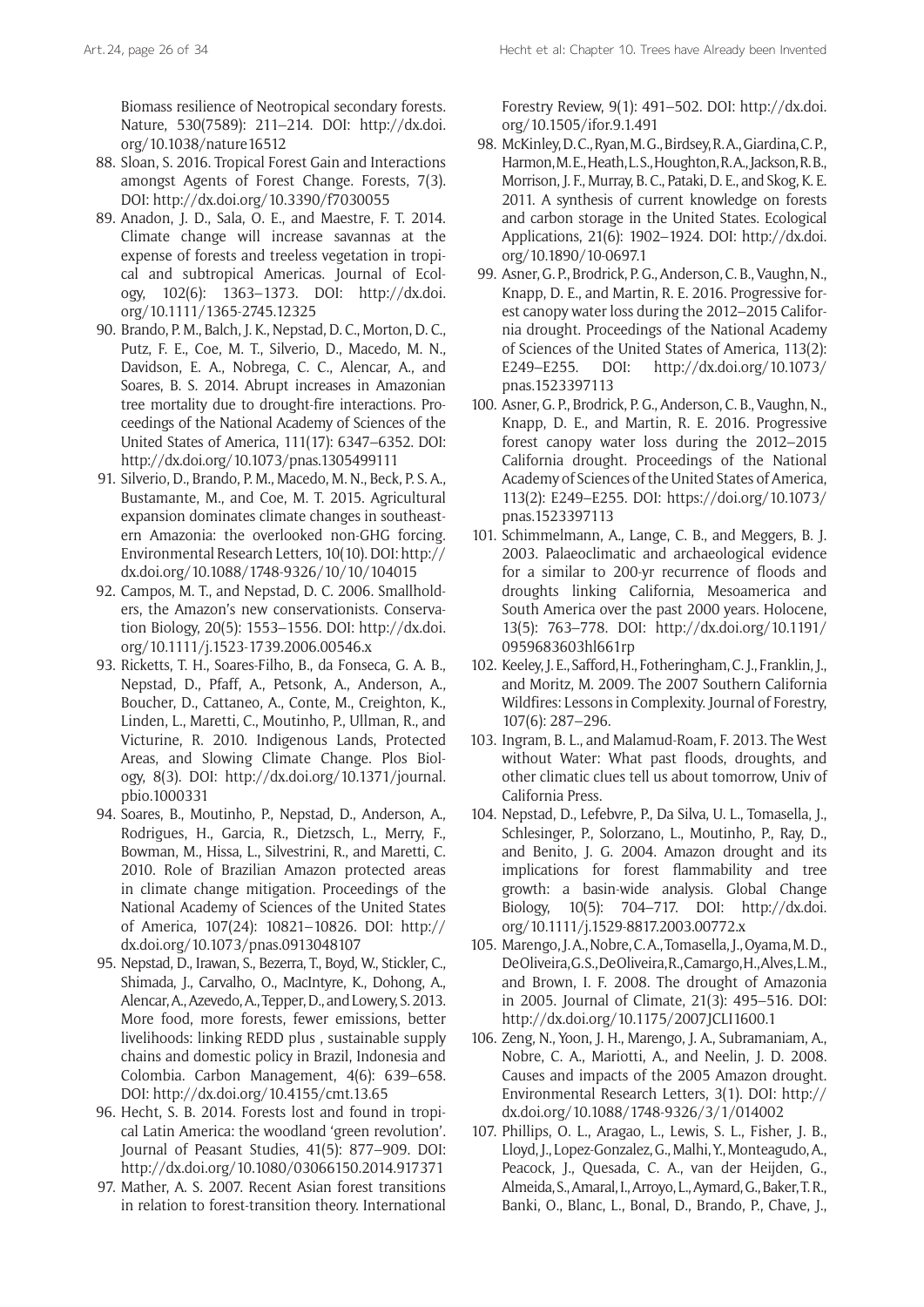de Oliveira, A. C. A., Cardozo, N. D., Czimczik, C. I., Feldpausch, T. R., Freitas, M. A., Gloor, E., Higuchi, N., Jimenez, E., Lloyd, G., Meir, P., Mendoza, C., Morel, A., Neill, D. A., Nepstad, D., Patino, S., Penuela, M. C., Prieto, A., Ramirez, F., Schwarz, M., Silva, J., Silveira, M., Thomas, A. S., ter Steege, H., Stropp, J., Vasquez, R., Zelazowski, P., Davila, E. A., Andelman, S., Andrade, A., Chao, K. J., Erwin, T., Di Fiore, A., Honorio, E., Keeling, H., Killeen, T. J., Laurance, W. F., Cruz, A. P., Pitman, N. C. A., Vargas, P. N., Ramirez-Angulo, H., Rudas, A., Salamao, R., Silva, N., Terborgh, J., and Torres-Lezama, A. 2009. Drought Sensitivity of the Amazon Rainforest. Science, 323(5919): 1344–1347. DOI: <http://dx.doi.org/10.1126/science.1164033>

- 108. Lewis, S. L., Brando, P. M., Phillips, O. L., van der Heijden, G. M. F., and Nepstad, D. 2011. The 2010 Amazon Drought. Science, 331(6017): 554–554. DOI:<http://dx.doi.org/10.1126/science.1200807>
- 109. Soares-Filho, B. S., Nepstad, D. C., Curran, L. M., Cerqueira, G. C., Garcia, R. A., Ramos, C. A., Voll, E., McDonald, A., Lefebvre, P., and Schlesinger, P. 2006. Modelling conservation in the Amazon basin. Nature, 440(7083): 520–523. DOI: [http://dx.doi.](http://dx.doi.org/10.1038/nature04389) [org/10.1038/nature04389](http://dx.doi.org/10.1038/nature04389)
- 110. Nepstad, D., McGrath, D., Stickler, C., Alencar, A., Azevedo, A., Swette, B., Bezerra, T., DiGiano, M., Shimada, J., da Motta, R. S., Armijo, E., Castello, L., Brando, P., Hansen, M. C., McGrath-Horn, M., Carvalho, O., and Hess, L. 2014. Slowing Amazon deforestation through public policy and interventions in beef and soy supply chains. Science, 344(6188): 1118–1123. DOI: [http://dx.doi.](http://dx.doi.org/10.1126/science.1248525) [org/10.1126/science.1248525](http://dx.doi.org/10.1126/science.1248525)
- 111. Lapola, D. M., Schaldach, R., Alcamo, J., Bondeau, A., Msangi, S., Priess, J. A., Silvestrini, R., and Soares, B. S. 2011. Impacts of Climate Change and the End of Deforestation on Land Use in the Brazilian Legal Amazon. Earth Interactions, 15. DOI: [http://dx.doi.](http://dx.doi.org/10.1175/2010ei333.1) [org/10.1175/2010ei333.1](http://dx.doi.org/10.1175/2010ei333.1)
- 112. Nepstad, D. C., McGrath, D. G., and Soares, B. 2011. Systemic Conservation, REDD, and the Future of the Amazon Basin. Conservation Biology, 25(6): 1113–1116. DOI: [http://dx.doi.](http://dx.doi.org/10.1111/j.1523-1739.2011.01784.x) [org/10.1111/j.1523-1739.2011.01784.x](http://dx.doi.org/10.1111/j.1523-1739.2011.01784.x)
- 113. Arima, E. Y., Barreto, P., Araujo, E., and Soares, B. 2014. Public policies can reduce tropical deforestation: Lessons and challenges from Brazil. Land Use Policy, 41: 465–473. DOI: [http://dx.doi.org/10.1016/j.](http://dx.doi.org/10.1016/j.landusepol.2014.06.026) [landusepol.2014.06.026](http://dx.doi.org/10.1016/j.landusepol.2014.06.026)
- 114. Oliveira, G., and Hecht, S. 2016. Sacred groves and sacrifice zones:. Journal of Peasant Studies.
- 115. Nevle, R. J., and Bird, D. K. 2008. Effects of syn-pandemic fire reduction and reforestation in the tropical Americas on atmospheric CO<sub>2</sub> during European conquest. Palaeogeography Palaeoclimatology Palaeoecology, 264(1–2): 25–38. DOI: [http://dx.doi.](http://dx.doi.org/10.1016/j.palaeo.2008.03.008) [org/10.1016/j.palaeo.2008.03.008](http://dx.doi.org/10.1016/j.palaeo.2008.03.008)
- 116. Dull, R. A., Nevle, R. J., Woods, W. I., Bird, D. K., Avnery, S., and Denevan, W. M. 2010. The Columbian encounter and the Little Ice Age: Abrupt land

use change, fire, and greenhouse forcing. Annals of the Association of American Geographers, 100(4): 755–771. DOI: [http://dx.doi.org/10.1080/000456](http://dx.doi.org/10.1080/00045608.2010.502432) [08.2010.502432](http://dx.doi.org/10.1080/00045608.2010.502432)

- 117. Nevle, R. J., Bird, D. K., Ruddiman, W. F., and Dull, R. A. 2011. Neotropical human-landscape interactions, fire, and atmospheric  $CO<sub>2</sub>$  during European conquest. Holocene, 21(5): 853–864. DOI: [http://](http://dx.doi.org/10.1177/0959683611404578) [dx.doi.org/10.1177/0959683611404578](http://dx.doi.org/10.1177/0959683611404578)
- 118. Hecht, S. B., and Saatchi, S. S. 2007. Globalization and forest resurgence: Changes in forest cover in El Salvador. Bioscience, 57(8): 663–672. DOI: [http://](http://dx.doi.org/10.1641/B570806) [dx.doi.org/10.1641/B570806](http://dx.doi.org/10.1641/B570806)
- 119. Nepstad, D., Schwartzman, S., Bamberger, B., Santilli, M., Ray, D., Schlesinger, P., Lefebvre, P., Alencar, A., Prinz, E., Fiske, G., and Rolla, A. 2006. Inhibition of Amazon deforestation and fire by parks and indigenous lands. Conservation Biology, 20(1): 65–73. DOI: [http://](http://dx.doi.org/10.1111/j.1523-1739.2006.00351.x) [dx.doi.org/10.1111/j.1523-1739.2006.00351.x](http://dx.doi.org/10.1111/j.1523-1739.2006.00351.x)
- 120. Walker, W., Baccini, A., Schwartzman, S., Rios, S., Oliveira-Miranda, M. A., Augusto, C., Ruiz, M. R., Arrasco, C. S., Ricardo, B., Smith, R., Meyer, C., Jintiach, J. C. and Campos, E. V. 2015. Forest carbon in Amazonia: the unrecognized contribution of indigenous territories and protected natural areas. Carbon Management, 5(5–6): 479–485.
- 121. Miranda, J. J., Corral, L., Blackman, A., Asner, G., and Lima, E. 2016. Effects of Protected Areas on Forest Cover Change and Local Communities: Evidence from the Peruvian Amazon. World Development, 78: 288–307. DOI: [http://dx.doi.org/10.1016/j.](http://dx.doi.org/10.1016/j.worlddev.2015.10.026) [worlddev.2015.10.026](http://dx.doi.org/10.1016/j.worlddev.2015.10.026)
- 122. Hecht, S. B., and Cockburn, A. 1989. The fate of the forest: developers, destroyers, and defenders of the Amazon. London; New York, NY, Verso.
- 123. Schwartzman, S., and Zimmerman, B. 2005. Conservation alliances with indigenous peoples of the Amazon. Conservation Biology, 19(3): 721–727. DOI: [http://](http://dx.doi.org/10.1111/j.1523-1739.2005.00695.x) [dx.doi.org/10.1111/j.1523-1739.2005.00695.x](http://dx.doi.org/10.1111/j.1523-1739.2005.00695.x)
- 124. Figel, J. J., Duran, E., and Bray, D. B. 2011. Conservation of the jaguar Panthera onca in a communitydominated landscape in montane forests in Oaxaca, Mexico. Oryx, 45(4): 554–560. DOI: [http://dx.doi.](http://dx.doi.org/10.1017/S0030605310001353) [org/10.1017/S0030605310001353](http://dx.doi.org/10.1017/S0030605310001353)
- 125. Nelson, A., and Chomitz, K. M. 2011. Effectiveness of Strict vs. Multiple Use Protected Areas in Reducing Tropical Forest Fires: A Global Analysis Using Matching Methods. Plos One, 6(8). DOI: [http://dx.doi.](http://dx.doi.org/10.1371/journal.pone.0022722) [org/10.1371/journal.pone.0022722](http://dx.doi.org/10.1371/journal.pone.0022722)
- 126. Roberts, J. T., and Parks, B. C. 2009. Ecologically Unequal Exchange, Ecological Debt, and Climate Justice The History and Implications of Three Related Ideas for a New Social Movement. International Journal of Comparative Sociology, 50(3–4): 385–409. DOI: [http://dx.doi.](http://dx.doi.org/10.1177/0020715209105147) [org/10.1177/0020715209105147](http://dx.doi.org/10.1177/0020715209105147)
- 127. Okereke, C., and Dooley, K. 2010. Principles of justice in proposals and policy approaches to avoided deforestation: Towards a post-Kyoto climate agreement. Global Environmental Change-Human and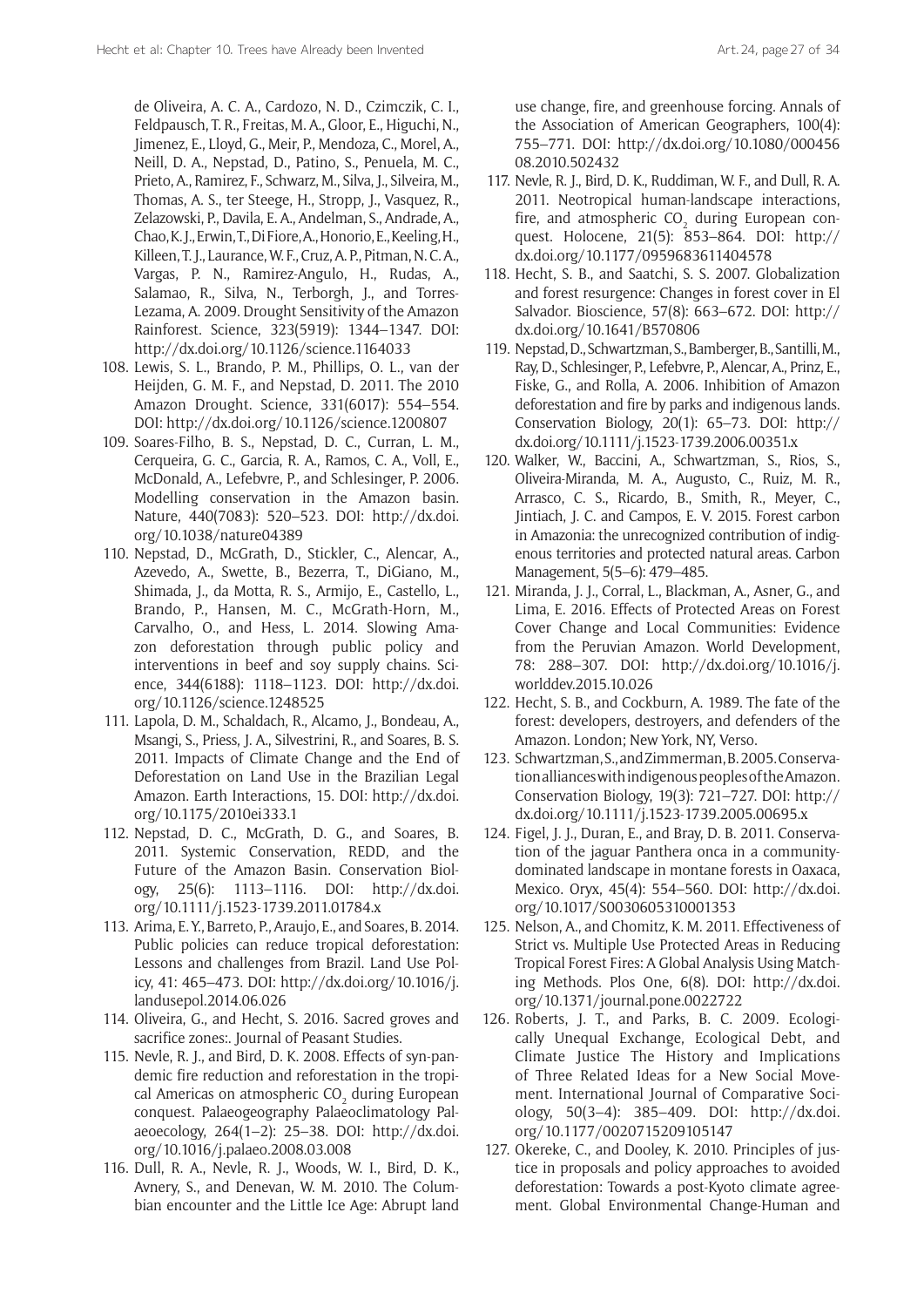Policy Dimensions, 20(1): 82–95. DOI: [http://](http://dx.doi.org/10.1016/j.gloenvcha.2009.08.004) [dx.doi.org/10.1016/j.gloenvcha.2009.08.004](http://dx.doi.org/10.1016/j.gloenvcha.2009.08.004)

- 128. McAfee, K. 2012. The Contradictory Logic of Global Ecosystem Services Markets. Development and Change, 43(1): 105–131. DOI: [http://dx.doi.](http://dx.doi.org/10.1111/j.1467-7660.2011.01745.x) [org/10.1111/j.1467-7660.2011.01745.x](http://dx.doi.org/10.1111/j.1467-7660.2011.01745.x)
- 129. Sunderlin, W. D., Larson, A. M., Duchelle, A. E., Resosudarmo, I. A. P., Thu Ba, H., Awono, A., and Dokken, T. 2014. How are REDD plus Proponents Addressing Tenure Problems? Evidence from Brazil, Cameroon, Tanzania, Indonesia, and Vietnam. World Development, 55: 37–52. DOI: [http://dx.doi.org/10.1016/j.](http://dx.doi.org/10.1016/j.worlddev.2013.01.013) [worlddev.2013.01.013](http://dx.doi.org/10.1016/j.worlddev.2013.01.013)
- 130. Loft, L., Ravikumar, A., Gebara, M. F., Pham, T. T., Resosudarmo, I. A. P., Assembe, S., Tovar, J. G., Mwangi, E., and Andersson, K. 2015. Taking Stock of Carbon Rights in REDD+ Candidate Countries: Concept Meets Reality. Forests, 6(4): 1031–1060. DOI: <http://dx.doi.org/10.3390/f6041031>
- 131. Lounela, A. 2015. Climate change disputes and justice in Central Kalimantan, Indonesia. Asia Pacific Viewpoint, 56(1): 62–78. DOI: [http://dx.doi.](http://dx.doi.org/10.1111/apv.12088) [org/10.1111/apv.12088](http://dx.doi.org/10.1111/apv.12088)
- 132. Zimmerer, K. S. 2015. Environmental governance through Speaking Like an Indigenous State and respatializing resources: Ethical livelihood concepts in Bolivia as versatility or verisimilitude? Geoforum, 64: 314–324. DOI: [http://dx.doi.org/10.1016/j.](http://dx.doi.org/10.1016/j.geoforum.2013.07.004) [geoforum.2013.07.004](http://dx.doi.org/10.1016/j.geoforum.2013.07.004)
- 133. Grajales, J. 2011. The rifle and the title: paramilitary violence, land grab and land control in Colombia. Journal of Peasant Studies, 38(4): 771–792. DOI: [http://dx.doi.org/10.1080/03066150.2011.6](http://dx.doi.org/10.1080/03066150.2011.607701) [07701](http://dx.doi.org/10.1080/03066150.2011.607701)
- 134. Akram-Lodhi, A. H. 2012. Contextualising land grabbing: contemporary land deals, the global subsistence crisis and the world food system. Canadian Journal of Development Studies-Revue Canadienne D Etudes Du Developpement, 33(2): 119–142. DOI: <http://dx.doi.org/10.1080/02255189.2012.690726>
- 135. Borras, S. M., Franco, J. C., Gómez, S., Kay, C., and Spoor, M. 2012. Land grabbing in Latin America and the Caribbean. Journal of Peasant Studies, 39(3–4): 845–872. DOI: [http://dx.doi.org/10.1080/0306615](http://dx.doi.org/10.1080/03066150.2012.679931) [0.2012.679931](http://dx.doi.org/10.1080/03066150.2012.679931)
- 136. Collins, A. M. 2013. The global farms race: land grabs, agricultural investment, and the scramble for food security. Journal of Peasant Studies, 40(5): 903–906. DOI: [http://dx.doi.org/10.1080/0306615](http://dx.doi.org/10.1080/03066150.2013.824744) [0.2013.824744](http://dx.doi.org/10.1080/03066150.2013.824744)
- 137. Edelman, M., Oya, C., and Borras, Jr. S. M. 2013. Global Land Grabs: historical processes, theoretical and methodological implications and current trajectories. Third World Quarterly, 34(9): 1517–1531. DOI: <http://dx.doi.org/10.1080/01436597.2013.850190>
- 138. Brown, I. F., Nepstad, D. C., Pires, I. D., Luz, L. M., and Alechandre, A. S. 1992. Carbon Storage and Land-Use in Extractive Reserves, Acre, Brazil. Environmental Conservation, 19(4): 307–315. DOI: [http://](http://dx.doi.org/10.1017/S0376892900031428) [dx.doi.org/10.1017/S0376892900031428](http://dx.doi.org/10.1017/S0376892900031428)
- 139. Sloan, S. 2008. Reforestation amidst deforestation: simultaneity and succession. Global Environmental Change, 18(3): 425–441. DOI: [http://dx.doi.](http://dx.doi.org/10.1016/j.gloenvcha.2008.04.009) [org/10.1016/j.gloenvcha.2008.04.009](http://dx.doi.org/10.1016/j.gloenvcha.2008.04.009)
- 140. Nepstad, D., Soares, B. S., Merry, F., Lima, A., Moutinho, P., Carter, J., Bowman, M., Cattaneo, A., Rodrigues, H., Schwartzman, S., McGrath, D. G., Stickler, C. M., Lubowski, R., Piris-Cabezas, P., Rivero, S., Alencar, A., Almeida, O., andStella, O. 2009. The End of Deforestation in the Brazilian Amazon. Science, 326(5958): 1350–1351. DOI: [http://dx.doi.](http://dx.doi.org/10.1126/science.1182108) [org/10.1126/science.1182108](http://dx.doi.org/10.1126/science.1182108)
- 141. Lambin, E. F., and Meyfroidt, P. 2010. Land use transitions: Socio-ecological feedback versus socio-economic change. Land Use Policy, 27(2): 108–118. DOI: [http://dx.doi.org/10.1016/j.](http://dx.doi.org/10.1016/j.landusepol.2009.09.003) [landusepol.2009.09.003](http://dx.doi.org/10.1016/j.landusepol.2009.09.003)
- 142. Meyfroidt, P., Rudel, T. K., and Lambin, E. F. 2010. Forest transitions, trade, and the global displacement of land use. Proceedings of the National Academy of Sciences of the United States of America, 107(49): 20917–20922. DOI: https://doi.org/10.1073/pnas. 1014773107
- 143. Meyfroidt, P. and Lambin, E. F. (2011). Global Forest Transition: Prospects for an End to Deforestation. In Gadgil, A., and Liverman, D. M. (Eds.), Annual Review of Environment and Resources, Vol 36. pp. 343–371. DOI: [http://dx.doi.org/10.1146/](http://dx.doi.org/10.1146/annurev-environ-090710-143732) [annurev-environ-090710-143732](http://dx.doi.org/10.1146/annurev-environ-090710-143732)
- 144. Foster, D. R., Hall, B., Barry, S., Clayden, S., and Parshall, T. 2002. Cultural, environmental and historical controls of vegetation patterns and the modern conservation setting on the island of Martha's Vineyard, USA. Journal of Biogeography, 29(10–11): 1381–1400. DOI: [http://dx.doi.](http://dx.doi.org/10.1046/j.1365-2699.2002.00761.x) [org/10.1046/j.1365-2699.2002.00761.x](http://dx.doi.org/10.1046/j.1365-2699.2002.00761.x)
- 145. Bugalho, M. N., Caldeira, M. C., Pereira, J. S., Aronson, J., and Pausas, J. G. 2011. Mediterranean cork oak savannas require human use to sustain biodiversity and ecosystem services. Frontiers in Ecology and the Environment, 9(5): 278–286. DOI: [http://dx.doi.](http://dx.doi.org/10.1890/100084) [org/10.1890/100084](http://dx.doi.org/10.1890/100084)
- 146. Cox, R. L., and Underwood, E. C. 2011. The Importance of Conserving Biodiversity Outside of Protected Areas in Mediterranean Ecosystems. Plos One, 6(1). DOI: <http://dx.doi.org/10.1371/journal.pone.0014508>
- 147. Merckx, T., and Pereira, H. M. 2015. Reshaping agrienvironmental subsidies: From marginal farming to large-scale rewilding. Basic and Applied Ecology, 16(2): 95–103. DOI: [http://dx.doi.org/10.1016/j.](http://dx.doi.org/10.1016/j.baae.2014.12.003) [baae.2014.12.003](http://dx.doi.org/10.1016/j.baae.2014.12.003)
- 148. Conway, D., and Cohen, J. H. 1998. Consequences of migration and remittances for Mexican transnational communities. Economic Geography, 74(1): 26–44. DOI:<http://dx.doi.org/10.2307/144342>
- 149. VanWey, L. K., Tucker, C. M., and McConnell, E. D. 2005. Community organization migration, and remittances in Oaxaca. Latin American Research Review, 40(1): 83–107. DOI: [http://dx.doi.](http://dx.doi.org/10.1353/lar.2005.0016) [org/10.1353/lar.2005.0016](http://dx.doi.org/10.1353/lar.2005.0016)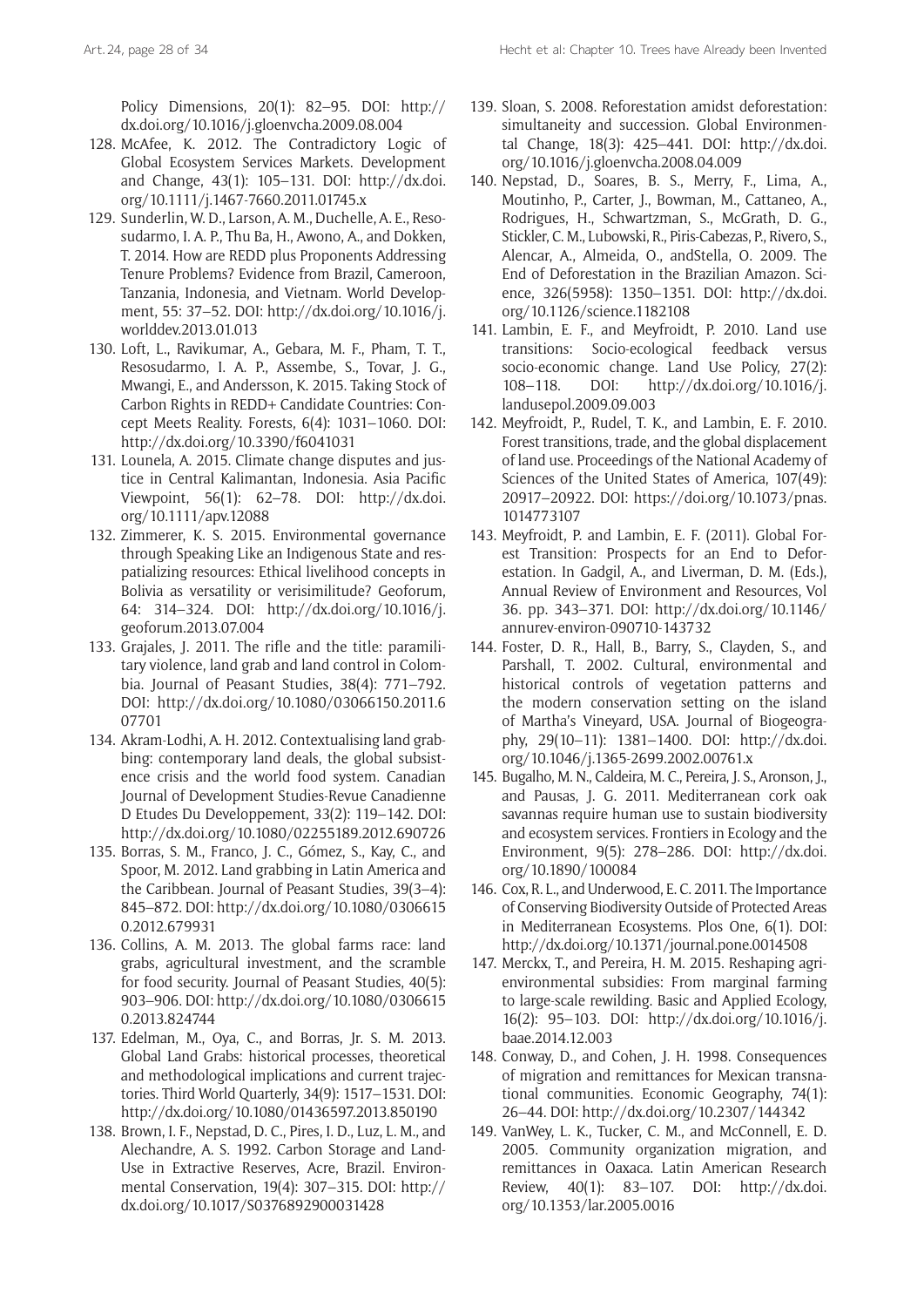- 150. McSweeney, K., and Jokisch, B. 2007. Beyond Rainforests: Urbanisation and Emigration among Lowland Indigenous Societies in Latin America. Bulletin of Latin American Research, 26(2): 159–180. DOI: [http://](http://dx.doi.org/10.1111/j.1470-9856.2007.00218.x) [dx.doi.org/10.1111/j.1470-9856.2007.00218.x](http://dx.doi.org/10.1111/j.1470-9856.2007.00218.x)
- 151. Strunk, C. 2013. Circulating Practices: Migration and Translocal Development in Washington DC and Cochabamba, Bolivia. Sustainability, 5(10): 4106–4123. DOI: <http://dx.doi.org/10.3390/su5104106>
- 152. Brondizio, E. S. 2008. The Amazon Caboclo and the Açai Palm: Forest Farmers in the Global Market. The Bronx, The New York Botanical Garden.
- 153. Todd, J. E., Winters, P. C., and Hertz, T. 2010. Conditional Cash Transfers and Agricultural Production: Lessons from the Oportunidades Experience in Mexico. Journal of Development Studies, 46(1): 39–67. DOI: [http://dx.doi.org/10.1080/](http://dx.doi.org/10.1080/00220380903197945) [00220380903197945](http://dx.doi.org/10.1080/00220380903197945)
- 154. Hecht, S., Kandel, S., and Morales, A. 2012. Migration, Livelihoods and Natural Resources. San Salvador, IDRC PRISMA.
- 155. Alix-Garcia, J., McIntosh, C., Sims, K. R. E., and Welch, J. R. 2013. The Ecological Footprint of Poverty Alleviation: Evidence from Mexico's Oportunidades Program. Review of Economics and Statistics, 95(2): 417–435. DOI: [http://dx.doi.org/10.1162/](http://dx.doi.org/10.1162/REST_a_00349) [REST\\_a\\_00349](http://dx.doi.org/10.1162/REST_a_00349)
- 156. VanWey, L. K., Guedes, G. R., and D'Antona, A. O. 2012. Out-migration and land-use change in agricultural frontiers: insights from Altamira settlement project. Population and Environment, 34(1): 44–68. DOI:<http://dx.doi.org/10.1007/s11111-011-0161-1>
- 157. VanWey, L., and Vithayathil, T. 2013. Off-farm Work among Rural Households: A Case Study in the Brazilian Amazon. Rural Sociology, 78(1): 29–50. DOI: [http://](http://dx.doi.org/10.1111/j.1549-0831.2012.00094.x) [dx.doi.org/10.1111/j.1549-0831.2012.00094.x](http://dx.doi.org/10.1111/j.1549-0831.2012.00094.x)
- 158. Sears, R. R., Padoch, C., and Pinedo-Vasquez, M. 2007. Amazon forestry tranformed: Integrating knowledge for smallholder timber managemet in eastern Brazil. Human Ecology, 35(6): 697–707. DOI: [http://](http://dx.doi.org/10.1007/s10745-006-9109-y) [dx.doi.org/10.1007/s10745-006-9109-y](http://dx.doi.org/10.1007/s10745-006-9109-y)
- 159. Haglund, E., Ndjeunga, J., Snook, L., and Pasternak, D. 2011. Dry land tree management for improved household livelihoods: Farmer managed natural regeneration in Niger. Journal of Environmental Management, 92(7): 1696–1705. DOI: [http://](http://dx.doi.org/10.1016/j.jenvman.2011.01.027) [dx.doi.org/10.1016/j.jenvman.2011.01.027](http://dx.doi.org/10.1016/j.jenvman.2011.01.027)
- 160. Gilroy, J. J., Woodcock, P., Edwards, F. A., Wheeler, C., Uribe, C. A. M., Haugaasen, T., and Edwards, D. P. 2014. Optimizing carbon storage and biodiversity protection in tropical agricultural landscapes. Global Change Biology, 20(7): 2162–2172. DOI: <http://dx.doi.org/10.1111/gcb.12482>
- 161. Metzel, R., and Montagnini, F. 2014. From Farm to Forest: Factors Associated with Protecting and Planting Trees in a Panamanian Agricultural Landscape. Bois Et Forets Des Tropiques, (322): 3–15.
- 162. Weston, P., Hong, R., Kabore, C., and Kull, C. A. 2015. Farmer-Managed Natural Regeneration Enhances Rural Livelihoods in Dryland West Africa.

Environmental Management, 55(6): 1402–1417. DOI: <http://dx.doi.org/10.1007/s00267-015-0469-1>

- 163. Lambin, E. F., Meyfroidt, P., Rueda, X., Blackman, A., Borner, J., Cerutti, P. O., Dietsch, T., Jungmann, L., Lamarque, P., Lister, J., Walker, N. F., and Wunder, S. 2014. Effectiveness and synergies of policy instruments for land use governance in tropical regions. Global Environmental Change-Human and Policy Dimensions, 28: 129–140. DOI: [http://dx.doi.](http://dx.doi.org/10.1016/j.gloenvcha.2014.06.007) [org/10.1016/j.gloenvcha.2014.06.007](http://dx.doi.org/10.1016/j.gloenvcha.2014.06.007)
- 164. Redo, D. J., Ricardo Grau, H., Aide, T. M., and Clark, M. L. 2012. Asymmetric forest transition driven by the interaction of socioeconomic development and environmental heterogeneity in Central America. Proceedings of the National Academy of Sciences of the United States of America, 109(23): 8839–8844. DOI: <http://dx.doi.org/10.1073/pnas.1201664109>
- 165. Sloan, S. 2015. The development-driven forest transition and its utility for REDD. Ecological Economics, 116: 1–11. DOI: [http://dx.doi.org/10.1016/j.](http://dx.doi.org/10.1016/j.ecolecon.2015.04.010) [ecolecon.2015.04.010](http://dx.doi.org/10.1016/j.ecolecon.2015.04.010)
- 166. Pinedo-Vasquez, M., Barletti Pasqualle, J., del Castillo Torres, D., Coffey, K., . . .. 2002. A tradition of change: The dynamic relationship between biodiversity and society in sector Muyuy, Peru. Environmental Science & Policy, 5: 43–53. DOI: [http://dx.doi.](http://dx.doi.org/10.1016/S1462-9011(02)00023-0) [org/10.1016/S1462-9011\(02\)00023-0](http://dx.doi.org/10.1016/S1462-9011(02)00023-0)
- 167. Chowdhury, R. R. 2007. Household land management and biodiversity: Secondary succession in a forest-agriculture mosaic in southern Mexico. Ecology and Society, 12(2).
- 168. Gavin, M. C. 2007. Foraging in the fallows: Hunting patterns across a successional continuum in the Peruvian Amazon. Biological Conservation, 134(1): 64–72. DOI: [http://dx.doi.org/10.1016/j.](http://dx.doi.org/10.1016/j.biocon.2006.07.011) [biocon.2006.07.011](http://dx.doi.org/10.1016/j.biocon.2006.07.011)
- 169. Redford, K. H., and Padoch, C. 1992. Conservation of neotropical forests: working from traditional resource use, Columbia University Press.
- 170. Aguilar-Stoen, M., Angelsen, A., Stolen, K. A., and Moe, S. R. 2011. The Emergence, Persistence, and Current Challenges of Coffee Forest Gardens: A Case Study From Candelaria Loxicha, Oaxaca, Mexico. Society & Natural Resources, 24(12): 1235–1251. DOI: [http://dx.doi.org/10.1080/08941920.2010.54](http://dx.doi.org/10.1080/08941920.2010.540309) [0309](http://dx.doi.org/10.1080/08941920.2010.540309)
- 171. Taylor, P. L., and Cheng, A. S. 2012. Environmental Governance as Embedded Process: Managing Change in Two Community-Based Forestry Organizations. Human Organization, 71(1): 110–122. DOI: [http://](http://dx.doi.org/10.17730/humo.71.1.y8r020v56618247j) [dx.doi.org/10.17730/humo.71.1.y8r020v56618247j](http://dx.doi.org/10.17730/humo.71.1.y8r020v56618247j)
- 172. Brannstrom, C., Jepson, W., Filippi, A. M., Redo, D., Xu, Z. W., and Ganesh, S. 2008. Land change in the Brazilian Savanna (Cerrado), 1986–2002: Comparative analysis and implications for land-use policy. Land Use Policy, 25(4): 579–595. DOI: [http://dx.doi.](http://dx.doi.org/10.1016/j.landusepol.2007.11.008) [org/10.1016/j.landusepol.2007.11.008](http://dx.doi.org/10.1016/j.landusepol.2007.11.008)
- 173. Gibbs, H. K., Ruesch, A. S., Achard, F., Clayton, M. K., Holmgren, P., Ramankutty, N., and Foley, J. A. 2010. Tropical forests were the primary sources of new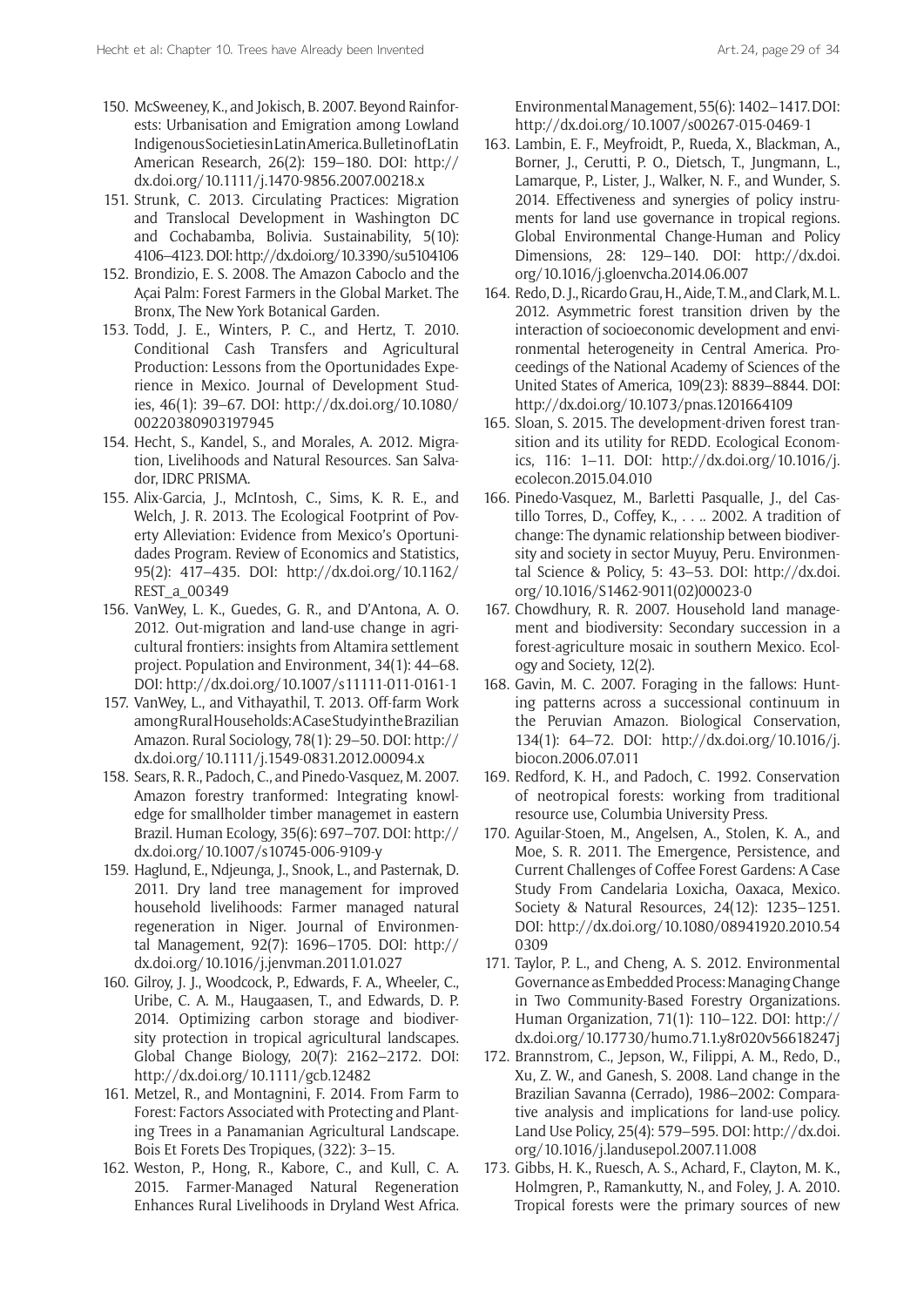agricultural land in the 1980s and 1990s. Proceedings of the National Academy of Sciences of the United States of America, 107(38): 16732–16737. DOI: <http://dx.doi.org/10.1073/pnas.0910275107>

- 174. Eloy, L., Meral, P., Ludewigs, T., Pinheiro, G. T., and Singer, B. 2012. Payments for ecosystem services in Amazonia. The challenge of land use heterogeneity in agricultural frontiers near Cruzeiro do Sul (Acre, Brazil). Journal of Environmental Planning and Management, 55(6): 685–703. DOI: [http://dx.doi.org/1](http://dx.doi.org/10.1080/09640568.2011.621021) [0.1080/09640568.2011.621021](http://dx.doi.org/10.1080/09640568.2011.621021)
- 175. Meyfroidt, P., Carlson, K. M., Fagan, M. E., Gutierrez-Velez, V. H., Macedo, M. N., Curran, L. M., DeFries, R. S., Dyer, G. A., Gibbs, H. K., Lambin, E. F., Morton, D. C., and Robiglio, V. 2014. Multiple pathways of commodity crop expansion in tropical forest landscapes. Environmental Research Letters, 9(7). DOI: [http://](http://dx.doi.org/10.1088/1748-9326/9/7/074012) [dx.doi.org/10.1088/1748-9326/9/7/074012](http://dx.doi.org/10.1088/1748-9326/9/7/074012)
- 176. Alkimim, A., Sparovek, G., and Clarke, K. C. 2015. Converting Brazil's pastures to cropland: An alternative way to meet sugarcane demand and to spare forestlands. Applied Geography, 62: 75–84. DOI: <http://dx.doi.org/10.1016/j.apgeog.2015.04.008>
- 177. Tacoli, C. 1998. Small towns and beyond: Rural transformation and small urban centres in Latin America. Journal of Latin American Studies, 30: 429–430. DOI: <http://dx.doi.org/10.1017/S0022216X9832502X>
- 178. Klaufus, C. 2010. Watching the city grow: remittances and sprawl in intermediate Central American cities. Environment and Urbanization, 22(1): 125–137. DOI: <http://dx.doi.org/10.1177/0956247809359646>
- 179. Rodgers, D., Beall, J., and Kanbur, R. 2011. Latin American Urban Development into the Twenty-first Century: Towards a Renewed Perspective on the City. European Journal of Development Research, 23(4): 550–568. DOI: [http://dx.doi.org/10.1057/](http://dx.doi.org/10.1057/ejdr.2011.18) [ejdr.2011.18](http://dx.doi.org/10.1057/ejdr.2011.18)
- 180. Diemont, S. A. W., and Martin, J. F. 2009. Lacandon Maya ecosystem management: sustainable design for subsistence and environmental restoration. Ecological Applications, 19(1): 254–266. DOI: [http://](http://dx.doi.org/10.1890/08-0176.1) [dx.doi.org/10.1890/08-0176.1](http://dx.doi.org/10.1890/08-0176.1)
- 181. Lugo, A. E. 2009. The Emerging Era of Novel Tropical Forests. Biotropica, 41(5): 589–591. DOI: [http://](http://dx.doi.org/10.1111/j.1744-7429.2009.00550.x) [dx.doi.org/10.1111/j.1744-7429.2009.00550.x](http://dx.doi.org/10.1111/j.1744-7429.2009.00550.x)
- 182. Dauvergne, P., and Neville, K. J. 2010. Forests, food, and fuel in the tropics: the uneven social and ecological consequences of the emerging political economy of biofuels. Journal of Peasant Studies, 37(4): 631–660. DOI: [http://dx.doi.org/10.1080/0](http://dx.doi.org/10.1080/03066150.2010.512451) [3066150.2010.512451](http://dx.doi.org/10.1080/03066150.2010.512451)
- 183. Persha, L., Fischer, H., Chhatre, A., Agrawal, A., and Benson, C. 2010. Biodiversity conservation and livelihoods in human-dominated landscapes: Forest commons in South Asia. Biological Conservation, 143(12): 2918–2925. DOI: [http://dx.doi.](http://dx.doi.org/10.1016/j.biocon.2010.03.003) [org/10.1016/j.biocon.2010.03.003](http://dx.doi.org/10.1016/j.biocon.2010.03.003)
- 184. Gockowski, J., and Sonwa, D. 2011. Cocoa Intensification Scenarios and Their Predicted Impact on  $\mathrm{CO}_2$  Emissions, Biodiversity Conservation, and Rural

Livelihoods in the Guinea Rain Forest of West Africa. Environmental Management, 48(2): 307–321. DOI: <http://dx.doi.org/10.1007/s00267-010-9602-3>

- 185. Chambers, J. Q., Negron-Juarez, R. I., Marra, D. M., Di Vittorio, A., Tews, J., Roberts, D., Ribeiro, G., Trumbore, S. E., and Higuchi, N. 2013. The steadystate mosaic of disturbance and succession across an old-growth Central Amazon forest landscape. Proceedings of the National Academy of Sciences of the United States of America, 110(10): 3949–3954. DOI: [http://dx.doi.org/10.1073/](http://dx.doi.org/10.1073/pnas.1202894110) [pnas.1202894110](http://dx.doi.org/10.1073/pnas.1202894110)
- 186. Zomer R. J., Trabucco, A., Coe, R., K. W. A. C. and Place, F. 2009. Trees on Farm: Analysis of Global Extent and Geographical Patterns of Agroforestry. ICRAF Working Paper Nairobi.
- 187. Slinger, V. A. V. 2000. Peri-urban agroforestry in the Brazilian Amazon. Geographical Review, 90(2): 177–190. DOI:<http://dx.doi.org/10.2307/216117>
- 188. Lewis, J. A. 2008. The power of knowledge: information transfer and açai intensification in the peri-urban interface of Belem, Brazil. Agroforestry Systems, 74(3): 293–302. DOI: [http://dx.doi.](http://dx.doi.org/10.1007/s10457-007-9096-z) [org/10.1007/s10457-007-9096-z](http://dx.doi.org/10.1007/s10457-007-9096-z)
- 189. Aguilar-Stoen, M., Moe, S. R., and Camargo-Ricalde, S. L. 2009. Home Gardens Sustain Crop Diversity and Improve Farm Resilience in Candelaria Loxicha, Oaxaca, Mexico. Human Ecology, 37(1): 55–77. DOI: <http://dx.doi.org/10.1007/s10745-008-9197-y>
- 190. Hylander, K., and Nemomissa, S. 2009. Complementary Roles of Home Gardens and Exotic Tree Plantations as Alternative Habitats for Plants of the Ethiopian Montane Rainforest. Conservation Biology, 23(2): 400–409. DOI: [http://dx.doi.](http://dx.doi.org/10.1111/j.1523-1739.2008.01097.x) [org/10.1111/j.1523-1739.2008.01097.x](http://dx.doi.org/10.1111/j.1523-1739.2008.01097.x)
- 191. Clark, K. H., and Nicholas, K. A. 2013. Introducing urban food forestry: a multifunctional approach to increase food security and provide ecosystem services. Landscape Ecology, 28(9): 1649–1669. DOI: <http://dx.doi.org/10.1007/s10980-013-9903-z>
- 192. Steward, A. 2013. Reconfiguring Agrobiodiversity in the Amazon Estuary: Market Integration, the A double dagger ai Trade and Smallholders' Management Practices in Amapa, Brazil. Human Ecology, 41(6): 827–840. DOI: [http://dx.doi.org/10.1007/](http://dx.doi.org/10.1007/s10745-013-9608-6) [s10745-013-9608-6](http://dx.doi.org/10.1007/s10745-013-9608-6)
- 193. Seburanga, J. L., Kaplin, B. A., Zhang, Q. X., and Gatesire, T. 2014. Amenity trees and green space structure in urban settlements of Kigali, Rwanda. Urban Forestry & Urban Greening, 13(1): 84–93. DOI: <http://dx.doi.org/10.1016/j.ufug.2013.08.001>
- 194. Hecht, S. B., and Anderson, A. B. 1988. The Subsidy from Nature – Shifting Cultivation, Successional Palm Forests, and Rural-Development. Human Organization, 47(1): 25–35. DOI: [http://dx.doi.](http://dx.doi.org/10.17730/humo.47.1.57816m607m2551k1) [org/10.17730/humo.47.1.57816m607m2551k1](http://dx.doi.org/10.17730/humo.47.1.57816m607m2551k1)
- 195. Lentz, D. L. 2000. Imperfect balance: landscape transformations in the Precolumbian Americas. New York, Columbia University Press. DOI: [http://](http://dx.doi.org/10.7312/lent11156) [dx.doi.org/10.7312/lent11156](http://dx.doi.org/10.7312/lent11156)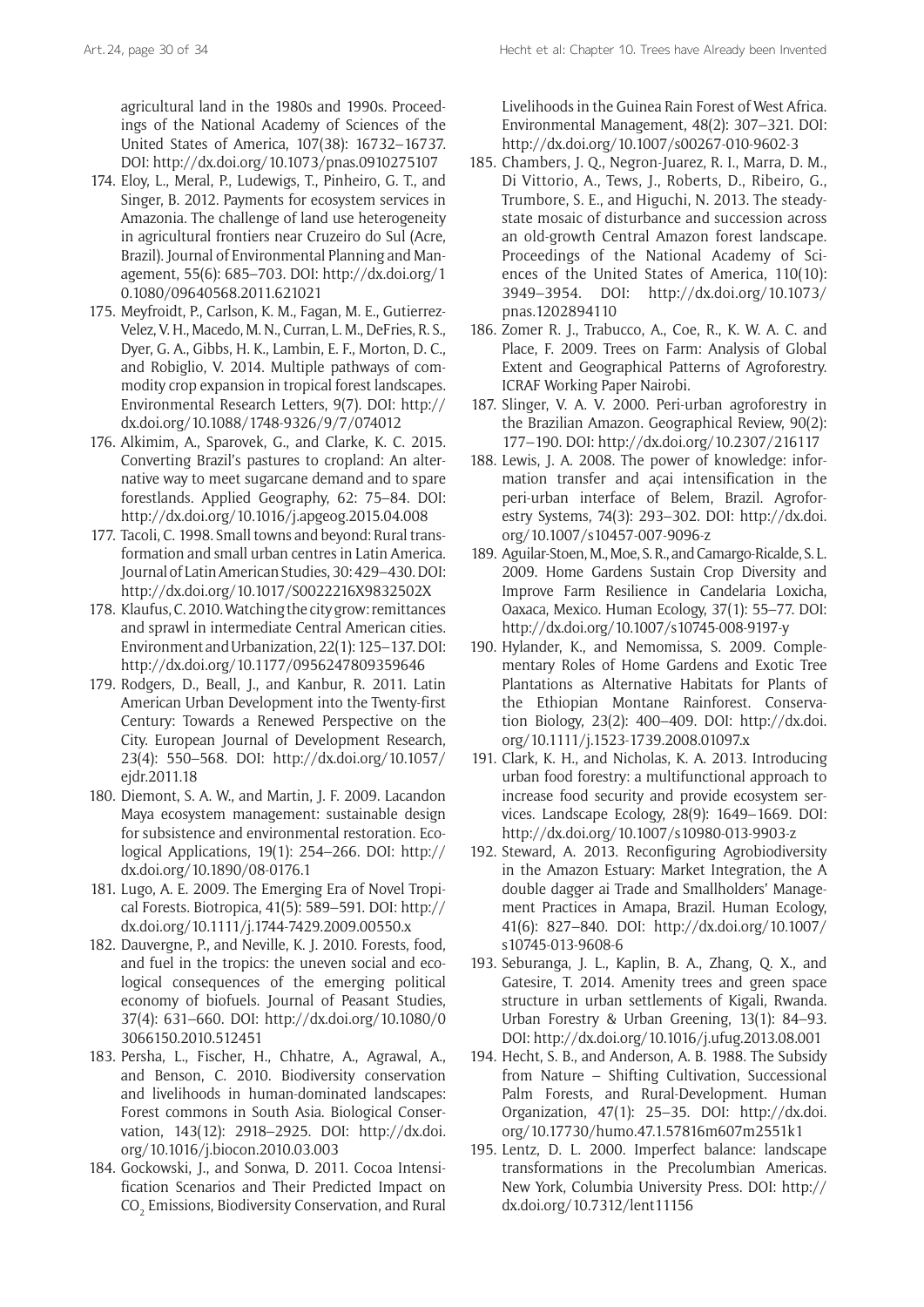- 196. Brookfield, H., Padoch, C., Parsons, H., and Stocking, M. 2002. Cultivating biodiversity: understanding, analysing and using agricultural diversity. ITDG Publishing. DOI: [http://dx.doi.org/10.3362/](http://dx.doi.org/10.3362/9781780441092) [9781780441092](http://dx.doi.org/10.3362/9781780441092)
- 197. Lentz, D. L., and Hockaday, B. 2009. Tikal timbers and temples: ancient Maya agroforestry and the end of time. Journal of Archaeological Science, 36(7): 1342–1353. DOI: [http://dx.doi.org/10.1016/j.](http://dx.doi.org/10.1016/j.jas.2009.01.020) [jas.2009.01.020](http://dx.doi.org/10.1016/j.jas.2009.01.020)
- 198. DeClerck, F. A. J., Chazdon, R., Holl, K. D., Milder, J. C., Finegan, B., Martinez-Salinas, A., Imbach, P., Canet, L., and Ramos, Z. 2010. Biodiversity conservation in human-modified landscapes of Mesoamerica: Past, present and future. Biological Conservation, 143(10): 2301–2313. DOI: [http://dx.doi.org/10.1016/j.](http://dx.doi.org/10.1016/j.biocon.2010.03.026) [biocon.2010.03.026](http://dx.doi.org/10.1016/j.biocon.2010.03.026)
- 199. Murgueitio, E., Calle, Z., Uribe, F., Calle, A., and Solorio, B. 2011. Native trees and shrubs for the productive rehabilitation of tropical cattle ranching lands. Forest Ecology and Management, 261(10): 1654–1663. DOI: [http://dx.doi.org/10.1016/j.](http://dx.doi.org/10.1016/j.foreco.2010.09.027) [foreco.2010.09.027](http://dx.doi.org/10.1016/j.foreco.2010.09.027)
- 200. Sluyter, A. 2012. Black ranching frontiers: African cattle herders of the Atlantic world, 1500–1900. Yale University Press. DOI: [http://dx.doi.org/10.12987/](http://dx.doi.org/10.12987/yale/9780300179927.001.0001) [yale/9780300179927.001.0001](http://dx.doi.org/10.12987/yale/9780300179927.001.0001)
- 201. Nahed-Toral, J., Valdivieso-Perez, A., Aguilar-Jimenez, R., Camara-Cordova, J., and Grande-Cano, D., 2013. Silvopastoral systems with traditional management in southeastern Mexico: a prototype of livestock agroforestry for cleaner production. Journal of Cleaner Production, 57: 266–279. DOI: [http://dx.doi.](http://dx.doi.org/10.1016/j.jclepro.2013.06.020) [org/10.1016/j.jclepro.2013.06.020](http://dx.doi.org/10.1016/j.jclepro.2013.06.020)
- 202. Gonzalez-Valdivia, N., Barba-Macias, E., Hernandez-Daumas, S., and Ochoa-Gaona, S. 2014. Avifauna in silvopastoral systems in the Mesoamerican Biological Corridor, Tabasco, Mexico. Revista De Biologia Tropical, 62(3): 1031–1052. DOI: [http://dx.doi.](http://dx.doi.org/10.15517/rbt.v62i3.11442) [org/10.15517/rbt.v62i3.11442](http://dx.doi.org/10.15517/rbt.v62i3.11442)
- 203. Hunter, R., and Sluyter, A. 2015. Sixteenth-century soil carbon sequestration rates based on Mexican landgrant documents. Holocene, 25(5): 880–885. DOI: <http://dx.doi.org/10.1177/0959683615569323>
- 204. Hiraoka, M., Padoch, C., Ayres, J., Pinedo-Vasquez, M., and Henderson, A. 1999. Miriti (Mauritia flexuosa) palms and their uses and management among the ribeirinhos of the Amazon estuary. Várzea: Diversity, development, and conservation of Amazonia's whitewater floodplains, pp. 169–186.
- 205. Padoch, C. a. M. P.-V. 2000. Farming above the flood in the várzea of Amapa: Some preliminary results of the Projeto Várzea. In Padoch, C., Ayres, J. M., Pinedo-Vasquez, M., and Henderson, A. (Eds.), Várzea: Diversity, Development, and Conservation of Amazonia's Whitewater Floodplain. Bronx, New York Botanical Garden Press, pp. 345–354.
- 206. de Castro, A. P., Pinto Fraxe, T. d. J., Santiago, J. L., Matos, R. B., and Pinto, I. C. 2009. The Agroforestry systems as an alternative of sustainable land use

in varzea (floodplain) ecosystems in Amazon State. Acta Amazonica, 39(2): 279–288.

- 207. Ponisio, L. C., M'Gonigle, L. K., and Kremen, C. 2016. On-farm habitat restoration counters biotic homogenization in intensively managed agriculture. Global Change Biology, 22(2): 704–715. DOI: [http://dx.doi.](http://dx.doi.org/10.1111/gcb.13117) [org/10.1111/gcb.13117](http://dx.doi.org/10.1111/gcb.13117)
- 208. Hussain, S. A., and Badola, R. 2010. Valuing mangrove benefits: contribution of mangrove forests to local livelihoods in Bhitarkanika Conservation Area, East Coast of India. Wetlands Ecology and Management, 18(3): 321–331. DOI: [http://dx.doi.](http://dx.doi.org/10.1007/s11273-009-9173-3) [org/10.1007/s11273-009-9173-3](http://dx.doi.org/10.1007/s11273-009-9173-3)
- 209. Nath, T. K., Aziz, N., and Inoue, M. 2015. Contribution of Homestead Forests to Rural Economy and Climate Change Mitigation: A Study from the Ecologically Critical Area of Cox's Bazar-Teknaf Peninsula, Bangladesh. Small-Scale Forestry, 14(1): 1–18. DOI:<http://dx.doi.org/10.1007/s11842-014-9270-x>
- 210. Kauffman, J. B., Trejo, H. H., Garcia, M. D. J., Heider, C., and Contreras, W. M. 2016. Carbon stocks of mangroves and losses arising from their conversion to cattle pastures in the Pantanos de Centla, Mexico. Wetlands Ecology and Management, 24(2): 203–216. DOI:<http://dx.doi.org/10.1007/s11273-015-9453-z>
- 211. Schroth, G., and Harvey, C. A. 2007. Biodiversity conservation in cocoa production landscapes: an overview. Biodiversity and Conservation, 16(8): 2237–2244. DOI: [http://dx.doi.org/10.1007/](http://dx.doi.org/10.1007/s10531-007-9195-1) [s10531-007-9195-1](http://dx.doi.org/10.1007/s10531-007-9195-1)
- 212. Soriano, M., Kainer, K. A., Staudhammer, C. L., and Soriano, E. 2012. Implementing multiple forest management in Brazil nut-rich community forests: Effects of logging on natural regeneration and forest disturbance. Forest Ecology and Management, 268: 92–102. DOI: [http://dx.doi.org/10.1016/j.](http://dx.doi.org/10.1016/j.foreco.2011.05.010) [foreco.2011.05.010](http://dx.doi.org/10.1016/j.foreco.2011.05.010)
- 213. Nyssen, J., Haile, M., Naudts, J., Munro, N., Poesen, J., Moeyersons, J., Frankl, A., Deckers, J., and Pankhurst, R. 2009. Desertification? Northern Ethiopia re-photographed after 140 years. Science of the Total Environment, 407(8): 2749–2755. DOI: <http://dx.doi.org/10.1016/j.scitotenv.2008.12.016>
- 214. Sendzimir, J., Reij, C. P., and Magnuszewski, P. 2011. Rebuilding Resilience in the Sahel: Regreening in the Maradi and Zinder Regions of Niger. Ecology and Society, 16(3). DOI: [http://dx.doi.org/10.5751/](http://dx.doi.org/10.5751/ES-04198-160301) [ES-04198-160301](http://dx.doi.org/10.5751/ES-04198-160301)
- 215. Reij, C. P. 2014. Re-greening the Sahel: Linking adaptation to climate change, poverty reduction and sustainable development in drylands. The Social Lives of Forests. Morrison, K., Hecht, SB., Padoch, C. Chicago, University of Chicago press, pp. 303–313. DOI: [http://dx.doi.org/10.7208/](http://dx.doi.org/10.7208/chicago/9780226024134.003.0027) [chicago/9780226024134.003.0027](http://dx.doi.org/10.7208/chicago/9780226024134.003.0027)
- 216. Hoch, L., Pokorny, B., and De Jong, W. 2009. How successful is tree growing for smallholders in the Amazon? International Forestry Review, 11(3): 299–310. DOI: [http://dx.doi.org/10.1505/](http://dx.doi.org/10.1505/ifor.11.3.299) [ifor.11.3.299](http://dx.doi.org/10.1505/ifor.11.3.299)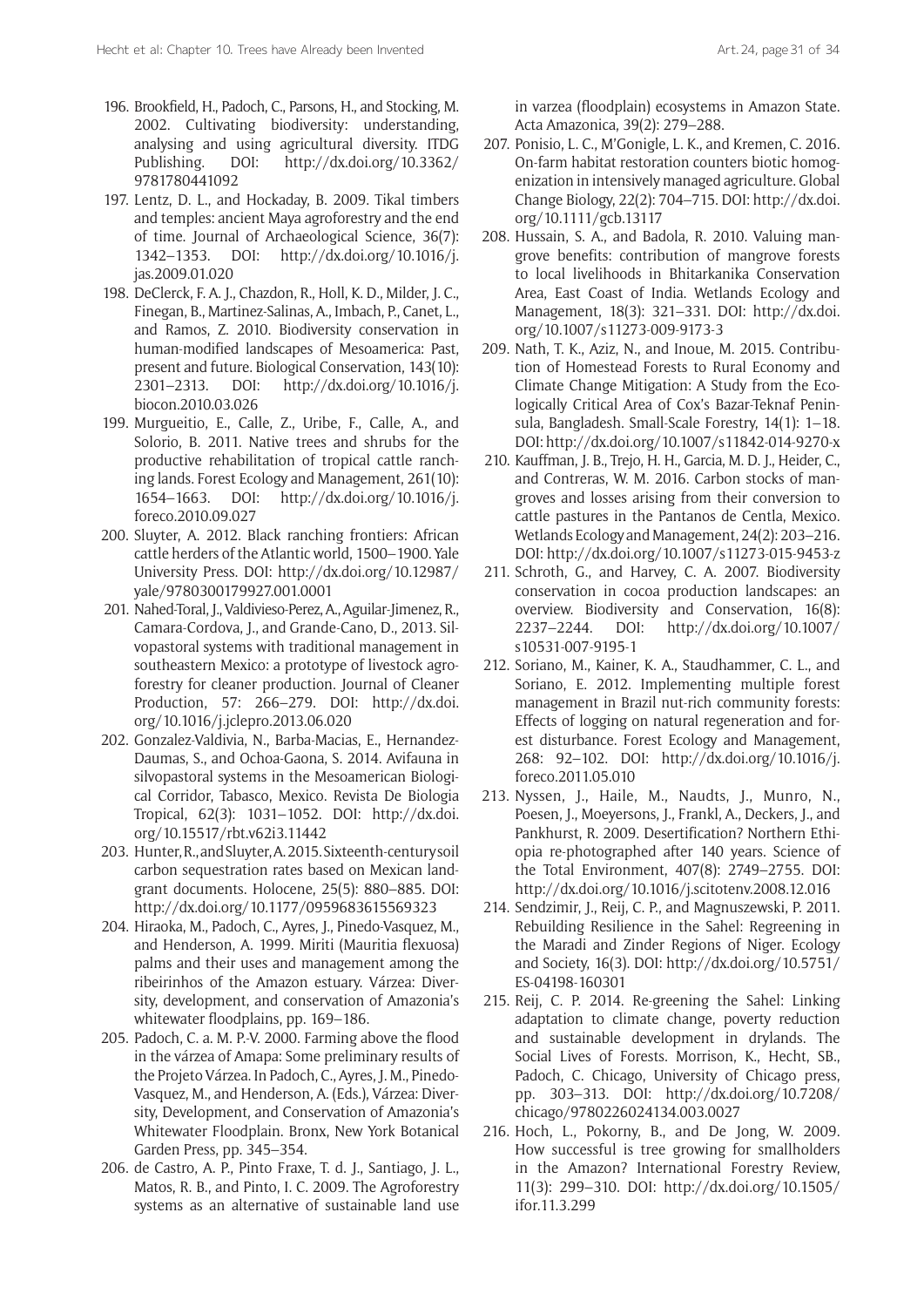- 217. Jagoret, P., Michel-Dounias, I., Snoeck, D., Ngnogue, H. T., and Malezieux, E. 2012. Afforestation of savannah with cocoa agroforestry systems: a small-farmer innovation in central Cameroon. Agroforestry Systems, 86(3): 493–504. DOI: [http://](http://dx.doi.org/10.1007/s10457-012-9513-9) [dx.doi.org/10.1007/s10457-012-9513-9](http://dx.doi.org/10.1007/s10457-012-9513-9)
- 218. Schroth, G., Garcia, E., Griscom, B. W., Teixeira, W. G., and Barros, L. P. 2016. Commodity production as restoration driver in the Brazilian Amazon? Pasture re-agro-forestation with cocoa (Theobroma cacao) in southern Para. Sustainability Science, 11(2): 277–293. DOI: [http://dx.doi.org/10.1007/](http://dx.doi.org/10.1007/s11625-015-0330-8) [s11625-015-0330-8](http://dx.doi.org/10.1007/s11625-015-0330-8)
- 219. Anderson, K. 2005. Tending the wild: Native American knowledge and the management of California's natural resources. Berkeley, University of California Press.
- 220. Kumar, B., and Nair, P. 2006. Tropical homegardens, Springer. DOI: [http://dx.doi.org/10.1007/](http://dx.doi.org/10.1007/978-1-4020-4948-4) [978-1-4020-4948-4](http://dx.doi.org/10.1007/978-1-4020-4948-4)
- 221. Zasada, I. 2011. Multifunctional pen-urban agriculture-A review of societal demands and the provision of goods and services by farming. Land Use Policy, 28(4): 639–648. DOI: [http://dx.doi.org/10.1016/j.](http://dx.doi.org/10.1016/j.landusepol.2011.01.008) [landusepol.2011.01.008](http://dx.doi.org/10.1016/j.landusepol.2011.01.008)
- 222. MacDonald, T., and Winklerprins, A. 2014. Searching for a Better Life: Peri-Urban Migration in Western Para State, Brazil. Geographical Review, 104(3): 294–309. DOI: [http://dx.doi.](http://dx.doi.org/10.1111/j.1931-0846.2014.12027.x) [org/10.1111/j.1931-0846.2014.12027.x](http://dx.doi.org/10.1111/j.1931-0846.2014.12027.x)
- 223. Zomer, R. J., Trabucco, A., Coe, R., and Place, F. 2009. Trees on Farm: Analysis and Extent of Agroforestry, ICRAF.
- 224. Soto-Pinto, L., Anzueto, M., Mendoza, J., Ferrer, G. J., and de Jong, B. 2010. Carbon sequestration through agroforestry in indigenous communities of Chiapas, Mexico. Agroforestry Systems, 78(1): 39–51. DOI: <http://dx.doi.org/10.1007/s10457-009-9247-5>
- 225. Zomer, R. J., Neufeldt, H., Xu, J., Ahrends, A., Bossio, D., Trabucco, A., van Noordwijk, M., and Wang, M. 2016. Global Tree Cover and Biomass Carbon on Agricultural Land: The contribution of agroforestry to global and national carbon budgets. Scientific reports, 6: 29987. DOI:<http://dx.doi.org/10.1038/srep29987>
- 226. Harvey, C. A., Komar, O., Chazdon, R., Ferguson, B. G., Finegan, B., Griffith, D. M., Martinez-Ramos, M., Morales, H., Nigh, R., Soto-Pinto, L., Van Breugel, M., and Wishnie, M. 2008. Integrating agricultural landscapes with biodiversity conservation in the Mesoamerican hotspot. Conservation Biology, 22(1): 8–15. DOI: <http://dx.doi.org/10.1111/j.1523-1739.2007.00863.x>
- 227. Harvey, C. A., Chacon, M., Donatti, C. I., Garen, E., Hannah, L., Andrade, A., Bede, L., Brown, D., Calle, A., Chara, J., Clement, C., Gray, E., Hoang, M. H., Minang, P., Rodriguez, A. M., Seeberg-Elverfeldt, C., Semroc, B., Shames, S., Smukler, S., Somarriba, E., Torquebiau, E., van Etten, J., and Wollenberg, E. 2014. Climate-Smart Landscapes: Opportunities and Challenges for Integrating Adaptation and Mitigation in Tropical Agriculture. Conservation Letters, 7(2): 77–90. DOI: <http://dx.doi.org/10.1111/conl.12066>
- 228. Roncal-Garcia, S., Soto-Pinto, L., Castellanos-Albores, J., Ramirez-Marcial, N., and de Jong, B. 2008. Agroforestry systems and carbon stocks in indigenous communities from Chiapas, Mexico. Interciencia, 33(3): 200–206.
- 229. Junqueira, A. B., Shepard, G. H., and Clement, C. R. 2010. Secondary forests on anthropogenic soils in Brazilian Amazonia conserve agrobiodiversity. Biodiversity and Conservation, 19(7): 1933–1961. DOI: <http://dx.doi.org/10.1007/s10531-010-9813-1>
- 230. Richards, M. B., and Mendez, V. E. 2014. Interactions between Carbon Sequestration and Shade Tree Diversity in a Smallholder Coffee Cooperative in El Salvador. Conservation Biology, 28(2): 489–497. DOI:<http://dx.doi.org/10.1111/cobi.12181>
- 231. Schroth, G., Bede, L. C., Paiva, A. O., Cassano, C. R., Amorim, A. M., Faria, D., Mariano-Neto, E., Martini, A. M. Z., Sambuichi, R. H. R., and Lobo, R. N. 2015. Contribution of agroforests to landscape carbon storage. Mitigation and Adaptation Strategies for Global Change, 20(7): 1175–1190. DOI: [http://](http://dx.doi.org/10.1007/s11027-013-9530-7) [dx.doi.org/10.1007/s11027-013-9530-7](http://dx.doi.org/10.1007/s11027-013-9530-7)
- 232. Villa, P. M., Martins, S. V., Monsanto, L. D., Neto, S. N. D., and Cancio, N. M. 2015. Agroforestry as a strategy for the recovery and conservation of carbon stocks in Amazon forests. Bosque, 36(3): 347–356. DOI: [http://dx.doi.org/10.4067/](http://dx.doi.org/10.4067/S0717-92002015000300002) [S0717-92002015000300002](http://dx.doi.org/10.4067/S0717-92002015000300002)
- 233. Foley, J. A., DeFries, R., Asner, G. P., Barford, C., Bonan, G., Carpenter, S. R., Chapin, F. S., Coe, M. T., Daily, G. C., Gibbs, H. K., Helkowski, J. H., Holloway, T., Howard, E. A., Kucharik, C. J., Monfreda, C., Patz, J. A., Prentice, I. C., Ramankutty, N., and Snyder, P. K. 2005. Global consequences of land use. Science, 309(5734): 570–574. DOI: <http://dx.doi.org/10.1126/science.1111772>
- 234. De Beenhouwer, M., Aerts, R., and Honnay, O. 2013. A global meta-analysis of the biodiversity and ecosystem service benefits of coffee and cacao agroforestry. Agriculture Ecosystems & Environment, 175: 1–7. DOI: [http://dx.doi.org/10.1016/j.agee.](http://dx.doi.org/10.1016/j.agee.2013.05.003) [2013.05.003](http://dx.doi.org/10.1016/j.agee.2013.05.003)
- 235. Monroe, P. H. M., Gama-Rodrigues, E. F., Gama-Rodrigues, A. C., and Marques, J. R. B. 2016. Soil carbon stocks and origin under different cacao agroforestry systems in Southern Bahia, Brazil. Agriculture Ecosystems & Environment, 221: 99–108. DOI: <http://dx.doi.org/10.1016/j.agee.2016.01.022>
- 236. Vandermeer, J., van Noordwijk, M., Anderson, J., Ong, C., and Perfecto, I. 1998. Global change and multi-species agroecosystems: Concepts and issues. Agriculture Ecosystems & Environment, 67(1): 1–22. DOI: [http://dx.doi.org/10.1016/](http://dx.doi.org/10.1016/S0167-8809(97)00150-3) [S0167-8809\(97\)00150-3](http://dx.doi.org/10.1016/S0167-8809(97)00150-3)
- 237. Tscharntke, T., Clough, Y., Bhagwat, S. A., Buchori, D., Faust, H., Hertel, D., Holscher, D., Juhrbandt, J., Kessler, M., Perfecto, I., Scherber, C., Schroth, G., Veldkamp, E., and Wanger, T. C., 2011. Multifunctional shade-tree management in tropical agroforestry landscapes – a review. Journal of Applied Ecology, 48(3): 619–629. DOI: [http://dx.doi.](http://dx.doi.org/10.1111/j.1365-2664.2010.01939.x) [org/10.1111/j.1365-2664.2010.01939.x](http://dx.doi.org/10.1111/j.1365-2664.2010.01939.x)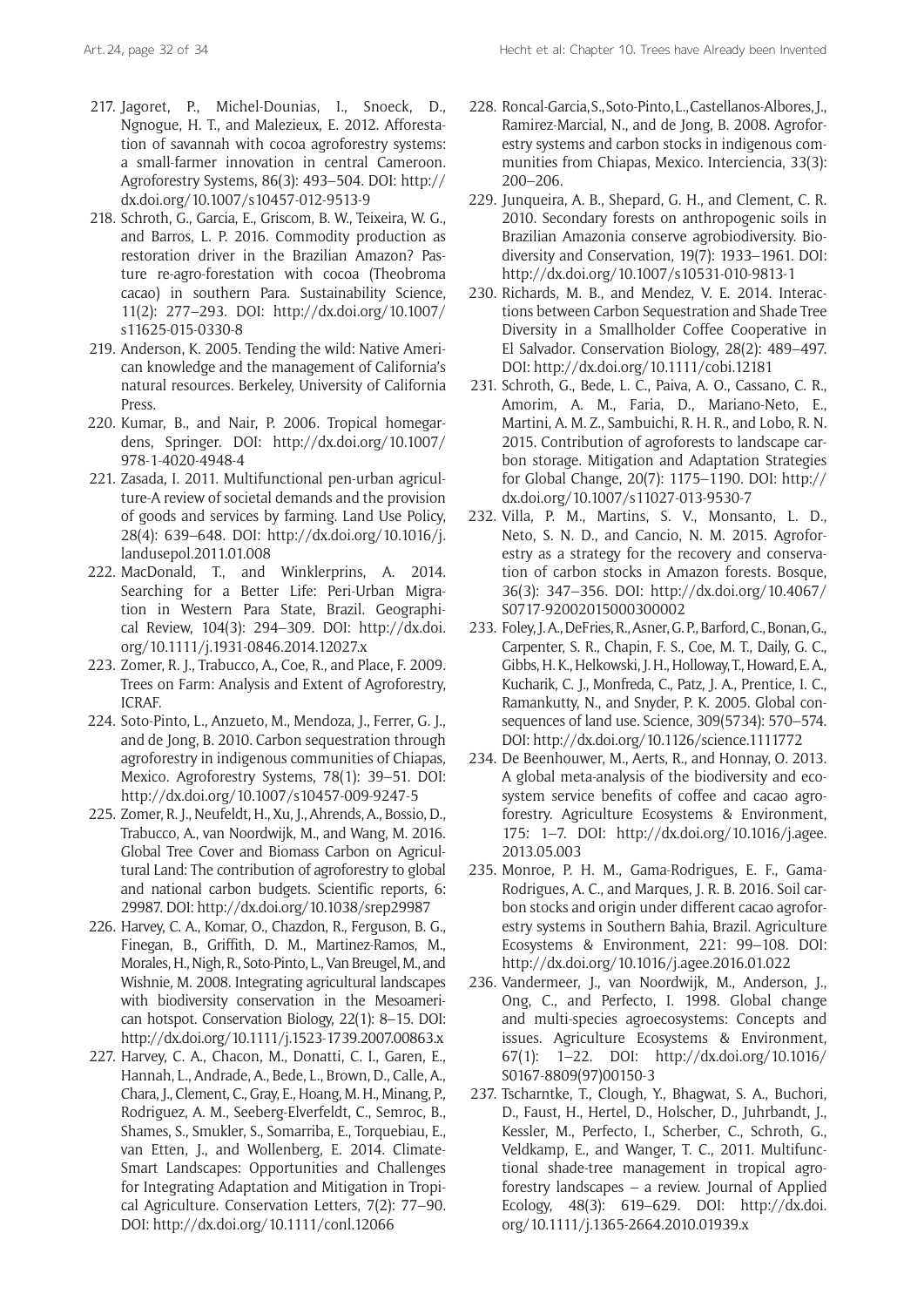- 238. f, A. 2012. The effects of management and plant diversity on carbon storage in coffee agroforestry systems in Costa Rica. Agroforestry Systems, 86(2): 159–174. DOI: [http://dx.doi.org/10.1007/](http://dx.doi.org/10.1007/s10457-012-9545-1) [s10457-012-9545-1](http://dx.doi.org/10.1007/s10457-012-9545-1)
- 239. Negash, M., and Starr, M. 2015. Biomass and soil carbon stocks of indigenous agroforestry systems on the south-eastern Rift Valley escarpment, Ethiopia. Plant and Soil, 393(1–2): 95–107. DOI: [http://](http://dx.doi.org/10.1007/s11104-015-2469-6) [dx.doi.org/10.1007/s11104-015-2469-6](http://dx.doi.org/10.1007/s11104-015-2469-6)
- 240. Villanueva-Lopez, G., Martinez-Zurimendi, P., Ramirez-Aviles, L., Casanova-Lugo, F., and Jarquin-Sanchez, A. 2014. Influence of livestock systems with live fences of Gliricidia sepium on several soil properties in Tabasco, Mexico. Ciencia E Investigacion Agraria, 41(2): 175–186. DOI: [http://dx.doi.](http://dx.doi.org/10.4067/s0718-16202014000200004) [org/10.4067/s0718-16202014000200004](http://dx.doi.org/10.4067/s0718-16202014000200004)
- 241. Ryals, R., Hartman, M. D., Parton, W. J., DeLonge, M. S., and Silver, W. L. 2015. Long-term climate change mitigation potential with organic matter management on grasslands. Ecological Applications, 25(2): 531–545. DOI: [http://dx.doi.org/10.1890/](http://dx.doi.org/10.1890/13-2126.1) [13-2126.1](http://dx.doi.org/10.1890/13-2126.1)
- 242. Plath, M., Mody, K., Potvin, C., and Dorn, S. 2011. Do multipurpose companion trees affect high value timber trees in a silvopastoral plantation system? Agroforestry Systems, 81(1): 79–92. DOI: [http://](http://dx.doi.org/10.1007/s10457-010-9308-9) [dx.doi.org/10.1007/s10457-010-9308-9](http://dx.doi.org/10.1007/s10457-010-9308-9)
- 243. Gonzalez-Insuasti, M. S., Martorell, C., and Caballero, J. 2008. Factors that influence the intensity of nonagricultural management of plant resources. Agroforestry Systems, 74(1): 1–15. DOI: [http://dx.doi.](http://dx.doi.org/10.1007/s10457-008-9148-z) [org/10.1007/s10457-008-9148-z](http://dx.doi.org/10.1007/s10457-008-9148-z)
- 244. Aguilar-Stoen, M., Angelsen, A., and Moe, S. R. 2011. Back to the Forest. Exploring Forest Transitions in Candelaria Loxicha, Mexico. Latin American Research Review, 46(1): 194–216. DOI: [http://](http://dx.doi.org/10.1353/lar.2011.0002) [dx.doi.org/10.1353/lar.2011.0002](http://dx.doi.org/10.1353/lar.2011.0002)
- 245. Robson, J. P., and Berkes, F. 2011. Exploring some of the myths of land use change: Can rural to urban migration drive declines in biodiversity? Global Environmental Change-Human and Policy Dimensions, 21(3): 844–854. DOI: [http://dx.doi.org/10.1016/j.](http://dx.doi.org/10.1016/j.gloenvcha.2011.04.009) [gloenvcha.2011.04.009](http://dx.doi.org/10.1016/j.gloenvcha.2011.04.009)
- 246. Robson, J. P., and Wiest, R. 2014. Transnational Migration, Customary Governance, and the Future of Community A Case Study from Oaxaca, Mexico. Latin American Perspectives, 41(3): 103–117. DOI: <http://dx.doi.org/10.1177/0094582X13506689>
- 247. Moreno-Calles, A. I., Toledo, V. M., and Casas, A. 2013. Agroforestry systems of Mexico: A biocultural approach. Botanical Sciences, 91(4): 375–398.
- 248. Roge, P., Friedman, A. R., Astier, M., and Altieri, M. A. 2014. Farmer Strategies for Dealing with Climatic Variability: A Case Study from the Mixteca Alta Region of Oaxaca, Mexico. Agroecology and Sustainable Food Systems, 38(7): 786–811. DOI: [http://](http://dx.doi.org/10.1080/21683565.2014.900842) [dx.doi.org/10.1080/21683565.2014.900842](http://dx.doi.org/10.1080/21683565.2014.900842)
- 249. Jacobi, J., Schneider, M., Bottazzi, P., Pillco, M., Calizaya, P., and Rist, S. 2015. Agroecosystem resilience and farmers' perceptions of climate change impacts

on cocoa farms in Alto Beni, Bolivia. Renewable Agriculture and Food Systems, 30(2): 170–183. DOI: <http://dx.doi.org/10.1017/S174217051300029X>

- 250. Jong, W. D., Donovan, D., and Abe, K. I. 2007. Extreme conflict and tropical forests. World forests v. 5. Dordrecht, Netherlands, Springer. DOI: [http://](http://dx.doi.org/10.1007/978-1-4020-5462-4) [dx.doi.org/10.1007/978-1-4020-5462-4](http://dx.doi.org/10.1007/978-1-4020-5462-4)
- 251. Bacon, C. M. 2010. A Spot of Coffee in Crisis Nicaraguan Smallholder Cooperatives, Fair Trade Networks, and Gendered Empowerment. Latin American Perspectives, 37(2): 50–71. DOI: [http://](http://dx.doi.org/10.1177/0094582X09356958) [dx.doi.org/10.1177/0094582X09356958](http://dx.doi.org/10.1177/0094582X09356958)
- 252. Seto, K. C., Fragkias, M., Güneralp, B., and Reilly, M. K. 2011. A meta-analysis of global urban land expansion. Plos One, 6(8): e23777. DOI: [http://dx.doi.](http://dx.doi.org/10.1371/journal.pone.0023777) [org/10.1371/journal.pone.0023777](http://dx.doi.org/10.1371/journal.pone.0023777)
- 253. Forster, D., Buehler, Y., and Kellenberger, T. W. 2009. Mapping urban and peri-urban agriculture using high spatial resolution satellite data. Journal of Applied Remote Sensing, 3.
- 254. Wentz, E. A., Anderson, S., Fragkias, M., Netzband, M., Mesev, V., Myint, S. W., Quattrochi, D., Rahman, A., and Seto, K. C. 2014. Supporting Global Environmental Change Research: A Review of Trends and Knowledge Gaps in Urban Remote Sensing. Remote Sensing, 6(5): 3879–3905. DOI: [http://dx.doi.](http://dx.doi.org/10.3390/rs6053879) [org/10.3390/rs6053879](http://dx.doi.org/10.3390/rs6053879)
- 255. Pezzoli, K., and Leiter, R. 2016. Creating healthy and just bioregions. Reviews on Environmental Health, 31(1): 103–109. DOI: [http://dx.doi.org/10.1515/](http://dx.doi.org/10.1515/reveh-2015-0050) [reveh-2015-0050](http://dx.doi.org/10.1515/reveh-2015-0050)
- 256. Mishra, V., Ganguly, A. R., Nijssen, B., and Lettenmaier, D. P. 2015. Changes in observed climate extremes in global urban areas. Environmental Research Letters, 10(2): 24005–24005. DOI: [http://](http://dx.doi.org/10.1088/1748-9326/10/2/024005) [dx.doi.org/10.1088/1748-9326/10/2/024005](http://dx.doi.org/10.1088/1748-9326/10/2/024005)
- 257. Wilby, R. L. 2003. Past and projected trends in London's urban heat island. Weather, 58: 251–260. DOI: <http://dx.doi.org/10.1256/wea.183.02>
- 258. Beckett, K. P., Freer-Smith, P. H., and Taylor, G. 1998. Urban woodlands: their role in reducing the effects of particulate pollution. Environmental Pollution, 99(3): 347–360. DOI: [http://dx.doi.org/10.1016/](http://dx.doi.org/10.1016/S0269-7491(98)00016-5) [S0269-7491\(98\)00016-5](http://dx.doi.org/10.1016/S0269-7491(98)00016-5)
- 259. Nowak, D. J., Hirabayashi, S., Bodine, A., and Greenfield, E. 2014. Tree and forest effects on air quality and human health in the United States. Environmental Pollution, 193: 119–129. DOI: <http://dx.doi.org/10.1016/j.envpol.2014.05.028>
- 260. de Souza, D. O., and Alvala, R. C. D. 2014. Observational evidence of the urban heat island of Manaus City, Brazil. Meteorological Applications, 21(2): 186–193. DOI:<http://dx.doi.org/10.1002/met.1340>
- 261. de Souza, D. O., Alvala, R. C. D., and do Nascimento, M. G. 2016. Urbanization effects on the microclimate of Manaus: A modeling study. Atmospheric Research, 167: 237–248. DOI: [http://dx.doi.org/10.1016/j.](http://dx.doi.org/10.1016/j.atmosres.2015.08.016) [atmosres.2015.08.016](http://dx.doi.org/10.1016/j.atmosres.2015.08.016)
- 262. Argaud, L., Ferry, T., Le, Q., et al. 2007. SHort- and long-term outcomes of heatstroke following the 2003 heat wave in lyon, france. Archives of Internal